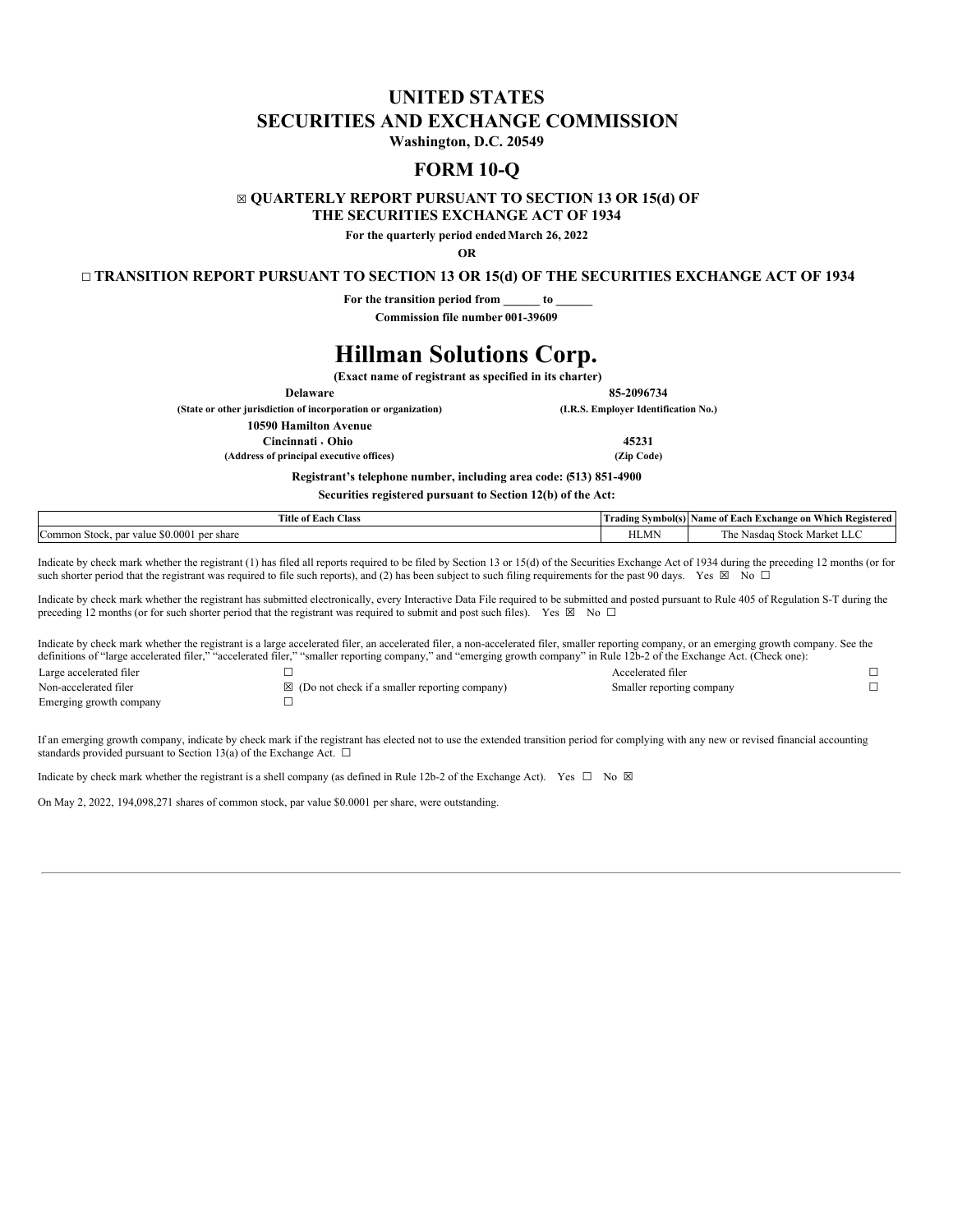## **INDEX**

## **PART I. FINANCIAL INFORMATION PAGE**

<span id="page-1-0"></span>

| Item 1.           | Condensed Consolidated Financial Statements (Unaudited)                               |                 |
|-------------------|---------------------------------------------------------------------------------------|-----------------|
|                   | <b>Condensed Consolidated Balance Sheets</b>                                          |                 |
|                   | Condensed Consolidated Statements of Comprehensive Income (Loss)                      | $\overline{4}$  |
|                   | <b>Condensed Consolidated Statements of Cash Flows</b>                                |                 |
|                   | <b>Condensed Consolidated Statement of Stockholders' Equity</b>                       | $\underline{6}$ |
|                   | <b>Notes to Condensed Consolidated Financial Statements</b>                           |                 |
| Item 2.           | Management's Discussion and Analysis of Financial Condition and Results of Operations | $\overline{24}$ |
| Item 3.           | <b>Ouantitative and Qualitative Disclosures about Market Risk</b>                     | 33              |
| Item 4.           | <b>Controls and Procedures</b>                                                        | 33              |
|                   | <b>PART II. OTHER INFORMATION</b>                                                     |                 |
| Item 1.           | <b>Legal Proceedings</b>                                                              | 33              |
| Item 1A.          | <b>Risk Factors</b>                                                                   | 33              |
| Item 2.           | Unregistered Sales of Equity Securities and Use of Proceeds                           | 33              |
| Item 3.           | <b>Defaults upon Senior Securities</b>                                                | 33              |
| Item 4.           | <b>Mine Safety Disclosures</b>                                                        | 33              |
| Item 5.           | <b>Other Information</b>                                                              | 33              |
| Item 6.           | <b>Exhibits</b>                                                                       | $\overline{34}$ |
| <b>SIGNATURES</b> |                                                                                       | 35              |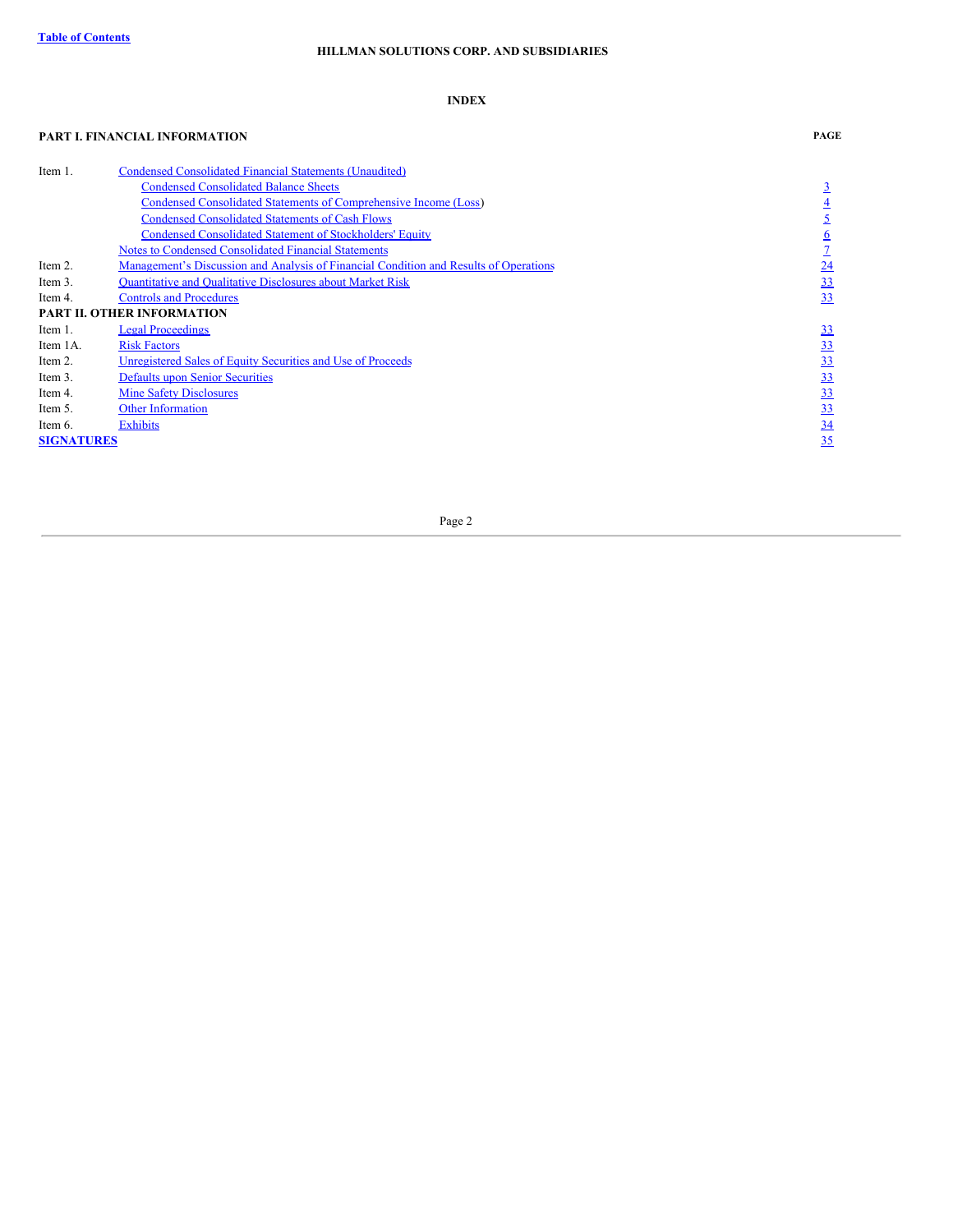## **HILLMAN SOLUTIONS CORP. AND SUBSIDIARIES CONDENSED CONSOLIDATED BALANCE SHEETS (Unaudited) (dollars in thousands, except per share amounts)**

<span id="page-2-0"></span>

|                                                                                                                                                                                                                 | 2021       |
|-----------------------------------------------------------------------------------------------------------------------------------------------------------------------------------------------------------------|------------|
| <b>ASSETS</b>                                                                                                                                                                                                   |            |
| Current assets:                                                                                                                                                                                                 |            |
| S<br>S<br>Cash and cash equivalents<br>19.375                                                                                                                                                                   | 14.605     |
| Accounts receivable, net of allowances of \$2,813 (\$2,891 - 2021)<br>130,513                                                                                                                                   | 107,212    |
| Inventories, net<br>565,716                                                                                                                                                                                     | 533,530    |
| Other current assets<br>17,396                                                                                                                                                                                  | 12,962     |
| Total current assets<br>733,000                                                                                                                                                                                 | 668,309    |
| Property and equipment, net of accumulated depreciation of \$296,866 (\$284,069 - 2021)<br>173,429                                                                                                              | 174,312    |
| Goodwill<br>826,055                                                                                                                                                                                             | 825,371    |
| Other intangibles, net of accumulated amortization of \$368,562 (\$352,695 - 2021)<br>782,295                                                                                                                   | 794,700    |
| Operating lease right of use assets<br>79,481                                                                                                                                                                   | 82,269     |
| Deferred tax assets<br>1,460                                                                                                                                                                                    | 1,323      |
| Other assets<br>24,280                                                                                                                                                                                          | 16,638     |
| <b>Total</b> assets<br>$\mathbb{S}$<br>$\mathbb{S}$<br>2,620,000                                                                                                                                                | 2,562,922  |
| LIABILITIES AND STOCKHOLDERS' EQUITY                                                                                                                                                                            |            |
| Current liabilities:                                                                                                                                                                                            |            |
| \$<br>196,913<br>S<br>Accounts payable                                                                                                                                                                          | 186.126    |
| Current portion of debt and financing lease liabilities<br>11,750                                                                                                                                               | 11,404     |
| Current portion of operating lease liabilities<br>12,848                                                                                                                                                        | 13,088     |
| Accrued expenses:                                                                                                                                                                                               |            |
| Salaries and wages<br>15,516                                                                                                                                                                                    | 8,606      |
| Pricing allowances<br>9,823                                                                                                                                                                                     | 10,672     |
| Income and other taxes<br>5,181                                                                                                                                                                                 | 4,829      |
| 1,751<br><b>Interest</b>                                                                                                                                                                                        | 1,519      |
| Other accrued liabilities<br>41,265                                                                                                                                                                             | 41,052     |
| Total current liabilities<br>295,047                                                                                                                                                                            | 277,296    |
| Long-term debt<br>932,615                                                                                                                                                                                       | 906,531    |
| Deferred tax liabilities<br>139,886                                                                                                                                                                             | 137,764    |
| Operating lease liabilities<br>71,691                                                                                                                                                                           | 74,476     |
| Other non-current liabilities<br>14,387                                                                                                                                                                         | 16,760     |
| <b>Total liabilities</b><br>\$<br>\$<br>1,453,626                                                                                                                                                               | 1,412,827  |
| Commitments and contingencies (Note 7)                                                                                                                                                                          |            |
| Stockholders' equity:                                                                                                                                                                                           |            |
| Common stock, \$0.0001 par, 500,000,000 shares authorized, 194,136,319 issued and<br>194,048,014 outstanding at March 26, 2022 and 194,083,625 issued and 193,995,320<br>outstanding at December 25, 2021<br>20 | 20         |
| Additional paid-in capital<br>1,393,428                                                                                                                                                                         | 1,387,410  |
| Accumulated deficit<br>(212,068)                                                                                                                                                                                | (210, 181) |
| Accumulated other comprehensive income (loss)<br>(15,006)                                                                                                                                                       | (27, 154)  |
| Total stockholders' equity<br>1,166,374                                                                                                                                                                         | 1,150,095  |
| Total liabilities and stockholders' equity<br>\$<br>S<br>2,620,000                                                                                                                                              | 2,562,922  |

<span id="page-2-1"></span>The accompanying notes are an integral part of these Condensed Consolidated Financial Statements.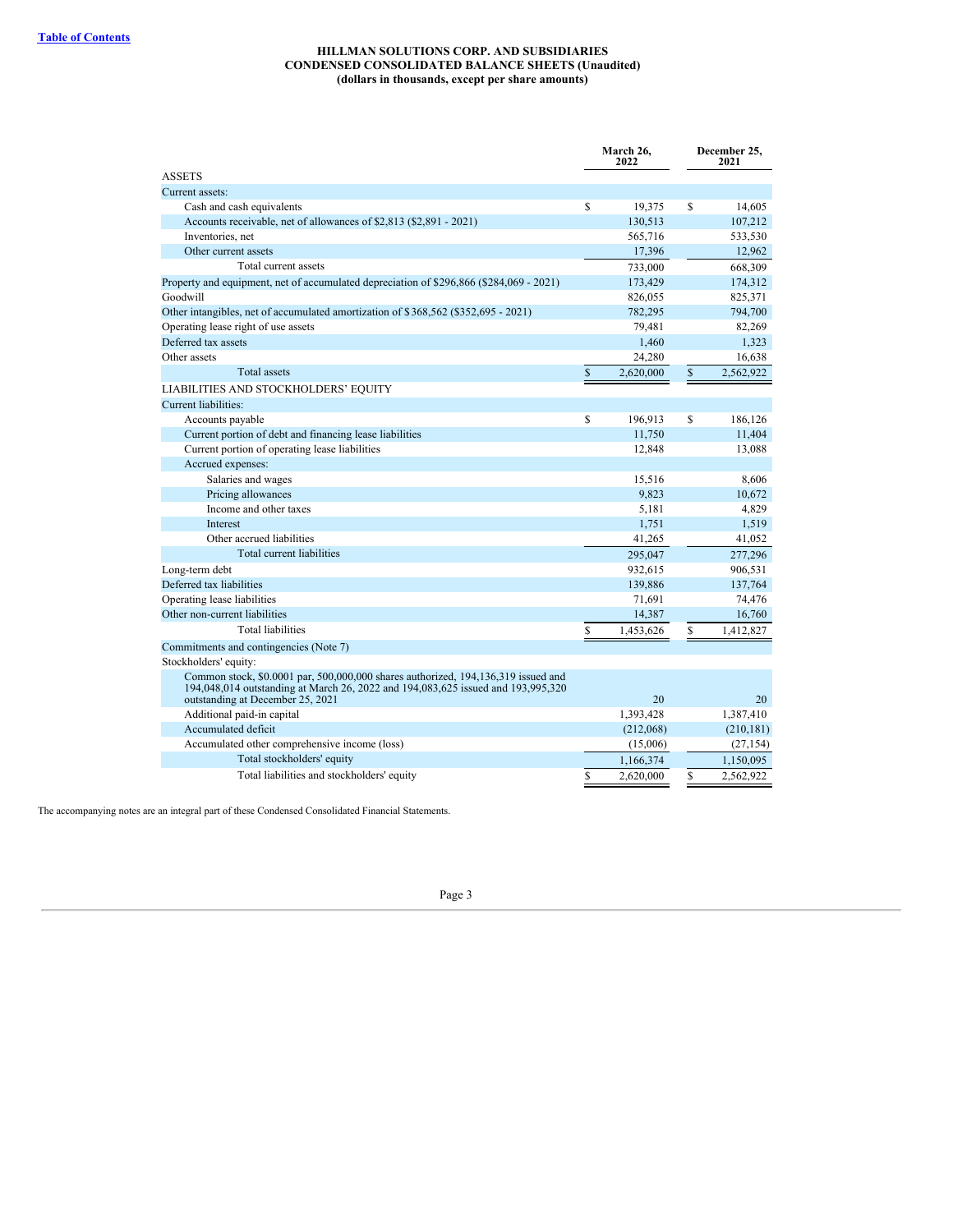## **HILLMAN SOLUTIONS CORP. AND SUBSIDIARIES CONDENSED CONSOLIDATED STATEMENTS OF COMPREHENSIVE INCOME (LOSS) (Unaudited) (dollars in thousands, except per share amounts)**

|                                                                                      |             | <b>Thirteen Weeks</b><br>Ended<br>March 26, 2022 |             | <b>Thirteen Weeks</b><br>Ended<br><b>March 27, 2021</b> |
|--------------------------------------------------------------------------------------|-------------|--------------------------------------------------|-------------|---------------------------------------------------------|
| Net sales                                                                            | \$.         | 363,013                                          | \$.         | 341,281                                                 |
| Cost of sales (exclusive of depreciation and amortization<br>shown separately below) |             | 213,273                                          |             | 201,298                                                 |
| Selling, general and administrative expenses                                         |             | 114,538                                          |             | 103,179                                                 |
| Depreciation                                                                         |             | 13,254                                           |             | 16,341                                                  |
| Amortization                                                                         |             | 15,521                                           |             | 14,909                                                  |
| Management fees to related party                                                     |             |                                                  |             | 126                                                     |
| Other (income) expense, net                                                          |             | (2, 422)                                         |             | (352)                                                   |
| Income (loss) from operations                                                        |             | 8,849                                            |             | 5,780                                                   |
| Interest expense, net                                                                |             | 11,628                                           |             | 19,019                                                  |
| Interest expense on junior subordinated debentures                                   |             |                                                  |             | 3,152                                                   |
| (Gain) loss on mark-to-market adjustments                                            |             |                                                  |             | (673)                                                   |
| Investment income on trust common securities                                         |             |                                                  |             | (95)                                                    |
| Income (loss) before income taxes                                                    |             | (2,779)                                          |             | (15,623)                                                |
| Income tax provision (benefit)                                                       |             | (892)                                            |             | (6,653)                                                 |
| Net income (loss)                                                                    | S           | (1,887)                                          | \$          | (8,970)                                                 |
|                                                                                      |             |                                                  |             |                                                         |
| Basic and diluted income (loss) per share                                            | S           | (0.01)                                           | S           | (0.10)                                                  |
| Weighted average basic and diluted shares outstanding                                |             | 194,007                                          |             | 91,179                                                  |
|                                                                                      |             |                                                  |             |                                                         |
| Net income (loss) from above                                                         | $\mathbf S$ | (1,887)                                          | $\mathbf S$ | (8,970)                                                 |
| Other comprehensive income (loss):                                                   |             |                                                  |             |                                                         |
| Foreign currency translation adjustments                                             |             | 3,735                                            |             | 2,473                                                   |
| Hedging activity                                                                     |             | 8,413                                            |             |                                                         |
| Total other comprehensive income (loss)                                              |             | 12,148                                           |             | 2,473                                                   |
| Comprehensive income (loss)                                                          | \$          | 10,261                                           | \$          | (6, 497)                                                |

<span id="page-3-0"></span>The accompanying notes are an integral part of these Condensed Consolidated Financial Statements.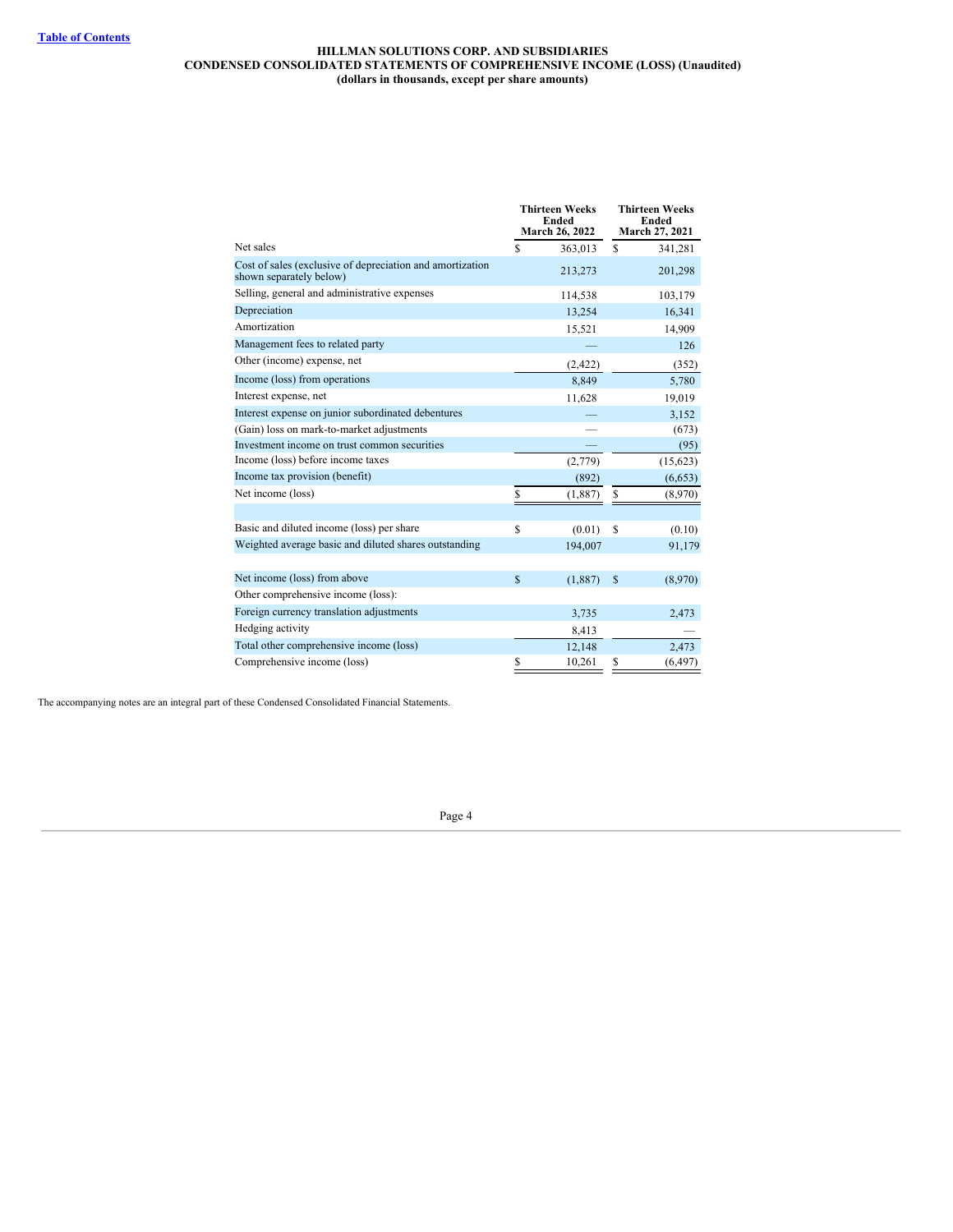#### **HILLMAN SOLUTIONS CORP. AND SUBSIDIARIES CONDENSED CONSOLIDATED STATEMENTS OF CASH FLOWS (Unaudited) (dollars in thousands)**

|                                                                                             |              | <b>Thirteen Weeks</b><br>Ended<br>March 26, 2022 |             | Thirteen Weeks<br><b>Ended</b><br><b>March 27, 2021</b> |
|---------------------------------------------------------------------------------------------|--------------|--------------------------------------------------|-------------|---------------------------------------------------------|
| Cash flows from operating activities:                                                       |              |                                                  |             |                                                         |
| Net income (loss)                                                                           | \$           | (1,887)                                          | \$          | (8,970)                                                 |
| Adjustments to reconcile net income (loss) to net cash provided by<br>operating activities: |              |                                                  |             |                                                         |
| Depreciation and amortization                                                               |              | 28,775                                           |             | 31,250                                                  |
| Deferred income taxes                                                                       |              | 1,293                                            |             | (5,955)                                                 |
| Deferred financing and original issue discount amortization                                 |              | 1,299                                            |             | 904                                                     |
| Stock-based compensation expense                                                            |              | 6,018                                            |             | 1,741                                                   |
| Change in fair value of contingent consideration                                            |              | (1,470)                                          |             |                                                         |
| Other non-cash interest and change in fair value of interest rate<br>swap                   |              |                                                  |             | (673)                                                   |
| Changes in operating items:                                                                 |              |                                                  |             |                                                         |
| Accounts receivable, net                                                                    |              | (22, 304)                                        |             | (15, 155)                                               |
| Inventories, net                                                                            |              | (29, 529)                                        |             | (55, 407)                                               |
| Other assets                                                                                |              | (3,854)                                          |             | (5,405)                                                 |
| Accounts payable                                                                            |              | 9,910                                            |             | 18,485                                                  |
| Other accrued liabilities                                                                   |              | 8,169                                            |             | (6,204)                                                 |
| Net cash used for operating activities                                                      |              | (3,580)                                          |             | (45,389)                                                |
| Cash flows from investing activities:                                                       |              |                                                  |             |                                                         |
| Acquisition of business, net of cash received                                               |              | (2,500)                                          |             |                                                         |
| Capital expenditures                                                                        |              | (12, 541)                                        |             | (9,077)                                                 |
| Net cash used for investing activities                                                      |              | (15,041)                                         |             | (9,077)                                                 |
| Cash flows from financing activities:                                                       |              |                                                  |             |                                                         |
| Repayments of senior term loans                                                             |              | (2,128)                                          |             | (2,652)                                                 |
| Borrowings on revolving credit loans                                                        |              | 70,000                                           |             | 62,000                                                  |
| Repayments of revolving credit loans                                                        |              | (43,000)                                         |             | (14,000)                                                |
| Principal payments under finance lease obligations                                          |              | (259)                                            |             | (227)                                                   |
| Proceeds from exercise of stock options                                                     |              | 328                                              |             | 1,643                                                   |
| Cash payments related to hedging activities                                                 |              | (467)                                            |             |                                                         |
| Net cash provided by financing activities                                                   |              | 24,474                                           |             | 46,764                                                  |
| Effect of exchange rate changes on cash                                                     |              | (1,083)                                          |             | 94                                                      |
| Net increase (decrease) in cash and cash equivalents                                        |              | 4,770                                            |             | (7,608)                                                 |
| Cash and cash equivalents at beginning of period                                            |              | 14,605                                           |             | 21,520                                                  |
| Cash and cash equivalents at end of period                                                  | \$           | 19,375                                           | \$          | 13,912                                                  |
| Supplemental disclosure of cash flow information:                                           |              |                                                  |             |                                                         |
| Interest paid on junior subordinated debentures, net                                        | $\mathbb{S}$ |                                                  | $\mathbf S$ | 3,057                                                   |
| Interest paid                                                                               |              | 9,681                                            |             | 22,156                                                  |
| Income taxes paid                                                                           |              | 370                                              |             | $\,8\,$                                                 |

<span id="page-4-0"></span>The accompanying notes are an integral part of these Condensed Consolidated Financial Statements.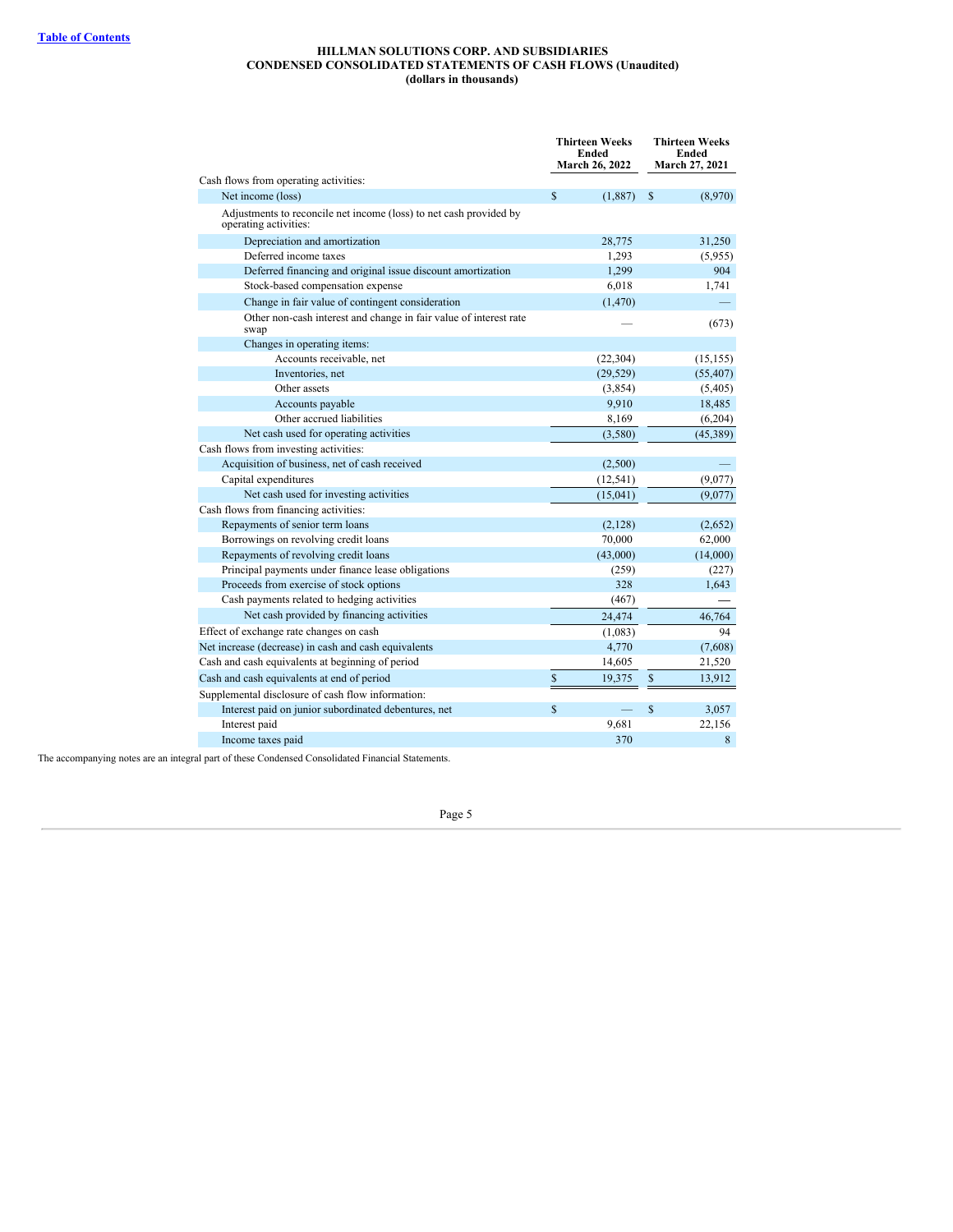#### **HILLMAN SOLUTIONS CORP. AND SUBSIDIARIES CONDENSED CONSOLIDATED STATEMENT OF STOCKHOLDERS' EQUITY (Unaudited) (dollars in thousands)**

|                                                                 | <b>Common Stock</b> |               |    |   |                               |    |                               |               |                                               |              |                                             |
|-----------------------------------------------------------------|---------------------|---------------|----|---|-------------------------------|----|-------------------------------|---------------|-----------------------------------------------|--------------|---------------------------------------------|
|                                                                 | <b>Shares</b>       | Amount        |    |   | Additional<br>Paid-in-capital |    | Accumulated<br><b>Deficit</b> |               | Accumulated<br>Other<br>Comprehensive<br>Loss |              | <b>Total Stockholders'</b><br><b>Equity</b> |
| Thirteen weeks ended March 26, 2022                             |                     |               |    |   |                               |    |                               |               |                                               |              |                                             |
| Balance at December 25, 2021                                    | 193,995,320         | S             | 20 | S | 1,387,410                     | S  | (210, 181)                    | \$            | (27, 154)                                     | S            | 1,150,095                                   |
| Net income (loss)                                               |                     |               |    |   |                               |    | (1,887)                       |               |                                               |              | (1,887)                                     |
| Stock-based compensation                                        |                     |               |    |   | 6,018                         |    |                               |               |                                               |              | 6,018                                       |
| Proceeds from exercise of stock<br>options                      | 52,694              |               |    |   |                               |    |                               |               |                                               |              |                                             |
| Hedging activity                                                |                     |               |    |   |                               |    |                               |               | 8,413                                         |              | 8,413                                       |
| Change in cumulative foreign<br>currency translation adjustment |                     |               |    |   |                               |    |                               |               | 3,735                                         |              | 3,735                                       |
| Balance at March 26, 2022                                       | 194,048,014         | S             | 20 |   | 1,393,428                     |    | (212,068)                     | S             | (15,006)                                      | S            | 1,166,374                                   |
| Thirteen weeks ended March 27, 2021                             |                     |               |    |   |                               |    |                               |               |                                               |              |                                             |
| Balance at December 27, 2020                                    | 90,934,930          | $\mathcal{S}$ | 9  | S | 565,815                       | \$ | (171, 849)                    | <sup>\$</sup> | (29, 388)                                     | $\mathbb{S}$ | 364,587                                     |
| Net income (loss)                                               |                     |               |    |   |                               |    | (8,970)                       |               |                                               |              | (8,970)                                     |
| Stock-based compensation                                        |                     |               |    |   | 1,741                         |    |                               |               |                                               |              | 1,741                                       |
| Proceeds from exercise of stock<br>options                      | 268,253             |               |    |   | 1,643                         |    |                               |               |                                               |              | 1,643                                       |
| Change in cumulative foreign<br>currency translation adjustment |                     |               |    |   |                               |    |                               |               | 2,473                                         |              | 2,473                                       |
| Balance at March 27, 2021                                       | 91,203,183          | S             | 9  | S | 569,199                       | S  | (180.819)                     | S             | (26,915)                                      | S            | 361,474                                     |

<span id="page-5-0"></span>The accompanying notes are an integral part of these Condensed Consolidated Financial Statements.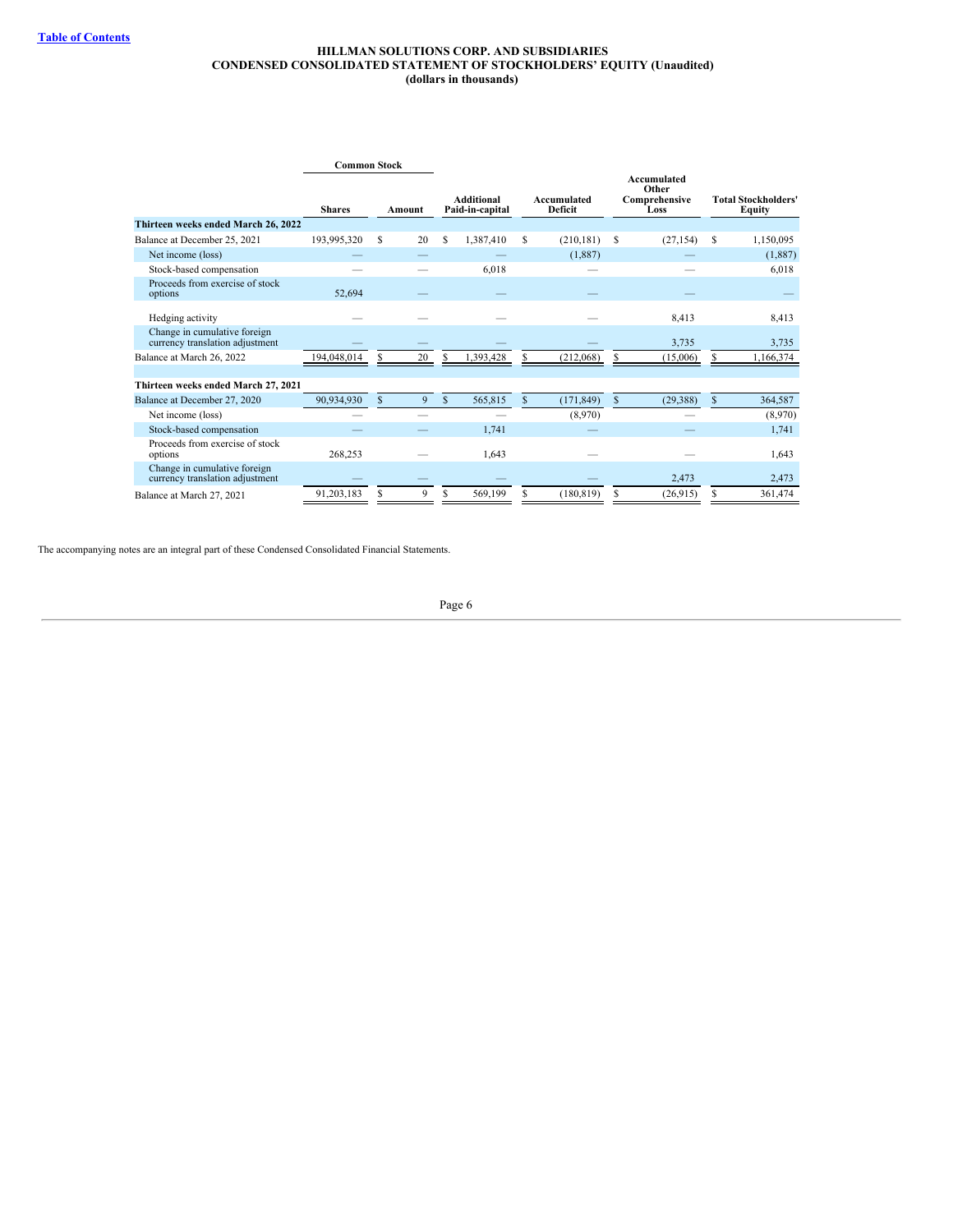#### **1. Basis of Presentation:**

The accompanying condensed financial statements include the consolidated accounts of theHillman Solutions Corp. and its wholly-owned subsidiaries (collectively "Hillman" or the "Company"). The accompanying unaudited financial statements include the condensed consolidated accounts of the Company for the thirteen weeks ended March 26, 2022. Unless the context requires otherwise, references to "Hillman," "we," "us," "our," or "our Company" refer to Hillman Solutions Corp. and its wholly-owned subsidiaries. All significant intercompany balances and transactions have been eliminated.

The accompanying unaudited Condensed Consolidated Financial Statements present information in accordance with accounting principles generally accepted in the United States for interim financial information and the instructions to Form 10-Q and applicable rules of Regulation S-X. Accordingly, they do not include all information or footnotes required by U.S. generally accepted accounting principles for complete financial statements. Operating results for the thirteen weeks ended March 26, 2022 do not necessarily indicate the results that may be expected for the full year. For further information, refer to the Consolidated Financial Statements for the year ended December 25, 2021 and notes thereto included in the Form 10-K filed on March 16, 2022 with the Securities and Exchange Commission ("SEC").

On July 14, 2021, privately held HMAN Group Holdings Inc. ("Old Hillman"), and Landcadia Holdings III, Inc. ("Landcadia" and after the business combination described herein, "New Hillman"), a special purpose acquisition company ("SPAC") consummated the previously announced business combination (the "Closing") pursuant to the terms of the Agreement and Plan of Merger, dated as of January 24, 2021 (as amended on March 12, 2021, the "Merger Agreement") by and among Landcadia, Helios Sun Merger Sub, a wholly-owned subsidiary of Landcadia ("Merger Sub"), HMAN Group Holdings Inc., a Delaware corporation ("Hillman Holdco") and CCMP Sellers' Representative, LLC, a Delaware Limited Liability Company in its capacity as the Stockholder Representative thereunder (the "Stockholder Representative"). Pursuant to the terms of the Merger Agreement, Merger Sub merged with and into Hillman Holdco with Hillman Holdco surviving the merger as a wholly owned subsidiary of New Hillman, which was renamed "Hillman Solutions Corp." (the "Merger" and together with the other transactions contemplated by the Merger Agreement, the "Business Combination"). Unless the context indicates otherwise, the discussion of the Company and its financial condition and results of operations is with respect to New Hillman following the closing date and Old Hillman prior to the closing date. See Note 3 - Merger Agreement for more information.

In connection with the closing of the Business Combination on July 14, 2021, Landcadia changed its name from "Landcadia Holdings III, Inc." to "Hillman Solutions Corp." and the Company's common stock and warrants began trading on The Nasdaq Stock Market under the trading symbols "HLMN" and "HLMNW", respectively. As of December 25, 2021, the Company exercised and redeemed all outstanding warrants.

#### **2. Summary of Significant Accounting Policies:**

The significant accounting policies should be read in conjunction with the significant accounting policies included in the Form 10-K filed onMarch 16, 2022 with the SEC.

## **Use of Estimates in the Preparation of Financial Statements:**

The preparation of financial statements in conformity with U.S. generally accepted accounting principles requires management to make estimates and assumptions that affect the reported amounts of assets and liabilities and disclosure of contingent assets and liabilities at the dates of the financial statements and the reported amounts of revenues and expenses for the reporting periods. Actual results may differ from these estimates.

The extent to which COVID-19 impacts the Company's business and financial results will depend on numerous evolving factors including, but not limited to: the magnitude and duration of COVID-19, the extent to which it will impact worldwide macroeconomic conditions including interest rates, employment rates and health insurance coverage, the speed of the anticipated recovery, and governmental and business reactions to the pandemic. The Company assessed certain accounting matters that generally require consideration of forecasted financial information in context with the information reasonably available to the Company and the unknown future impacts COVID-19 as of March 26, 2022 and through the date of this

report. The accounting matters assessed included, but were not limited to the carrying value of the goodwill and other long-lived assets. While there was not a material impact to the Company's Condensed Consolidated Financial Statements for the

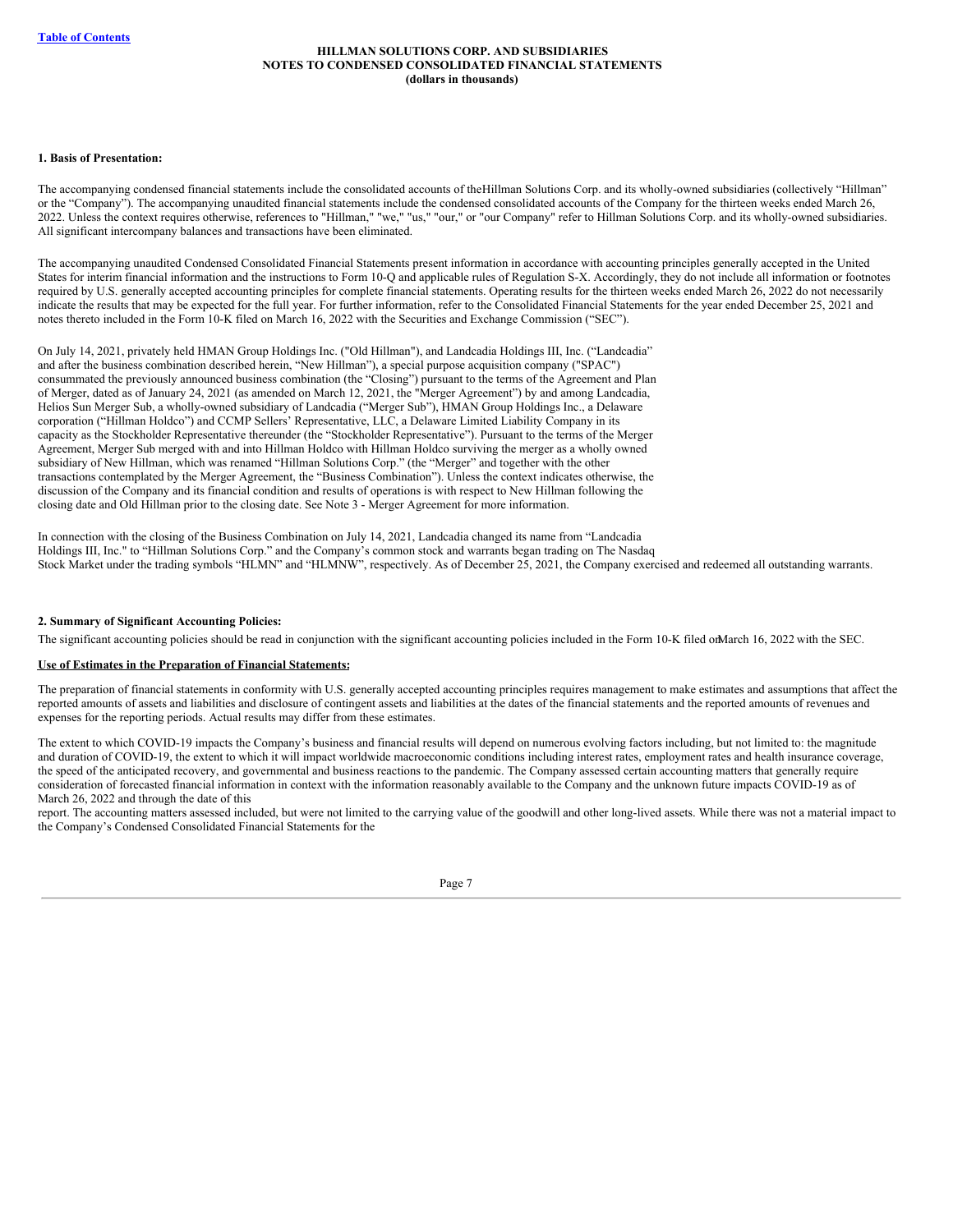thirteen weeks ended March 26, 2022, the Company's future assessment of the magnitude and duration of COVID-19, as well as other factors, could result in material impacts to the Company's Condensed Consolidated Financial Statements in future reporting periods.

## **Revenue Recognition:**

Revenue is recognized when control of goods or services is transferred to our customers, in an amount that reflects the consideration the Company expects to be entitled to in exchange for those goods or services. Sales and other taxes the Company collects concurrent with revenue-producing activities are excluded from revenue.

The Company offers a variety of sales incentives to its customers primarily in the form of discounts and rebates. Discounts are recognized in the Condensed Consolidated Financial Statements at the date of the related sale. Rebates are based on the revenue to date and the contractual rebate percentage to be paid. A portion of the cost of the rebate is allocated to each underlying sales transaction. Discounts and rebates are included in the determination of net sales.

The Company also establishes reserves for customer returns and allowances. The reserve is established based on historical rates of returns and allowances. The reserve is adjusted quarterly based on actual experience. Returns and allowances are included in the determination of net sales.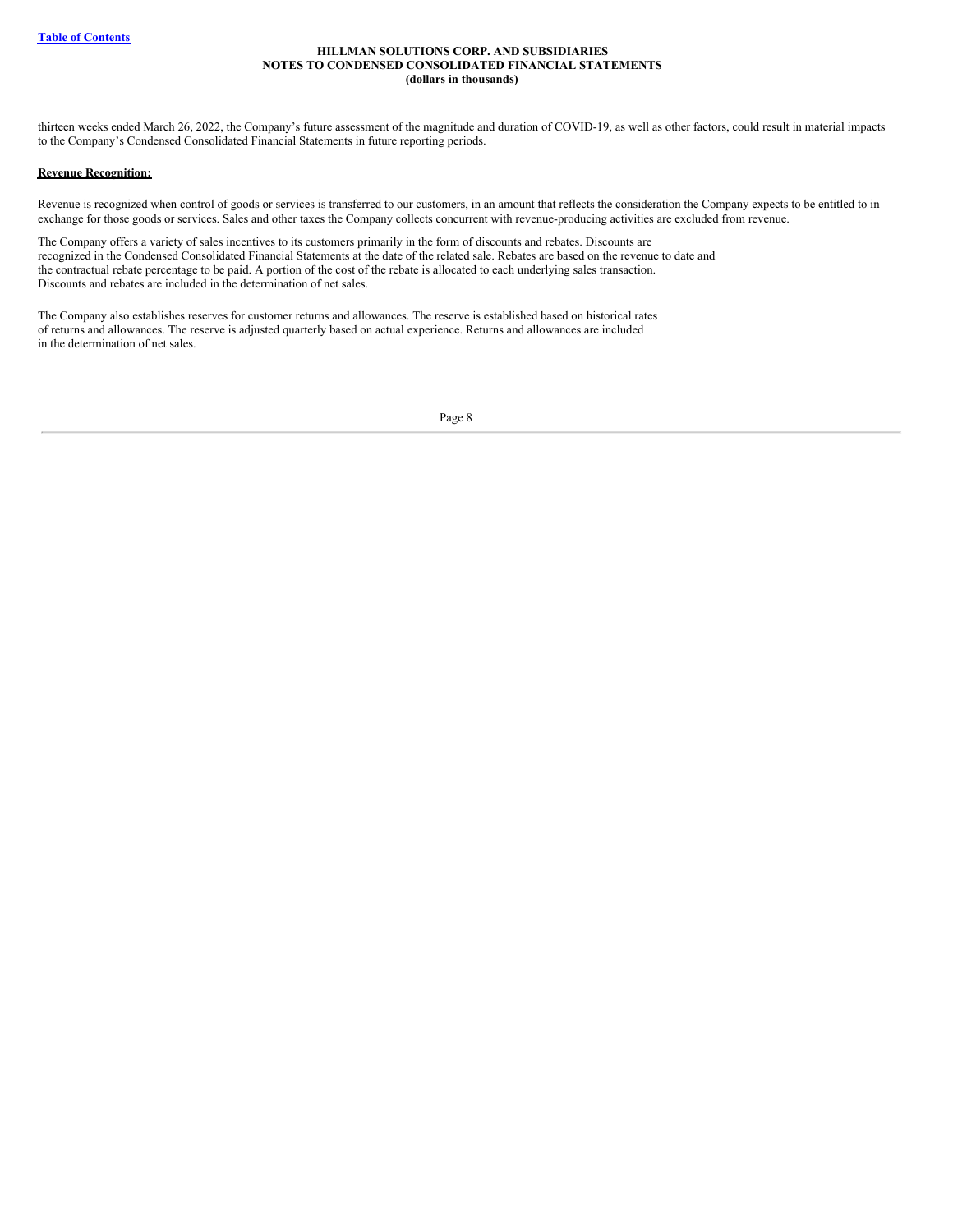## The following table displays our disaggregated revenue by product category:

|                             | Thirteen weeks ended March 26, 2022         |                                                 |             |                          |  |  |  |  |  |
|-----------------------------|---------------------------------------------|-------------------------------------------------|-------------|--------------------------|--|--|--|--|--|
|                             | Hardware and<br><b>Protective Solutions</b> | <b>Robotics and Digital</b><br><b>Solutions</b> | Canada      | <b>Total Revenue</b>     |  |  |  |  |  |
| Fastening and Hardware \$   | 189,307                                     | \$<br>—                                         | 33,659      | <sup>\$</sup><br>222,966 |  |  |  |  |  |
| Personal Protective         | 77,108                                      |                                                 | 442         | 77,550                   |  |  |  |  |  |
| Keys and Key<br>Accessories |                                             | 48,376                                          | 674         | 49,050                   |  |  |  |  |  |
| Engraving                   |                                             | 13,263                                          | 15          | 13,278                   |  |  |  |  |  |
| Resharp                     |                                             | 169                                             |             | 169                      |  |  |  |  |  |
| Consolidated                | 266,415                                     | 61.808<br>S                                     | 34,790<br>S | 363,013<br>S             |  |  |  |  |  |

|                               |     | Hardware and<br><b>Protective Solutions</b> |   | <b>Robotics and Digital</b><br><b>Solutions</b> |   | Canada |               | <b>Total Revenue</b> |
|-------------------------------|-----|---------------------------------------------|---|-------------------------------------------------|---|--------|---------------|----------------------|
| <b>Fastening and Hardware</b> | - S | 166,602                                     | S |                                                 | S | 34,091 | <sup>\$</sup> | 200,693              |
| Personal Protective           |     | 84,327                                      |   |                                                 |   | 13     |               | 84,340               |
| Keys and Key<br>Accessories   |     |                                             |   | 42,094                                          |   | 361    |               | 42,455               |
| Engraving                     |     |                                             |   | 13,778                                          |   | 8      |               | 13,786               |
| Resharp                       |     |                                             |   |                                                 |   |        |               |                      |
| Consolidated                  |     | 250,929                                     | S | 55,879                                          | S | 34,473 | S             | 341,281              |

**Thirteen weeks ended March 27, 2021**

The following table disaggregates our revenue by geographic location:

|                      |   | Thirteen weeks ended March 26, 2022         |   |                                                 |   |        |          |                      |  |  |  |
|----------------------|---|---------------------------------------------|---|-------------------------------------------------|---|--------|----------|----------------------|--|--|--|
|                      |   | Hardware and<br><b>Protective Solutions</b> |   | <b>Robotics and Digital</b><br><b>Solutions</b> |   | Canada |          | <b>Total Revenue</b> |  |  |  |
| <b>United States</b> | S | 261,062                                     | S | 60,978                                          | S |        | <b>S</b> | 322,040              |  |  |  |
| Canada               |   | 1.786                                       |   | 830                                             |   | 34,790 |          | 37,406               |  |  |  |
| Mexico               |   | 3.567                                       |   |                                                 |   |        |          | 3,567                |  |  |  |
| Consolidated         |   | 266,415                                     |   | 61,808                                          |   | 34,790 | S        | 363,013              |  |  |  |

#### **Thirteen weeks ended March 27, 2021**

|                      | Hardware and<br><b>Protective Solutions</b> |   | <b>Robotics and Digital</b><br><b>Solutions</b> |   | Canada |   | <b>Total Revenue</b> |
|----------------------|---------------------------------------------|---|-------------------------------------------------|---|--------|---|----------------------|
| <b>United States</b> | 246,797                                     |   | 55,300                                          | S |        |   | 302,097              |
| Canada               | 1.229                                       |   | 579                                             |   | 34,473 |   | 36,281               |
| Mexico               | 2,903                                       |   |                                                 |   |        |   | 2,903                |
| Consolidated         | 250,929                                     | S | 55,879                                          | S | 34,473 | S | 341,281              |

Our revenue by geography is allocated based on the location of our sales operations. Our Hardware and Protective Solutions segment contains sales of Big Time Products personal protective equipment into Canada. Our Robotics and Digital Solutions segment contains sales of MinuteKey Canada.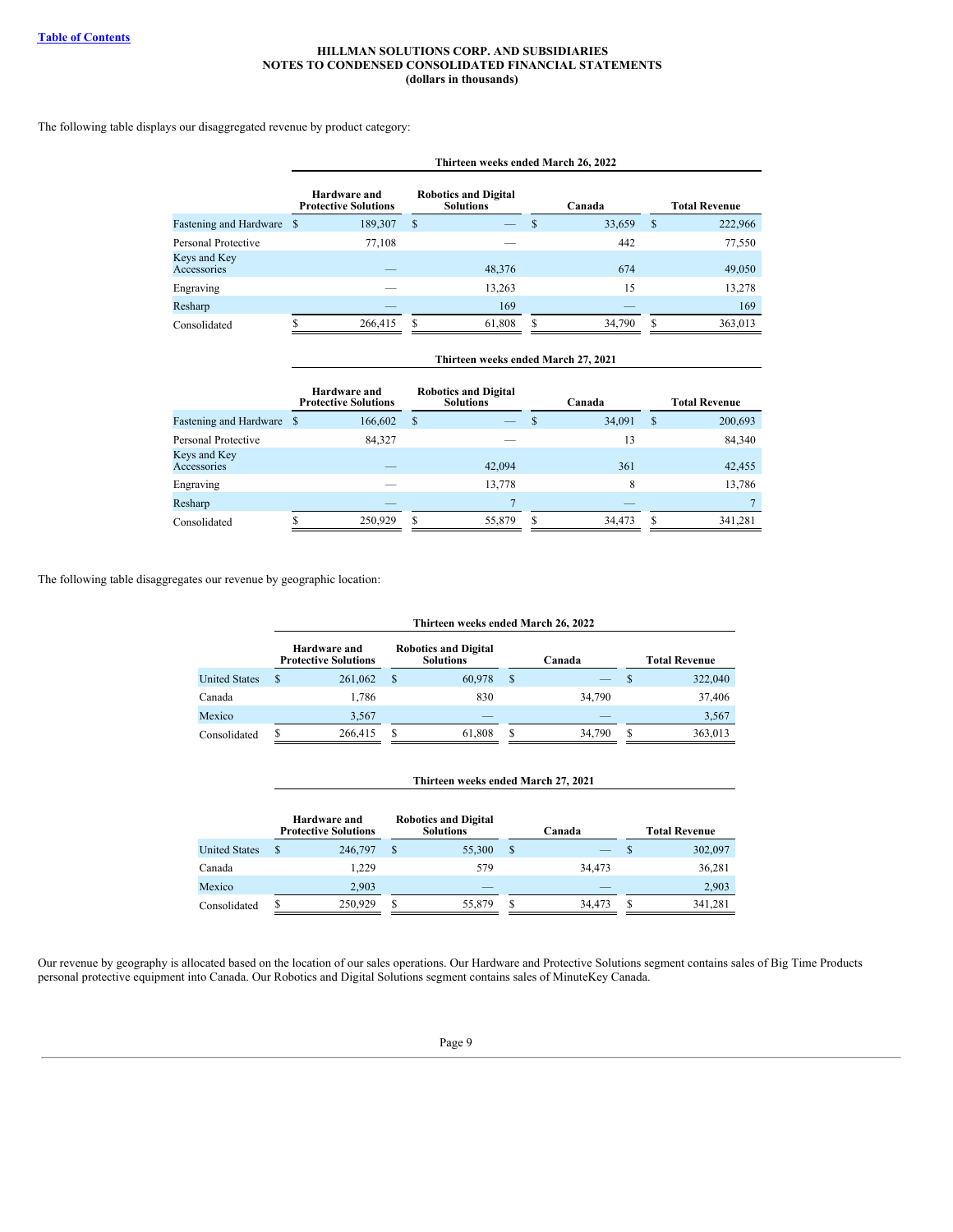Hardware and Protective Solutions revenues consist primarily of the delivery of fasteners, anchors, specialty fastening products, and personal protective equipment such as gloves and eye-wear, as well as in-store merchandising services for the related product category.

Robotics and Digital Solutions revenues consist primarily of sales of keys and identification tags through self-service key duplication and engraving kiosks. It also includes our associate-assisted key duplication systems and key accessories.

Canada revenues consist primarily of the delivery to Canadian customers of fasteners and related hardware items, threaded rod, keys, key duplicating systems, accessories, personal protective equipment, and identification items as well as in-store merchandising services for the related product category.

The Company's performance obligations under its arrangements with customers are providing products, in-store merchandising services, and access to key duplicating and engraving equipment. Generally, the price of the merchandising services and the access to the key duplicating and engraving equipment is included in the price of the related products. Control of products is transferred at the point in time when the customer accepts the goods, which occurs upon delivery of the products. Judgment is required in determining the time at which to recognize revenue for the in-store services and the access to key duplicating and engraving equipment. Revenue is recognized for in-store service and access to key duplicating and engraving equipment as the related products are delivered, which approximates a time-based recognition pattern. Therefore, the entire amount of consideration related to the sale of products, in-store merchandising services, and access to key duplicating and engraving equipment is recognized upon the delivery of the products.

The costs to obtain a contract are insignificant, and generally contract terms do not extend beyond one year. Therefore, these costs are expensed as incurred. Freight and shipping costs and the cost of our in-store merchandising services teams are recognized in selling, general, and administrative expense when control over products is transferred to the customer.

The Company used the practical expedient regarding the existence of a significant financing component as payments are due in less than one year after delivery of the products.

## **3. Merger Agreement:**

On July 14, 2021, the Merger between Old Hillman and Landcadia was consummated. Pursuant to the Merger Agreement, at the closing date of the Merger, the outstanding shares of Old Hillman common stock were converted into91,220,901 shares of New Hillman common stock as calculated pursuant to the Merger Agreement.

The Merger was accounted for as a reverse recapitalization, with no goodwill or other intangible assets recorded, in accordance with GAAP ("Generally Accepted Accounting Principles"). Under this method of accounting, Landcadia is treated as the "acquired" company for financial reporting purposes.

This determination was based primarily on Old Hillman having the ability to appoint a majority of the initial Board of the combined entity, Old Hillman's senior management comprising the majority of the senior management of the combined company, and the ongoing operations of Old Hillman comprising the ongoing operations of the combined company. Accordingly, for accounting purposes, the Merger was treated as the equivalent of New Hillman issuing shares for the net assets of Landcadia, accompanied by a recapitalization. The net assets of Landcadia were stated at carrying value, with no goodwill or other intangible assets recorded. The historical statements of the combined entity prior to the Merger are presented as those of Old Hillman with the exception of the shares and par value of equity recast to reflect the exchange ratio on the Closing Date, adjusted on a retroactive basis. A summary of the impact of the reverse recapitalization on the cash, cash equivalents and restricted cash, change in net assets and the change in common shares is included in the tables below.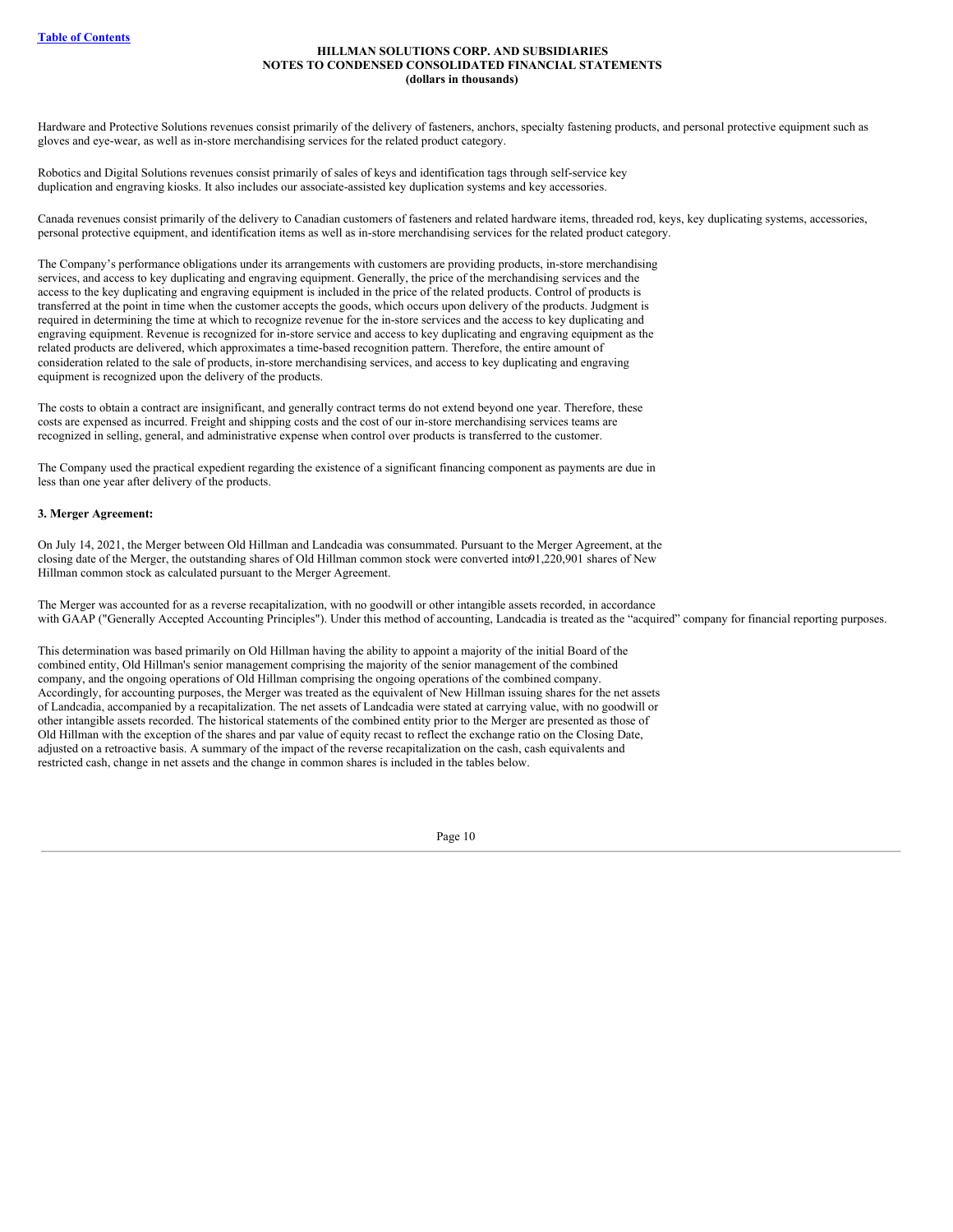| Landcadia cash and cash equivalents <sup>(1)</sup>                                    | 479,602   |
|---------------------------------------------------------------------------------------|-----------|
| PIPE investment proceeds <sup>(2)</sup>                                               | 375,000   |
| Less cash paid to underwriters and other transaction costs, net of $\text{tax}^{(3)}$ | (36, 140) |
| Net change in cash and cash equivalents as a result of recapitalization               | 818,462   |
| Prepaid expenses and other current assets <sup>(1)</sup>                              | 132       |
| Accounts payable and other accrued expenses <sup>(1)</sup>                            | (81)      |
| Warrant liabilities $(1)(4)$                                                          | (77,190)  |
| Change in net assets as a result of recapitalization                                  | 741,323   |

The change in number of shares outstanding as a result of the reverse recapitalization is summarized as follows:

| Common shares issued to New Hillman Shareholders <sup>(5)</sup>       | 91.220.901  |
|-----------------------------------------------------------------------|-------------|
| Shares issued to SPAC sponsors and public shareholders <sup>(6)</sup> | 58.672.000  |
| Common shares issued to PIPE investors $(2)$                          | 37,500,000  |
| Common Shares outstanding immediately after the Business Combination  | 187.392.901 |

- 1. These assets and liabilities represent the reported balances as of the Closing Date immediately prior to the Business Combination. The recapitalization of the assets and liabilities from Landcadia's balance sheet was a non-cash financing activity.
- 2. In connection with the Business Combination, Landcadia entered into subscription agreements with certain investors (the "PIPE Investors"), pursuant to which it issued 37,500,000 shares of common stock at \$10.00 per share (the "PIPE Shares") for an aggregate purchase price of \$375,000 (the "PIPE Financing"), which closed simultaneously with the consummation of the Business Combination.
- 3. In connection with the Business Combination, the Company incurred \$36,140 of transaction costs, net of tax, consisting of underwriting, legal and other professional fees which were recorded as accumulated deficit as a reduction of proceeds.
- 4. The warrants acquired in the Merger include (a) redeemable warrants issued by Landcadia and sold as part of the units in the Landcadia IPO (whether they were purchased in the Landcadia IPO or thereafter in the open market), which are exercisable for an aggregate of 16,666,628 shares of common stock at a purchase price of \$11.50 per share (the "Public Warrants") and (b) warrants issued by Landcadia to the sponsors in a private placement simultaneously with the closing of the Landcadia IPO, which are exercisable for an aggregate of 8,000,000 shares of common stock at a purchase price of \$11.50 per share (the "Private Placement Warrants").
- 5. The Company issued 91,220,901 common shares in exchange for553,439 Old Hillman common shares resulting in an exchange ratio of164.83. This exchange ratio was applied to Old Hillman's common shares which further impacted common stock held at par value and additional paid in capital, as well as the calculation of weighted average shares outstanding and loss per common share.
- 6. The Company issued 50,000,000 shares to the public shareholders and8,672,000 shares to the SPAC sponsor shareholders at the Closing Date.

## **4. Recent Accounting Pronouncements:**

In March 2020, the Financial Accounting Standards Board ("FASB") issued Accounting Standards Update ("ASU") 2020-04, Reference Rate Reform (Topic 848): Facilitation of the Effects of Reference Rate Reform on Financial Reporting, which provides optional guidance for a limited time to ease the potential burden in accounting for reference rate reform. The new guidance provides optional expedients and exceptions for applying GAAP to contracts, hedging relationships and other transactions affected by reference rate reform if certain criteria are met. The amendments apply only to contracts and hedging relationships that reference LIBOR or another reference rate expected to be discontinued due to reference rate reform. These amendments are effective immediately and may be applied prospectively to contract modifications made and hedging relationships entered into or evaluated on or before December 31, 2022. The Company is currently evaluating its contracts and the optional expedients provided by the new standard.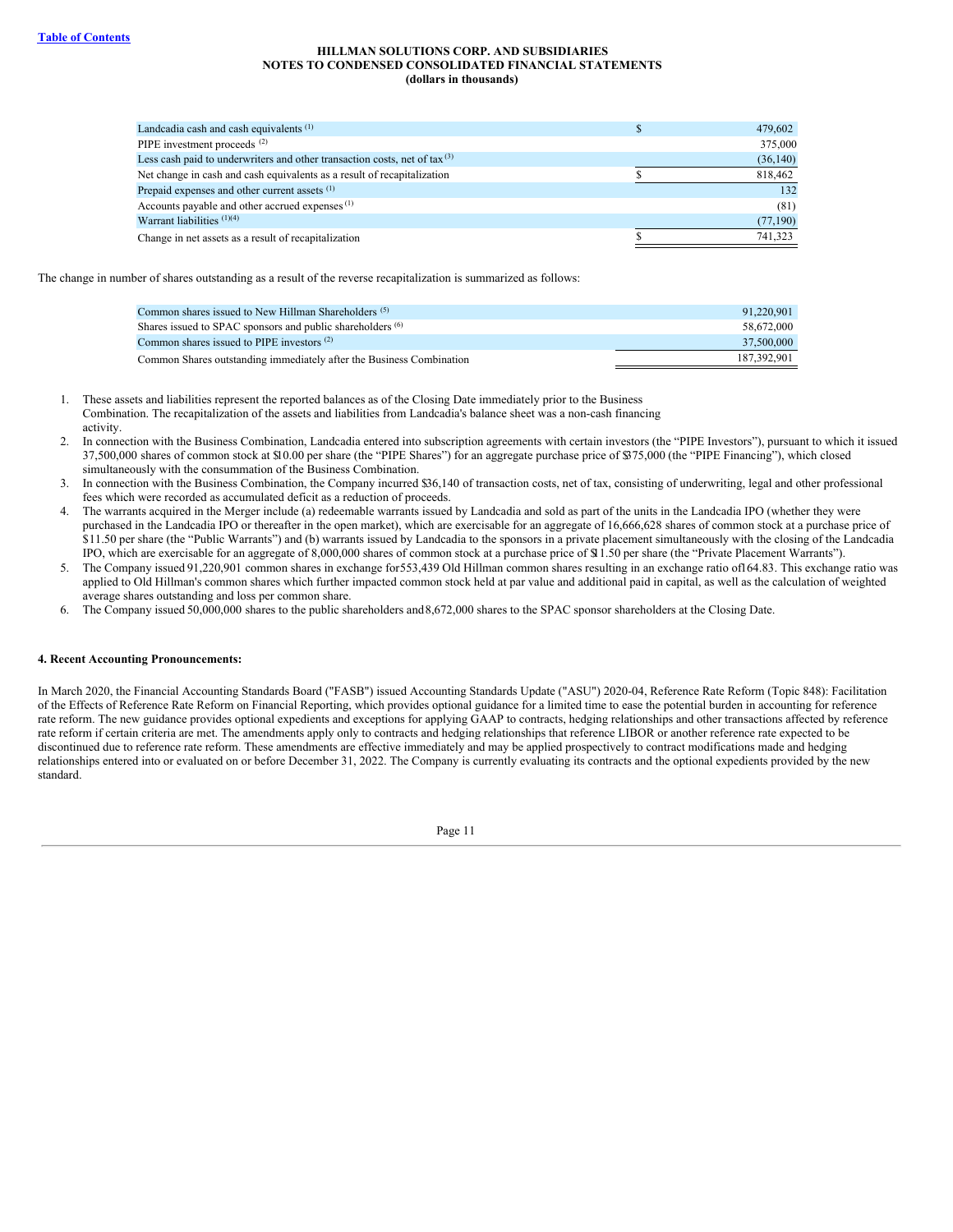In January 2021, FASB issued ASU 2021-01, Reference Rate Reform, to expand the scope of ASU 2020-04 by allowing an entity to apply the optional expedients, by stating that a change to the interest rate used for margining, discounting or contract price alignment for a derivative is not considered to be a change to the critical terms of the hedging relationship that requires designation. The entity may apply the contract modification relief provided in ASU 2020-04 and continue to account for the derivative in the same manner that existed prior to the changes resulting from reference rate reform or the discounting transition. The Company is currently evaluating its contracts and the optional expedients provided by the new standard.

In October 28, 2021, the FASB issued ASU 2021-08, Business Combinations (Topic 805): Accounting for Contract Assets and Contract Liabilities from Contracts with Customers, which amends ASC 805 to require acquiring entities to apply Topic 606 to recognize and measure contract assets and contract liabilities in a business combination. Under current GAAP, an acquirer generally recognizes such items at fair value on the acquisition date. This update is intended to improve the accounting for acquired revenue contracts with customers in a business combination by addressing diversity in practice and inconsistency related to 1) the recognition of an acquired contract liability, and 2) payment terms and their effect on subsequent revenue recognized by the acquirer. The amendment is effective on December 15, 2022. The Company is currently evaluating the impact provided by the new standard.

#### **5. Acquisitions:**

On April 16, 2021, the Company completed its acquisition of Oz Post International, LLC ("OZCO"), a leading manufacturer of superior quality hardware that offers structural fasteners and connectors used for decks, fences and other outdoor structures, for a total purchase price of \$39,834. The Company entered into an amendment ("OZCO Amendment") to the term loan credit agreement dated May 31, 2018 (the "2018 Term Loan"), which provided \$35,000 of incremental term loan funds to be used to finance the acquisition. OZCO has business operations throughout North America and its financial results reside in the Company's Hardware and Protective Solutions reportable segment.

The following table reconciles the fair value of the acquired assets and assumed liabilities to the preliminary total purchase price of OZCO. The total purchase price is preliminary as the Company is in the process of finalizing certain working capital adjustments.

| Accounts receivable    | \$<br>1,341 |
|------------------------|-------------|
| Inventory              | 3,435       |
| Other current assets   | 26          |
| Property and equipment | 595         |
| Goodwill               | 9,093       |
| Customer relationships | 23,500      |
| Trade names            | 2,600       |
| Technology             | 4,000       |
| Total assets acquired  | 44,590      |
| Less:                  |             |
| Liabilities assumed    | (4,756)     |
| Total purchase price   | 39,834      |

Pro forma financial information has not been presented for OZCO as their associated financial results are insignificant to the financial results of the Company on a standalone basis.

On March 7, 2022, the Company completed its acquisition of the Irvine, California-based Monkey Hook, LLC ("Monkey Hook") for a total purchase price of \$2,800, which includes \$300 in holdback that remains payable to the seller. Monkey Hook products are designed to hang artwork on drywall where no stud is present. Monkey Hook sells its products throughout North America and its financial results reside in the Company's Hardware and Protective Solutions reportable segment. The total purchase price is preliminary as the Company is in the process of finalizing certain working capital adjustments.

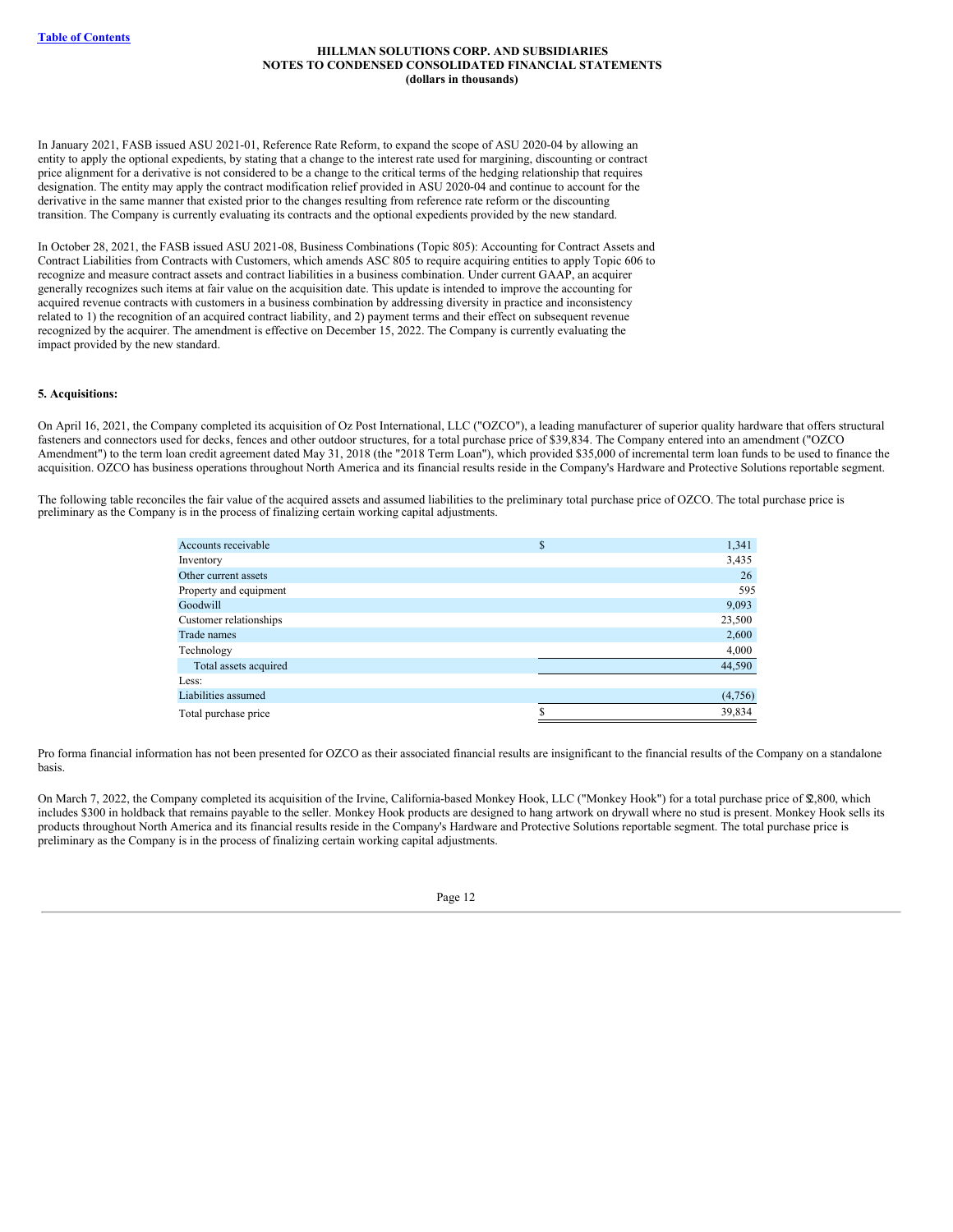## **6. Goodwill and Other Intangible Assets:**

Goodwill amounts by reportable segment are summarized as follows:

|                                             |    | Goodwill at              |                             |      |                     |             | Goodwill at           |
|---------------------------------------------|----|--------------------------|-----------------------------|------|---------------------|-------------|-----------------------|
|                                             |    | <b>December 25, 2021</b> | Acquisitions <sup>(1)</sup> |      | <b>Dispositions</b> | Other $(2)$ | <b>March 26, 2022</b> |
| Hardware and Protective<br><b>Solutions</b> | \$ | 574,698                  | (158)                       | - \$ |                     | 102         | 574,642               |
| Robotics and Digital Solutions              |    | 220,936                  |                             |      |                     |             | 220,936               |
| Canada                                      |    | 29,737                   |                             |      |                     | 740         | 30,477                |
| Total                                       | D  | 825.371                  | (158)                       |      |                     | 842         | 826,055               |

(1) The amount relates to the Ozco acquisition, see Note 5 - Acquisitions for additional information.

(2) The "Other" change to goodwill relates to adjustments resulting from fluctuations in foreign currency exchange rates for the Canada and Mexico reporting units.

Other intangibles, net, as of March 26, 2022 and December 25, 2021 consist of the following:

|                                | <b>Estimated</b><br><b>Useful Life</b><br>(Years) |   | <b>March 26, 2022</b> |               | December 25, 2021 |
|--------------------------------|---------------------------------------------------|---|-----------------------|---------------|-------------------|
| Customer relationships         | $13 - 20$                                         | S | 965,935               | <sup>\$</sup> | 965,054           |
| Trademarks - Indefinite        | Indefinite                                        |   | 85,771                |               | 85,591            |
| Trademarks - Other             | $7 - 15$                                          |   | 31,387                |               | 29,000            |
| Technology and patents         | $8 - 12$                                          |   | 67,764                |               | 67,750            |
| Intangible assets, gross       |                                                   |   | 1,150,857             |               | 1,147,395         |
| Less: Accumulated amortization |                                                   |   | 368,562               |               | 352,695           |
| Other intangibles, net         |                                                   |   | 782,295               | S.            | 794,700           |

The amortization expense for intangible assets, including the adjustments resulting from fluctuations in foreign currency exchange rates for the thirteen weeks ended March 26, 2022 was \$15,521. Amortization expense for the thirteen weeks ended March 27, 2021 was \$14,909.

The Company tests goodwill and indefinite-lived intangible assets for impairment annually in the fourth quarter. Impairment is also tested when events or changes in circumstances indicate that the carrying values of the assets may be greater than their fair values. During the thirteen weeks ended March 26, 2022 and the thirteen weeks ended March 27, 2021, the Company did not identify any triggering events that would result in an impairment analysis outside of the annual assessment.

## **7. Commitments and Contingencies:**

The Company self-insures its general liability including product liability, automotive and workers' compensation losses up to \$00 per occurrence. Catastrophic coverage has been purchased from third party insurers for occurrences up to \$60,000. The two risk areas involving the most significant accounting estimates are workers' compensation and automotive liability. Actuarial valuations performed by the Company's outside risk insurance expert were used by the Company's management to form the basis for workers' compensation and automotive liability loss reserves. The actuary contemplated the Company's specific loss history, actual claims reported, and industry trends among statistical and other factors to estimate the range of reserves required. Risk insurance reserves are comprised of specific reserves for individual claims and additional amounts expected for development of these claims, as well as for incurred but not yet reported claims. The Company believes that the liability of approximately \$2,703 recorded for such risks is adequate as of March 26, 2022.

As of March 26, 2022, the Company has provided certain vendors and insurers letters of credit aggregating to \$32,790 related to our product purchases and insurance coverage for product liability, workers' compensation, and general liability.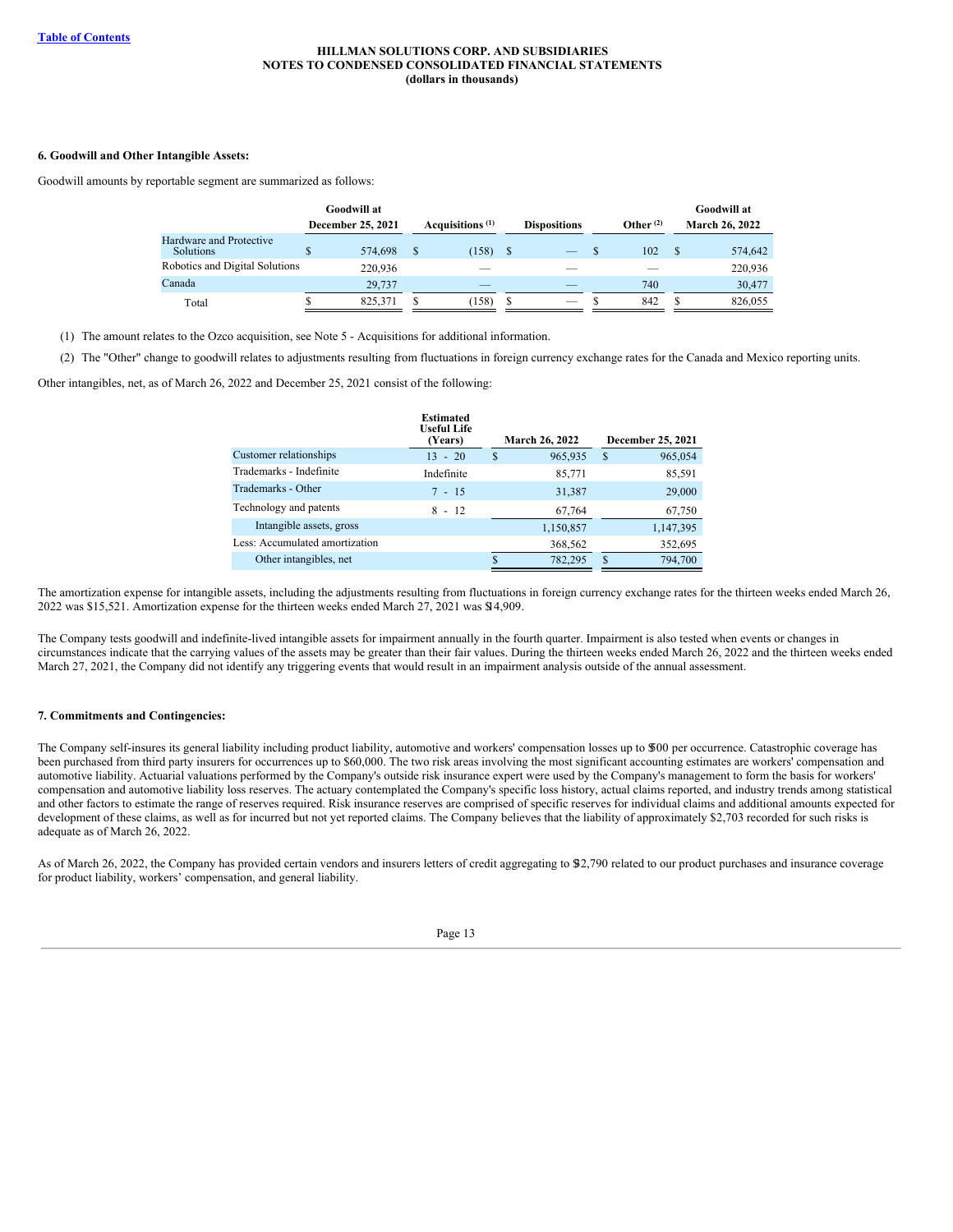The Company self-insures group health claims up to an annual stop loss limit of \$300 per participant. Historical group insurance loss experience forms the basis for the recognition of group health insurance reserves. Provisions for losses expected under these programs are recorded based on an analysis of historical insurance claim data and certain actuarial assumptions. The Company believes that the liability of approximately \$2,526 recorded for such risks is adequate as of March 26, 2022.

The Company imports large quantities of fastener products which are subject to customs requirements and to tariffs and quotas set by governments through mutual agreements and bilateral actions. The Company could be subject to the assessment of additional duties and interest if it or its suppliers fail to comply with customs regulations or similar laws. The U.S. Department of Commerce has received requests from petitioners to conduct administrative reviews of compliance with anti-dumping duty and countervailing duty laws for certain nail products sourced from Asian countries. The Company sourced products under review from vendors in China and Taiwan during the periods selected for review. The Company accrues for the duty expense once it is determined to be probable and the amount can be reasonably estimated.

On June 1, 2021, Hy-Ko Products Company LLC ("Hy-Ko"), a manufacturer of key duplication machines, filed a complaint for patent infringement against Hillman in the United States District Court for the Eastern District of Texas (Marshall Division). The case was assigned Civil Action No. 2:21-cv-0197. Hy-Ko's complaint alleges that Hillman's KeyKrafter and PKOR key duplication machines infringe U.S. Patent Nos. 9,656,332, 9,682,432, 9,687,920, and 10,421,113, which are assigned to Hy-Ko, and seeks damages and injunctive relief against Hillman. Hy-Ko's complaint additionally contains allegations of unfair competition under the Federal Lanham Act and conversion/receipt of stolen property, as well as a cause of action for "replevin" for return of stolen property.

On August 2, 2021, Hy-Ko filed an Amended Complaint which did not deviate substantially from the initial Complaint. Hillman responded on August 16, 2021, by filing a Motion to Dismiss the conversion and replevin claims because they are barred by the statute of limitations. In its Motion to Dismiss, Hillman also requested that the Court strike numerous paragraphs of Hy-Ko's Amended Complaint that, on their face, have nothing to do with Hy-Ko's patent infringement, unfair competition, or conversion and replevin claims. Hillman also requested that the Court order Hy-Ko to provide a more definite statement regarding its unfair competition claim. Briefing on Hillman's Motion to Dismiss was completed on September 14, 2021. On January 14, 2022, the Court denied Hillman's motion. Hillman filed an answer with counterclaims (for declaratory judgment and for breach of a prior settlement agreement) on February 1, 2022 and Hy-Ko responded to that pleading on February 22, 2022.

The Court held a claim construction hearing on February 17, 2022. On March 10, 2022, the Court issued its claim construction order, and on March 24, 2022, Hillman filed objections to certain aspects of the claim construction order. On April 11, 2022, Hy-Ko filed a notice withdrawing certain claims from its infringement contentions. Discovery in the matter is ongoing, and the discovery deadline is July 6, 2022. Trial has been set for October 3, 2022.

Management and legal counsel for Hillman are still investigating this recent suit but are initially of the opinion that Hy-Ko's claims are without merit and Hillman intends to vigorously defend the claims. Hillman is unable to estimate the possible loss or range of loss at this early stage in the case.

#### **8. Related Party Transactions:**

The Company has recorded aggregate management fee charges and expenses from CCMP Capital Advisors, LLC and Oak Hill Funds of \$126 for the thirteen weeks ended March 27, 2021. Subsequent to the Business Combination on July 14, 2021, the Company is no longer being charged management fees. See Note 3 - Merger Agreement for additional details on the Business Combination. Two members of our Board of Directors, Rich Zannino and Joe Scharfenberger, are partners at CCMP. Another director, Teresa Gendron, is the CFO of Jefferies.

At the Closing, Hillman, the Sponsors, CCMP Investors and the Oak Hill Investors entered into the A&R Registration Rights Agreement, pursuant to which, among other things, the parties to the A&R Registration Rights Agreement agreed not to effect any sale or distribution of any equity securities of Hillman held by any of them during the lock-up period described therein and were granted certain registration rights with respect to their respective shares of Hillman common stock, in each case, on the terms and subject to the conditions therein.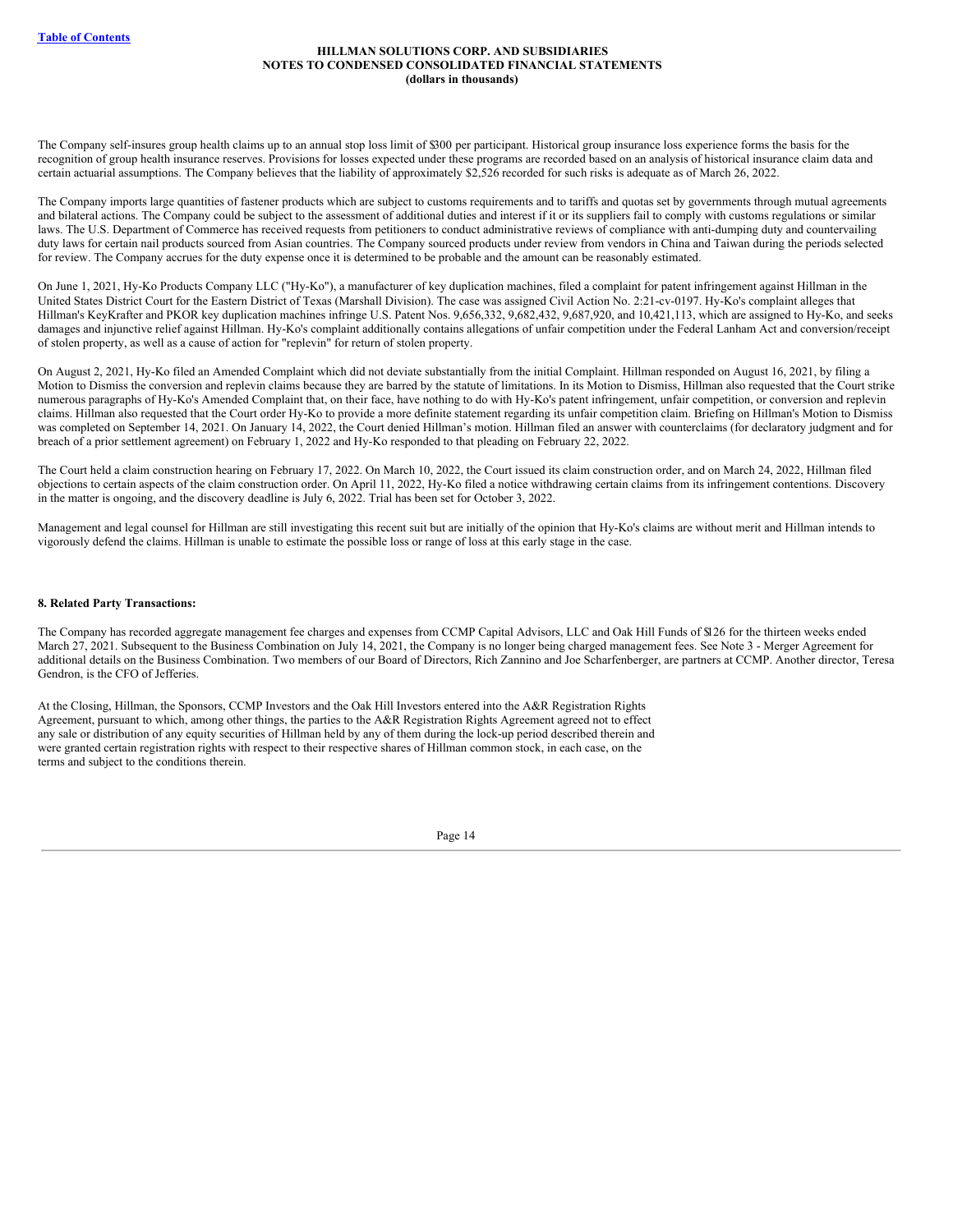## **9. Income Taxes:**

Accounting Standards Codification 740 ("ASC 740") requires companies to apply their estimated annual effective tax rate on a year-to-date basis in each interim period. These rates are derived, in part, from expected annual pre-tax income or loss. In the thirteen weeks ended March 26, 2022 and the thirteen weeks ended March 27, 2021, the Company applied an estimated annual effective tax rate based on expected annual pre-tax income to the interim period pre-tax loss to calculate the income tax benefit.

For the thirteen weeks ended March 26, 2022, the effective income tax rate was32.1%. The Company recorded an income tax benefit for the thirteen weeks ended March 26, 2022 of \$892. The effective tax rate for the thirteen weeks ended March 26, 2022 was the result of non-deductible stock compensation, an estimated increase in GILTI from the Company's Canadian operations, and state and foreign income taxes.

For the thirteen weeks ended March 27, 2021, the effective income tax rate was42.6%. The Company recorded an income tax benefit for the thirteen weeks ended March 27, 2021 of \$6,653. The effective tax rate for the thirteen weeks ended March 27, 2021 was primarily due to non-deductible stock compensation, and state and foreign income taxes.

## **10. Long-Term Debt:**

The following table summarizes the Company's debt:

|                                                                   | March 26, 2022 |    | December 25, 2021 |
|-------------------------------------------------------------------|----------------|----|-------------------|
| Revolving loans                                                   | \$<br>120,000  | \$ | 93,000            |
| Senior term loan, due 2028                                        | 848,873        |    | 851,000           |
| Finance leases                                                    | 2,268          |    | 1,782             |
|                                                                   | 971,141        |    | 945,782           |
| Unamortized discount on Senior term loan                          | (5,715)        |    | (5,948)           |
| Current portion of long-term debt and financing lease liabilities | (11,750)       |    | (11, 404)         |
| Deferred financing fees                                           | (21,061)       |    | (21, 899)         |
| Total long-term debt, net                                         | 932,615        | S  | 906,531           |

As of March 26, 2022, the ABL Revolver had an outstanding amount of \$120,000 and outstanding letters of credit of \$32,790. The Company has \$97,210 of available borrowings under the revolving credit facility as a source of liquidity as of March 26, 2022.

## **11. Leases:**

*Lessee*

The Company determines if a contract is or contains a lease at inception or modification of a contract. A contract is or contains a lease if the contract conveys the right to control the use of an identified asset for a period in exchange for consideration. Control over the use of the identified asset means the lessee has both 1) the right to obtain substantially all of the economic benefits from the use of the asset and 2) the right to direct the use of the asset. The Company leases certain distribution center locations, vehicles, forklifts, computer equipment, and its corporate headquarters with expiration dates through 2032. Certain lease arrangements include escalating rent payments and options to extend the lease term. Expected lease terms include these options to extend or terminate the lease when it is reasonably certain the Company will exercise the option. The Company's leasing arrangements do not contain material residual value guarantees, nor material restrictive covenants.

| г<br>۰. |  |
|---------|--|
|         |  |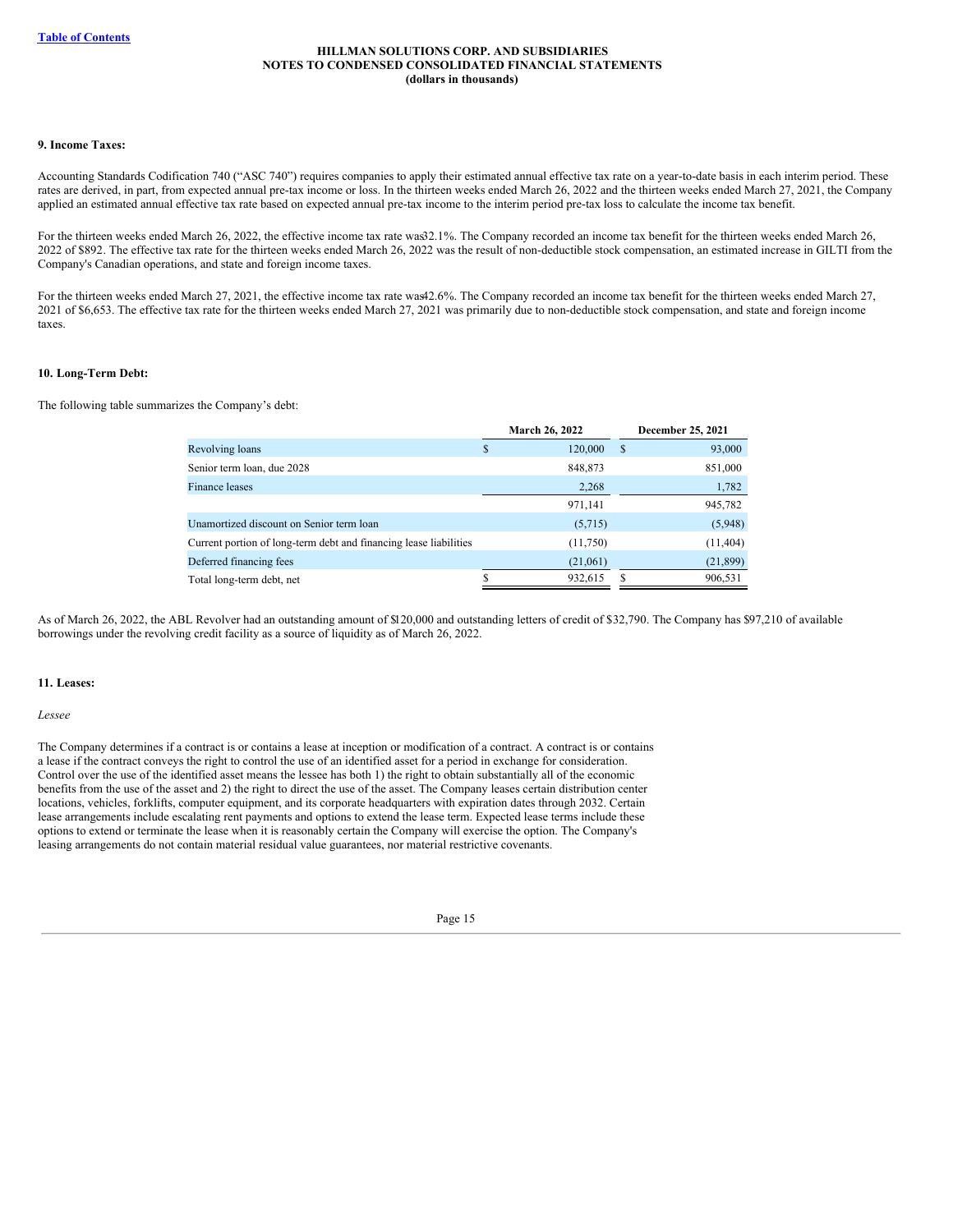The components of operating and finance lease costs for the thirteen weeks ended March 26, 2022 and thirteen weeks ended March 27, 2021 were as follows:

|                               |   | <b>Thirteen weeks</b><br>ended March 26,<br>2022 |   | <b>Thirteen weeks</b><br>ended March 27,<br>2021 |
|-------------------------------|---|--------------------------------------------------|---|--------------------------------------------------|
| Operating lease costs         | S | 4.994                                            | S | 5.094                                            |
| Short term lease costs        |   | 1,657                                            |   | 887                                              |
| Variable lease costs          |   | 522                                              |   | 303                                              |
| Finance lease costs:          |   |                                                  |   |                                                  |
| Amortization of right of use  |   |                                                  |   |                                                  |
| assets                        |   | 265                                              |   | 215                                              |
| Interest on lease liabilities |   | 26                                               |   | 34                                               |

Rent expense is recognized on a straight-line basis over the expected lease term. Rent expense totaled \$7,173 in the thirteen weeks ended March 26, 2022 and \$6,284 in the thirteen weeks ended March 27, 2021. Rent expense includes operating lease costs as well as expenses for non-lease components such as common area maintenance, real estate taxes, real estate insurance, variable costs related to our leased vehicles and also short-term rental expenses.

The implicit rate is not determinable in most of the Company's leases, as such management uses the Company's incremental borrowing rate based on the information available at commencement date in determining the present value of future payments. The weighted average remaining lease terms and discount rates for all of our operating leases were as follows as ofMarch 26, 2022 and December 25, 2021:

|                                          |                     | <b>March 26, 2022</b> | December 25, 2021          |                       |  |  |
|------------------------------------------|---------------------|-----------------------|----------------------------|-----------------------|--|--|
|                                          | Operating<br>Leases | <b>Finance Leases</b> | Operating<br><b>Leases</b> | <b>Finance Leases</b> |  |  |
| Weighted average remaining lease<br>term | 6.44                | 2.53                  | 6.60                       | 2.60                  |  |  |
| Weighted average discount rate           | 7.89%               | 4.59%                 | 7.88%                      | 5.59%                 |  |  |

Supplemental balance sheet information related to the Company's finance leases was as follows as of March 26, 2022 and December 25, 2021:

|                                                                        | <b>March 26, 2022</b> |       |   | December 25, 2021 |
|------------------------------------------------------------------------|-----------------------|-------|---|-------------------|
| Finance lease assets, net, included in<br>property plant and equipment |                       | 1.828 | S | 1,768             |
|                                                                        |                       |       |   |                   |
| Current portion of long-term debt                                      |                       | 1,163 |   | 767               |
| Long-term debt, less current portion                                   |                       | 1.105 |   | 1,015             |
| Total principal payable on finance leases                              |                       | 2.268 |   | 1,782             |

Supplemental cash flow information related to the Company's operating leases was as follows for the thirteen weeks ended March 26, 2022 and thirteen weeks ended March 27, 2021:

|                                                                            |   | <b>Thirteen Weeks Ended</b><br><b>March 26, 2022</b> |     | <b>Thirteen Weeks Ended</b><br>March 27, 2021 |  |  |
|----------------------------------------------------------------------------|---|------------------------------------------------------|-----|-----------------------------------------------|--|--|
| Cash paid for amounts included in the measurement of lease<br>liabilities: |   |                                                      |     |                                               |  |  |
| Operating cash outflow from operating leases                               | S | 4.844                                                | - S | 4.907                                         |  |  |
| Operating cash outflow from finance leases                                 |   | 27                                                   |     | 35                                            |  |  |
| Financing cash outflow from finance leases                                 |   | 259                                                  |     | 227                                           |  |  |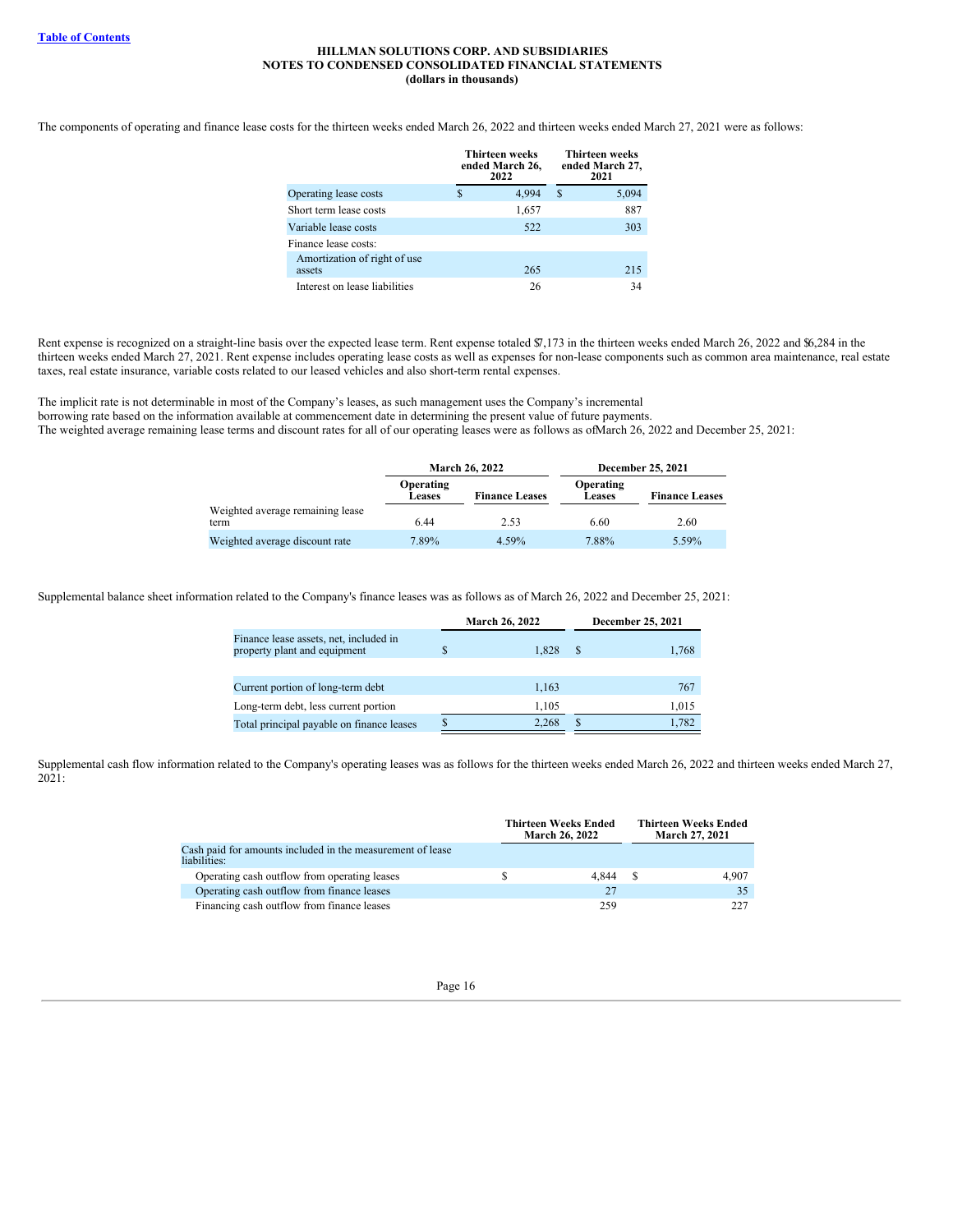As of March 26, 2022, our future minimum rental commitments are immaterial for lease agreements beginning after the current reporting period.Maturities of our lease liabilities for all operating and finance leases are as follows as of March 26, 2022:

|                                         | <b>Operating Leases</b> |    | <b>Finance Leases</b> |
|-----------------------------------------|-------------------------|----|-----------------------|
| Less than one year                      | \$<br>18,818            | S  | 1,079                 |
| 1 to 2 years                            | 16,854                  |    | 822                   |
| 2 to 3 years                            | 15,980                  |    | 356                   |
| 3 to 4 years                            | 15,147                  |    | 99                    |
| 4 to 5 years                            | 14,353                  |    | 19                    |
| After 5 years                           | 26,472                  |    |                       |
| Total future minimum rental commitments | 107,624                 |    | 2,375                 |
| Less - amounts representing interest    | (23,085)                |    | (107)                 |
| Present value of lease liabilities      | 84,539                  | \$ | 2,268                 |

In late 2022, the Company will have an additional operating lease for a new property located in Shannon, Georgia for the purposes of office, warehouse, and distribution. Occupancy has not yet commenced. The estimated future minimum rental commitments are approximately \$26,721.

#### *Lessor*

The Company has certain arrangements for key duplication equipment under which we are the lessor. These leases meet the criteria for operating lease classification. Lease income associated with these leases is not material.

#### **12. Equity and Accumulated Other Comprehensive Income:**

#### **Common Stock**

The Hillman Solutions Corp. has one class of common stock.

## **Accumulated Other Comprehensive Loss**

The following is detail of the changes in the Company's accumulated other comprehensive loss from December 26, 2020 to March 26, 2022, including the effect of significant reclassifications out of accumulated other comprehensive income (loss) (net of tax):

|                                                                   | <b>Accumulated Other</b><br><b>Comprehensive Loss</b> |     |
|-------------------------------------------------------------------|-------------------------------------------------------|-----|
| Balance at December 26, 2020                                      | (29, 388)                                             |     |
| Other comprehensive income before reclassifications               | 1,849                                                 |     |
| Amounts reclassified from other comprehensive income              |                                                       | 385 |
| Net current period other comprehensive income <sup>1</sup>        | 2,234                                                 |     |
| Balance at December 25, 2021                                      | (27, 154)                                             |     |
| Other comprehensive income before reclassifications               | 11.913                                                |     |
| Amounts reclassified from other comprehensive income <sup>2</sup> | 235                                                   |     |
| Net current period other comprehensive income                     | 12,148                                                |     |
| Balance at March 26, 2022                                         | (15,006)                                              |     |

1. During the year ended December 25, 2021, the Company obtained and amended its interest rate swap agreements to

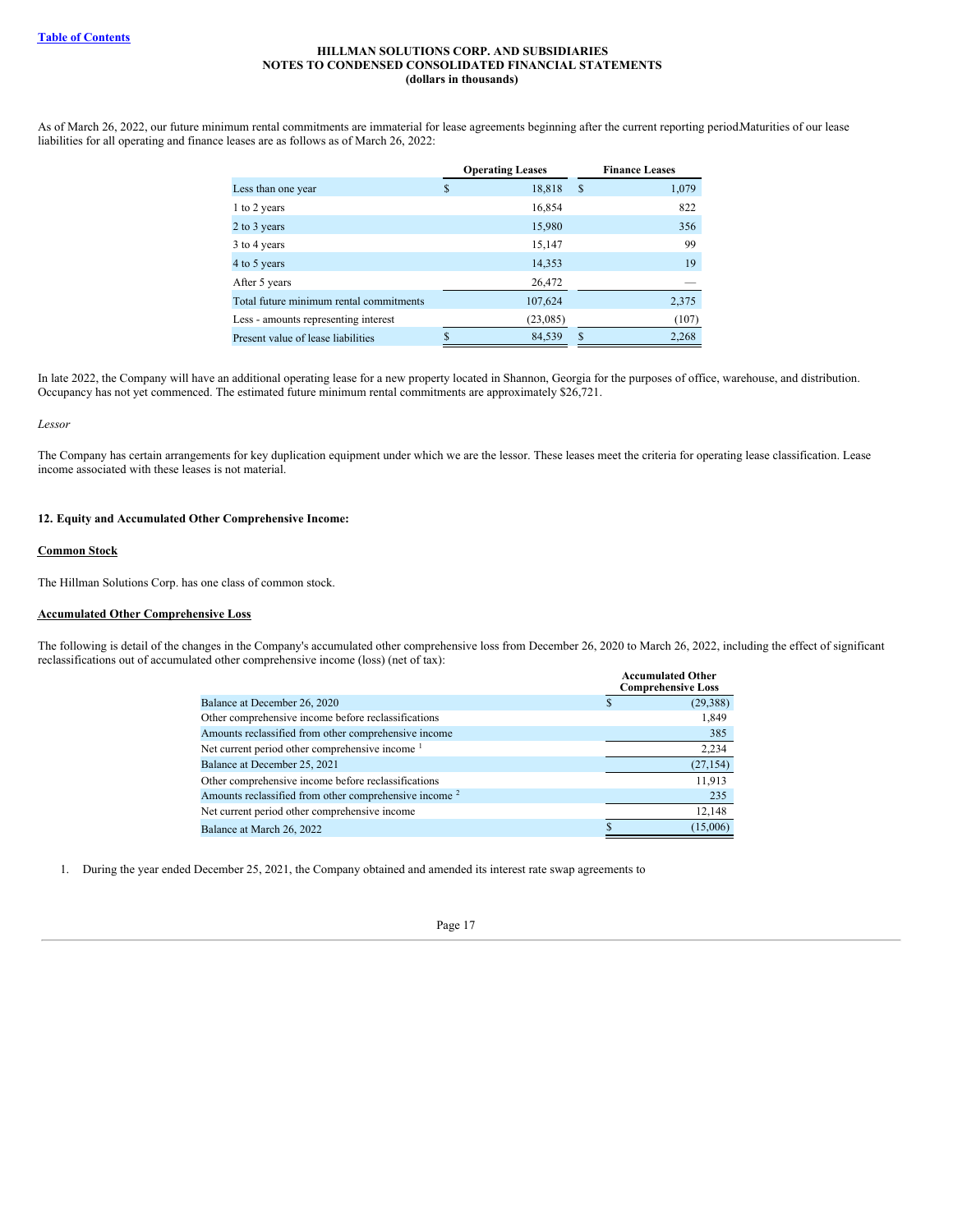hedge against effective cash flows (i.e. interest payments) on floating-rate debt associated with the Company's new Term Credit Agreement. In accordance with ASC 815, derivatives designated and that qualify as cash flow hedges of interest rate risk record the associated gain or loss within other comprehensive income. For the year ended December 25, 2021, the Company deferred a gain of \$2,982, reclassified a loss of \$385 and a net of tax of \$850 into other comprehensive income due to hedging activities. The amounts reclassified out of other comprehensive income were recorded as interest expense. See Note 15 - Derivatives and Hedging for additional information on the interest rate swaps.

2. During the thirteen weeks ended March 26, 2022, the Company deferred a gain of \$11,012, reclassified a loss of \$235 net of tax of \$2,834 into other comprehensive income due to hedging activities. The amounts reclassified out of other comprehensive income were recorded as interest expense. See Note 15 - Derivatives and Hedging for additional information on the interest rate swaps.

#### **13. Stock Based Compensation:**

#### **2014 Equity Incentive Plan**

Following the Merger and in connection with the Business Combination described in Note 3 - Merger Agreement, Landcadia Holdings III, Inc. ("Landcadia") became the direct parent company of Old Hillman and was renamed Hillman Solutions Corp. ("New Hillman"). Shares of Class A common stock of New Hillman ("New Hillman Shares") are publicly traded on the Nasdaq Stock Market. Consequently, the outstanding stock options issued under the 2014 Equity Incentive Plan (the "Prior Plan") prior to the Merger were converted and modified to purchase New Hillman Shares.

At the Closing, each outstanding option to acquire common stock of Hillman Holdco (a "Hillman Holdco Option"), whether vested or unvested, was assumed by New Hillman and converted into an option to purchase common stock of New Hillman ("New Hillman Option") with substantially the same terms and conditions (including expiration date and exercise provisions) as applicable to the Hillman Holdco Option immediately prior to the Closing, except both the number of shares and the exercise price were modified using the conversion ratio at Closing. Each New Hillman Option is generally subject to the same vesting conditions as the Hillman Holdco Option from which it was converted, except that the performance-based vesting conditions of any Hillman Holdco Option granted prior to 2021 were adjusted such that the performance-based portion of the associated New Hillman Option will vest upon certain pre-established stock price hurdles. For all time based options and performance options granted during 2021, the change in fair value was immaterial and as such no additional compensation cost was recognized. For the performance options granted prior, the modification of the vesting criteria resulted in \$11,542 of additional compensation expense, \$8,228 of which was recognized in 2021 and \$3,254 of which was recognized in the thirteen weeks ended March 26, 2022.

At the Closing, (i) each share of unvested restricted Hillman Holdco common stock was cancelled and converted into the right to receive a number of shares of New Hillman restricted stock equal to the Closing Stock Per Restricted Share Amount (as defined in the Merger Agreement) with substantially the same terms and conditions as were applicable to the related share of Hillman Holdco restricted stock immediately prior to the Closing (including with respect to vesting and termination-related provisions), and (ii) each Hillman Holdco restricted stock unit was assumed by New Hillman and converted into a New Hillman restricted stock unit award with substantially the same terms and conditions as were applicable to such Hillman Holdco restricted stock unit immediately prior to the Closing (including with respect to vesting and termination-related provisions).

Upon closing, the 2014 Equity Incentive Plan may grant options, stock appreciation rights, restricted stock, and other stock-based awards for up to an aggregate of 14,523,510 shares of its common stock.

#### *Stock Options*

The fair value of stock options is determined at the grant date using the Black-Scholes option pricing model. The time-based stock option awards generally vest evenly ovefour years from the grant date and performance-based options vest based on specified targets such as Company performance and Company stock price hurdles.

#### *Restricted Stock*

The Company granted restricted stock at the grant date fair value of the underlying common stock securities. The restrictions lapse in one quarter increments on each of the three anniversaries of the award date, and one quarter on the completion of the relocation of the recipient to the Cincinnati area or earlier in the event of a change in control. The associated expense is recognized over the service period.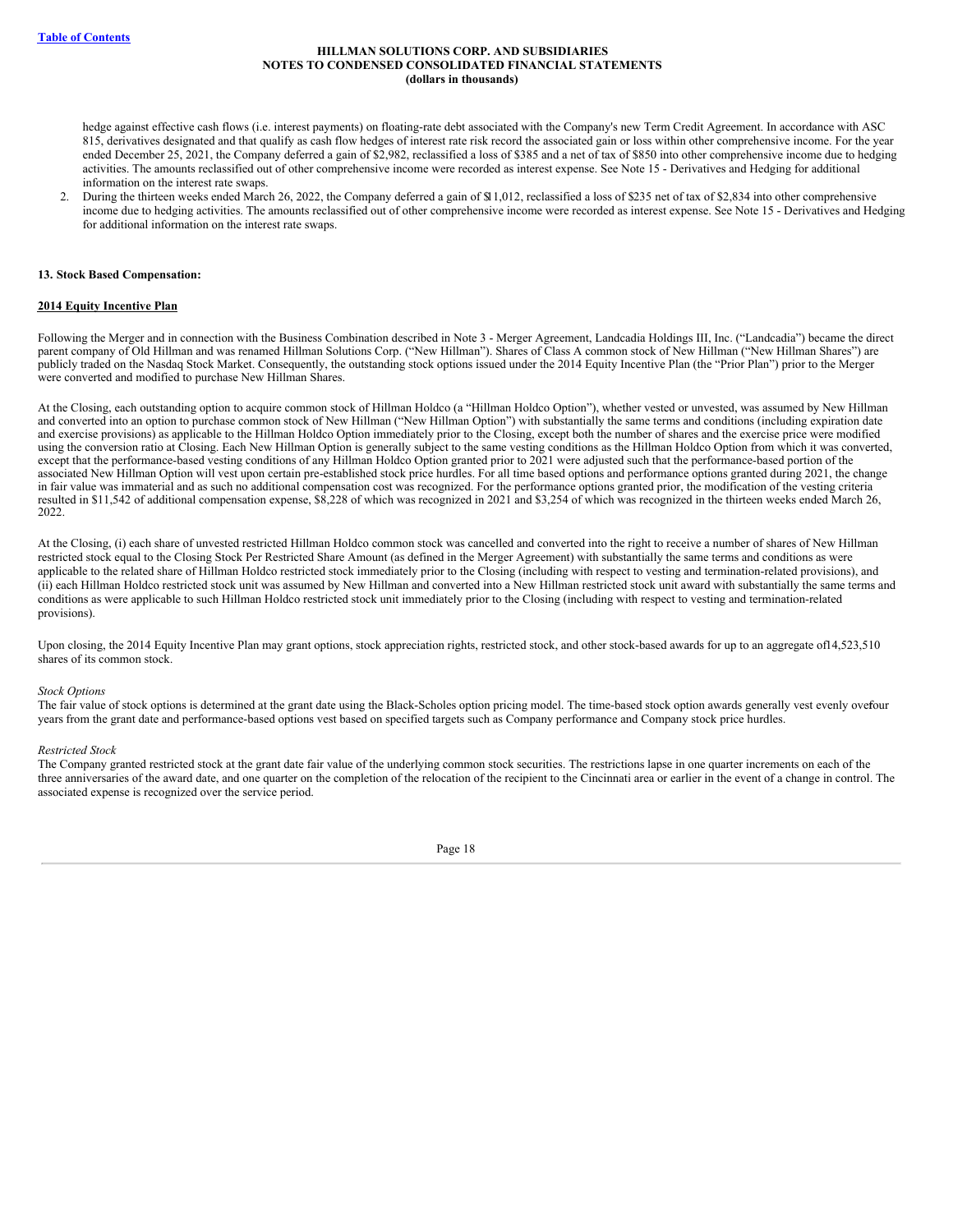#### *Restricted Stock Units*

The restricted stock units ("RSUs") granted to employees for service generally vest after three years, subject to continued employment. The RSUs granted to non-employee directors generally vest in full on the first anniversary of the grant date.

The 2014 Equity Incentive Plan had stock compensation expense of \$5,756 and \$1,741 recognized in the accompanying Condensed Consolidated Statements of Comprehensive Income (Loss) for the thirteen weeks ended March 26, 2022 and for the thirteen weeks ended March 27, 2021, respectively.

#### **2021 Equity Incentive Plan**

Effective July 14, 2021, the Company established the 2021 Equity Incentive Plan. Under the 2021 Equity Incentive Plan (the "2021 Plan"), the maximum number of shares of common stock that may be delivered in satisfaction of awards under the 2021 Plan as of the Effective Date is (i) 7,150,814 shares, plus (ii) the number of shares of stock underlying awards under the 2014 Equity Incentive Plan that on or after the Effective Date expire or become unexercisable, or are forfeited, cancelled or otherwise terminated, in each case, without delivery of shares or cash therefore, and would have become available again for grant under the Prior Plan in accordance with its terms (not to exceed 14,523,510 shares of common stock in the aggregate).

#### *Restricted Stock Units*

The RSUs granted to employees for service generally vest after three years, subject to continued employment. The RSUs granted to non-employee directors generally vest in full on the first anniversary of the grant date.

The 2021 Equity Incentive Plan had stock compensation expense of \$262 recognized in the accompanying Condensed Consolidated Statements of Comprehensive Income (Loss) for the thirteen weeks ended March 26, 2022.

## **14. Earnings Per Share:**

Basic earnings per share is computed based on the weighted-average number of shares of common stock outstanding during the period. Diluted earnings per share include the dilutive effect of stock options, restricted stock awards and units, and warrants. The following is a reconciliation of the basic and diluted earnings per share ("EPS") computations for both the numerator and denominator (in thousands, except per share data):

|                                             | Thirteen weeks ended March 26, 2022 |                         |                                |                     |        |  |  |  |
|---------------------------------------------|-------------------------------------|-------------------------|--------------------------------|---------------------|--------|--|--|--|
|                                             |                                     | Earnings<br>(Numerator) | <b>Shares</b><br>(Denominator) | Per Share<br>Amount |        |  |  |  |
| Net loss                                    |                                     | (1,887)                 | 194.007                        |                     | (0.01) |  |  |  |
| Dilutive effect of stock options and awards |                                     |                         |                                |                     |        |  |  |  |
| Net loss per diluted common share           |                                     | (1,887)                 | 194,007                        |                     | (0.01) |  |  |  |

|                                             |                         | Thirteen weeks ended March 27, 2021 |    |                     |
|---------------------------------------------|-------------------------|-------------------------------------|----|---------------------|
|                                             | Earnings<br>(Numerator) | <b>Shares</b><br>(Denominator)      |    | Per Share<br>Amount |
| Net loss                                    | (8.970)                 | 91.179                              | -S | (0.10)              |
| Dilutive effect of stock options and awards |                         |                                     |    |                     |
| Net loss per diluted common share           | (8,970)                 | 91.179                              |    | (0.10)              |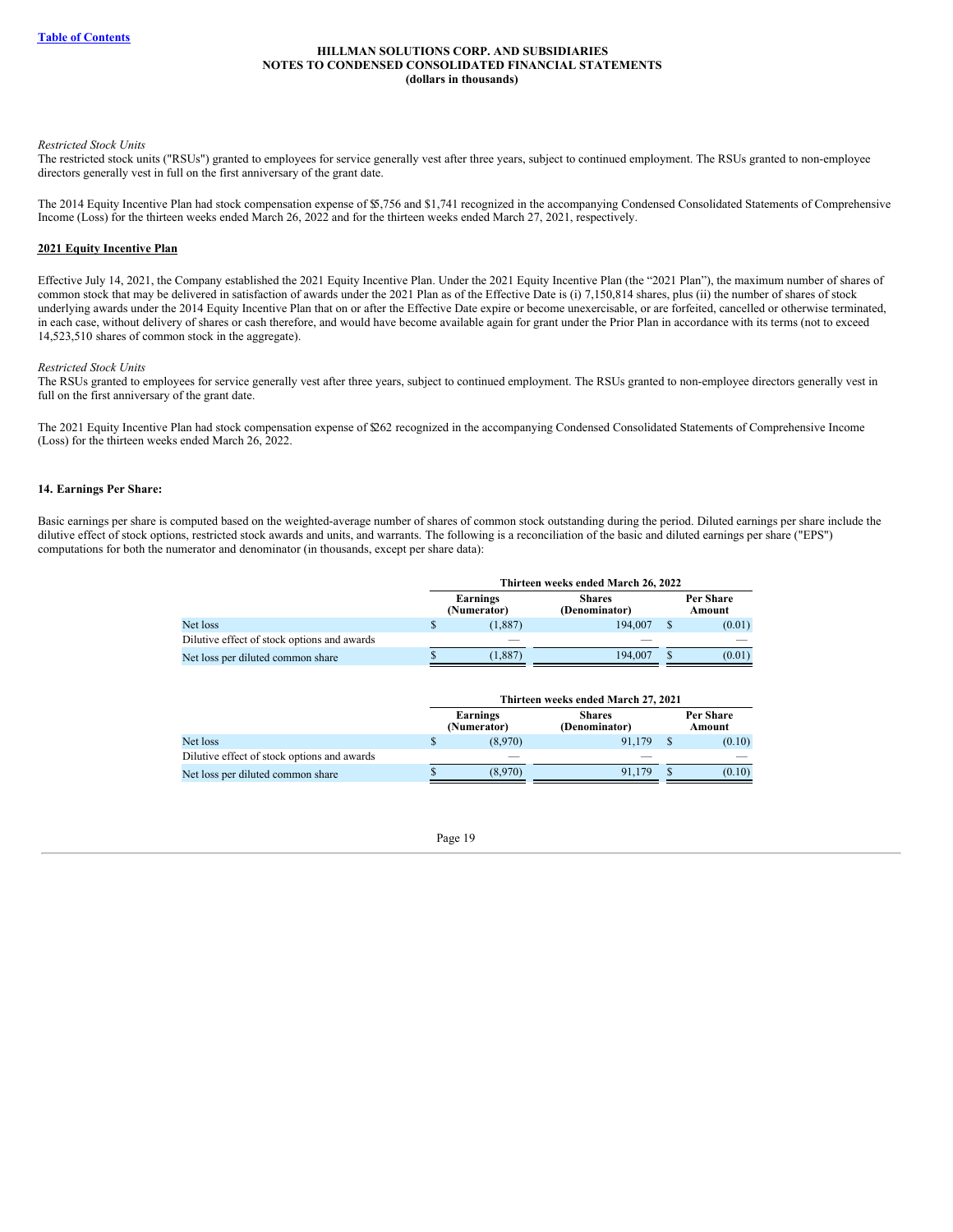Stock options and awards outstanding totaling 2,113,883 and 2,923,458 were excluded from the computation for the thirteen weeks ended March 26, 2022 and the thirteen weeks ended March 27, 2021, respectively, as they would have had an antidilutive effect under the treasury stock method.

#### **15. Derivatives and Hedging:**

FASB ASC 815, Derivatives and Hedging ("ASC 815"), provides the disclosure requirements for derivatives and hedging activities with the intent to provide users of financial statements with an enhanced understanding of: (a) how and why an entity uses derivative instruments, (b) how the entity accounts for derivative instruments and related hedged items, and (c) how derivative instruments and related hedged items affect an entity's financial position, financial performance, and cash flows. Further, qualitative disclosures are required that explain the Company's objectives and strategies for using derivatives, as well as quantitative disclosures about the fair value of and gains and losses on derivative instruments.

The Company uses derivative financial instruments to manage its exposures to (1) interest rate fluctuations on its floating rate senior term loan and (2) fluctuations in foreign currency exchange rates. The Company measures those instruments at fair value and recognizes changes in the fair value of derivatives in earnings in the period of change, unless the derivative qualifies as an effective hedge that offsets certain exposures.

The Company does not enter into derivative transactions for speculative purposes and, therefore, holds no derivative instruments for trading purposes.

#### **Interest Rate Swap Agreements**

On January 8, 2018, the Company entered into a forward Interest Rate Swap Agreement ("2018 Swap 1") withthree-year terms for a notional amount of \$90,000. The forward start date of the 2018 Swap 1 was September 30, 2018 and the termination date was June 30, 2021. The 2018 Swap 1 has a determined interest rate of 2.3%. The 2018 Swap 1 was terminated on June 30, 2021. In accordance with ASC 815, the 2018 Swap 1 was not designated as a cash flow hedge and therefore changes in fair value were recorded in (Gain) loss on mark-to-market adjustments on the Company's Statements of Comprehensive Income (Loss).

On November 8, 2018, the Company entered into another new forward Interest Rate Swap Agreement ("2018 Swap 2") for \$60,000 notional amount. The forward start date of the 2018 Swap 2 was November 30, 2018 and the termination date is November 30, 2022. The 2018 Swap 2 has a pay fixed interest rate of 3.1%. The 2018 Swap 2 was effectively terminated on July 16, 2021 in connection with the Merger as described in Note 3 - Merger Agreement. In accordance with ASC 815, the 2018 Swap 2 was not designated as a cash flow hedge and therefore changes in fair value were recorded in (Gain) loss on mark-to-market adjustments on the Company's Statement of Comprehensive Income (Loss).

On July 9, 2021, the Company entered into an interest swap agreement ("2021 Swap 1") for a notional amount of \$144,000. The forward start date of the 2021 Swap 1 was July 30, 2021 and the termination date is July 31, 2024. The 2021 Swap 1 has a determined pay fixed interest rate of 0.75%. In accordance with ASC 815, the Company determined the 2021 Swap 1 constituted an effective cash flow hedge and therefore changes in fair value are recorded within other comprehensive income within the Company's Statement of Comprehensive Income (Loss) and the deferred gains or losses are reclassified out of Other comprehensive income into interest expense in the same period during which the hedged transactions affect earnings.

On July 9, 2021, the Company entered into an interest swap agreement ("2021 Swap 2") for a notional amount of \$216,000. The forward start date of the 2021 Swap 2 was July 30, 2021 and the termination date is July 31, 2024. The 2021 Swap 2 has a determined pay fixed interest rate of 0.76%. In accordance with ASC 815, the Company determined the 2021 Swap 2 constituted an effective cash flow hedge and therefore changes in fair value are recorded within other comprehensive income within the Company's Statement of Comprehensive Income (Loss) and the deferred gains or losses are reclassified out of Other comprehensive income into interest expense in the same period during which the hedged transactions affect earnings.

On July 16, 2021, the Company modified its original 2018 Swap 2 derivative instrument ("2021 Swap 3") for a notional amount of \$60,000. The forward start date of the 2021 Swap 3 was July 30, 2021 and the termination date is November 30, 2022. The 2021 Swap 3 has a determined pay fixed interest rate of 3.63%. In accordance with ASC 815, the Company determined the 2021 Swap 3 constituted an effective cash flow hedge and therefore changes in fair value are recorded within accumulated other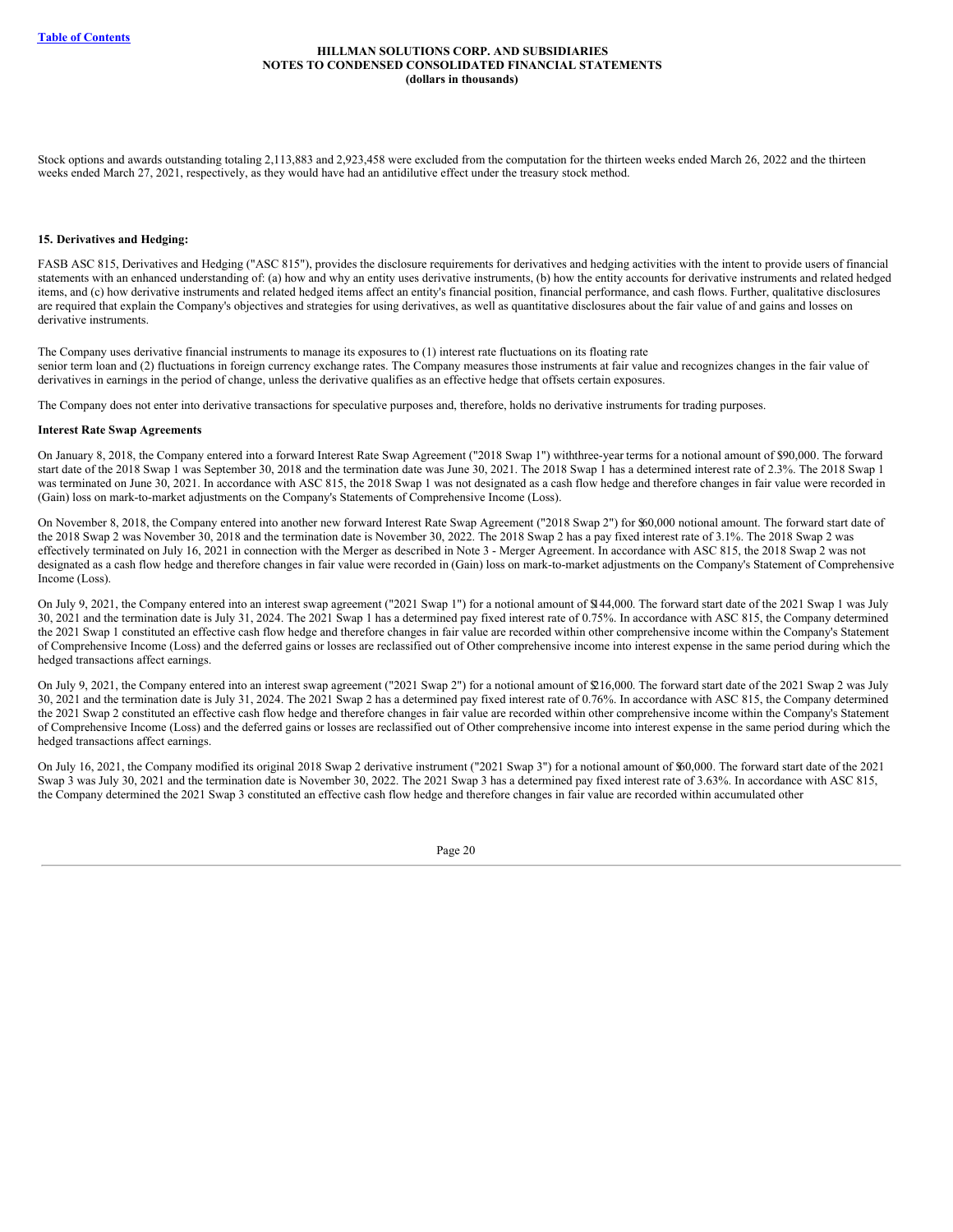comprehensive loss within the Company's Consolidated Balance Sheets and the deferred gains or losses are reclassified out of other comprehensive income into interest expense in the same period during which the hedged transactions affect earnings. Due to an other-than-insignificant financing element from the modification, the swap entered into during 2021 is considered a hybrid instrument, with a financing component treated as a debt instrument with an embedded at-market derivative. Within the Company's Condensed Consolidated Balance Sheets, the financing components are carried at amortized cost and the embedded at-market derivatives are carried at fair value.

The following table summarizes the Company's derivatives financial instruments:

|                                                |                                            |                | <b>Asset Derivatives</b> |  |                            | <b>Liability Derivatives</b>                               |                            |              |    |            |  |            |
|------------------------------------------------|--------------------------------------------|----------------|--------------------------|--|----------------------------|------------------------------------------------------------|----------------------------|--------------|----|------------|--|------------|
|                                                | As of                                      | March 26, 2022 |                          |  | As of<br>December 25, 2021 | As of<br>March 26, 2022                                    | As of<br>December 25, 2021 |              |    |            |  |            |
|                                                | <b>Balance Sheet</b><br>Location           |                | Fair Value               |  | Fair Value                 | <b>Balance Sheet</b><br>Location                           |                            |              |    | Fair Value |  | Fair Value |
| Derivatives designated as hedging instruments: |                                            |                |                          |  |                            |                                                            |                            |              |    |            |  |            |
| 2021 Swap 1                                    | Other current/other non-<br>current assets | S              | 5,707 \$                 |  | 1,513                      | Other accrued expenses                                     | S                          | $\equiv$     | -S | (170)      |  |            |
| 2021 Swap 2                                    | Other current/other non-<br>current assets |                | 8,530                    |  | 2,250                      | Other accrued expenses                                     |                            |              |    | (270)      |  |            |
| 2021 Swap 3                                    | Other current/other non-<br>current assets |                | 383                      |  | 59                         | Other accrued<br>expenses/other non-current<br>liabilities |                            | (1,402)      |    | (1,880)    |  |            |
| Total hedging instruments                      |                                            |                | 14,620                   |  | 3,822                      |                                                            |                            | $(1,402)$ \$ |    | (2,320)    |  |            |

Additional information with respect to the fair value of derivative instruments is included in Note 16 - Fair Value Measurements.

#### **16. Fair Value Measurements:**

The Company uses the accounting guidance that applies to all assets and liabilities that are being measured and reported on a fair value basis. The guidance defines fair value as the price that would be received to sell an asset or paid to transfer a liability in an orderly transaction between market participants at the measurement date. The guidance also establishes a fair value hierarchy that prioritizes the inputs to valuation techniques used to measure fair value. Assets and liabilities carried at fair value are classified and disclosed in one of the following three categories:

| Level 1:                | Quoted market prices in active markets for identical assets or liabilities.        |
|-------------------------|------------------------------------------------------------------------------------|
| $\Gamma$ and $\Omega$ . | Okoawich la weadrat hoos diwarts an wedenamedels investo that are assumbanted by m |

Level 2: Observable market-based inputs or unobservable inputs that are corroborated by market data.

Level 3: Unobservable inputs reflecting the reporting entity's own assumptions.

The accounting guidance establishes a hierarchy which requires an entity to maximize the use of quoted market prices and minimize the use of unobservable inputs. An asset or liability's level is based on the lowest level of input that is significant to the fair value measurement.

The following tables set forth the Company's financial assets and liabilities that were measured at fair value on a recurring basis during the period, by level, within the fair value hierarchy:

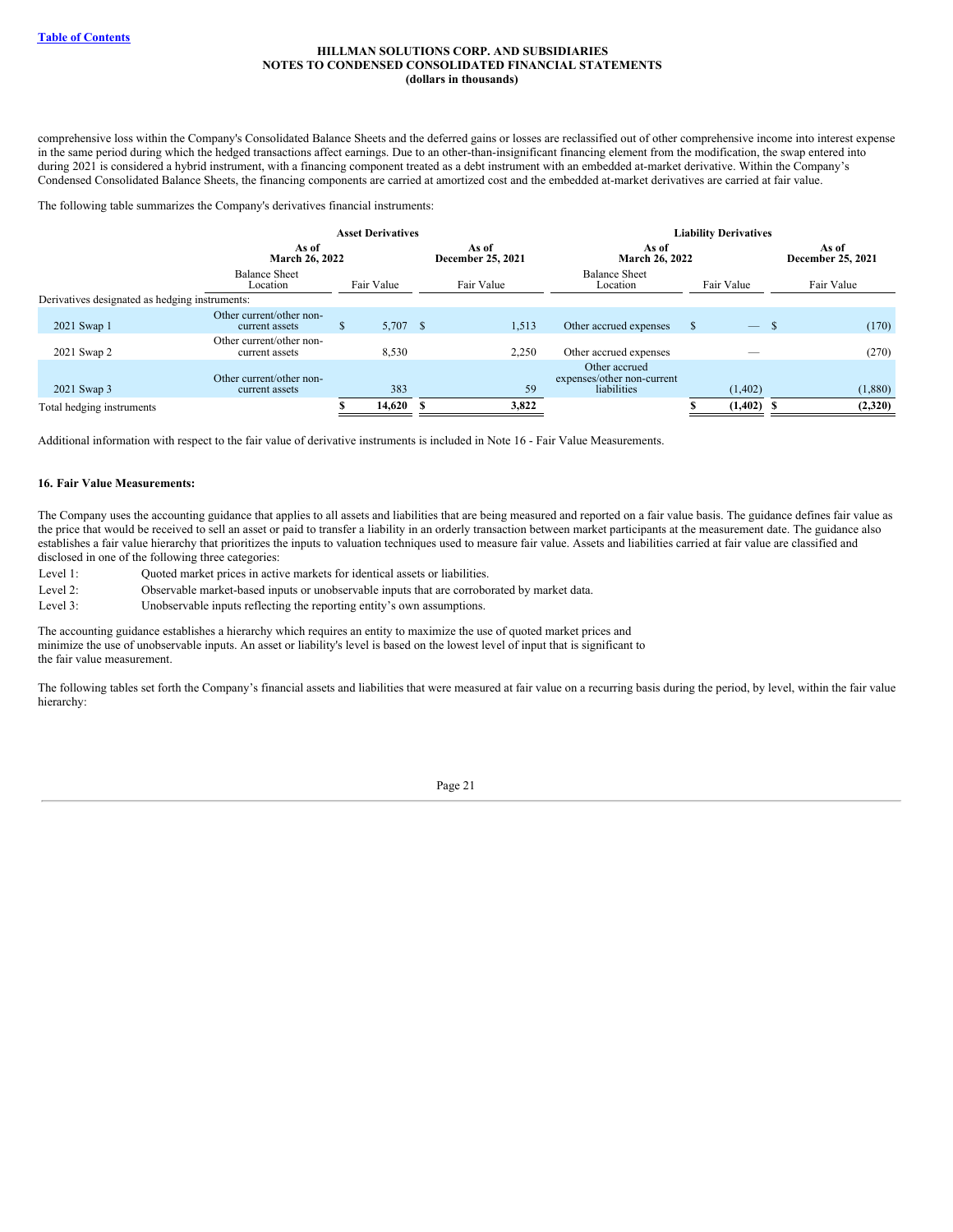|                                  |   | As of March 26, 2022 |   |                         |   |           |   |           |  |
|----------------------------------|---|----------------------|---|-------------------------|---|-----------|---|-----------|--|
|                                  |   | Level 1              |   | Level 2                 |   | Level 3   |   | Total     |  |
| Trading securities               | S | 1,472                | S |                         | S |           | S | 1,472     |  |
| Interest rate swaps              |   |                      |   | 13,218                  |   |           |   | 13,218    |  |
| Contingent consideration payable |   |                      |   |                         |   | (10, 839) |   | (10, 839) |  |
|                                  |   |                      |   | As of December 25, 2021 |   |           |   |           |  |
|                                  |   | Level 1              |   | Level 2                 |   | Level 3   |   | Total     |  |
| Trading securities               | S | 1,686                | S |                         | S |           | S | 1,686     |  |
| Interest rate swaps              |   |                      |   | 1,502                   |   |           |   | 1,502     |  |
| Contingent consideration payable |   |                      |   |                         |   | (12.347)  |   | (12.347)  |  |

Trading securities are valued using quoted prices on an active exchange. Trading securities represent assets held in a Rabbi Trust to fund deferred compensation liabilities and are included as Other assets on the accompanying Condensed Consolidated Balance Sheets.

The Company utilizes interest rate swap contracts to manage our targeted mix of fixed and floating rate debt, and these contracts are valued using observable benchmark rates at commonly quoted intervals for the full term of the swap contracts. As of March 26, 2022 and December 25, 2021, the Company's interest rate swaps were recorded on the accompanying Condensed Consolidated Balance Sheets in accordance with ASC 815.

The contingent consideration represents future potential earn-out payments related to the Resharp acquisition in fiscal 2019 and the Instafob acquisition in the first quarter of 2020. The estimated fair value of the contingent earn-outs was determined using a Monte Carlo analysis examining the frequency and mean value of the resulting earn-out payments. The resulting value captures the risk associated with the form of the payout structure. The risk neutral method is applied, resulting in a value that captures the risk associated with the form of the payout structure and the projection risk. The carrying amount of the liability may fluctuate significantly and actual amounts paid may be materially different from the estimated value of the liability. As of March 26, 2022, the total contingent consideration was recorded as \$593 in other accrued expenses and \$10,246 in other non-current liabilities on the Condensed Consolidated Balance Sheets, in addition to \$38 in payments made during the quarter. As of December 25, 2021, the total contingent consideration was recorded as \$476 in other accrued expenses and \$11,871 in other non-current liabilities on the Condensed Consolidated Balance Sheets in addition to \$36 of payments made during the year. As of March 26, 2022, compared to December 25, 2021, the Company recorded a \$1,139 and \$331 decrease in the Resharp and Instafob contingent consideration liability, respectively. The total \$1,470 gain on the revaluation was determined by using a simulation model of the Monte Carlo analysis that included updated projections applicable to the liability as of March 26, 2022 compared to the prior valuation period and was recorded within other income in the Condensed Consolidated Statements of Comprehensive Income (Loss).

Cash, accounts receivable, short-term borrowings and accounts payable are reflected in the Condensed Consolidated Balance Sheets at book value, which approximates fair value, due to the short-term nature of these instruments. The carrying amount of the long-term debt under the revolving credit facility approximates the fair value at March 26, 2022 and December 25, 2021 as the interest rate is variable and approximates current market rates. The Company also believes the carrying amount of the long-term debt under the senior term loan approximates the fair value at March 26, 2022 and December 25, 2021 because, while subject to a minimum LIBOR floor rate, the interest rate approximates current market rates of debt with similar terms and comparable credit risk.

Additional information with respect to the derivative instruments is included in Note 15 - Derivatives and Hedging.

#### **17. Segment Reporting:**

The Company's segment reporting structure uses the Company's management reporting structure as the foundation for how the Company manages its business. The Company periodically evaluates its segment reporting structure in accordance with ASC 350-20-55 and has concluded that it has three reportable segments as of March 26, 2022: Hardware and Protective Solutions, Robotics and Digital Solutions, and Canada. The Company evaluates the performance of its segments based on revenue and

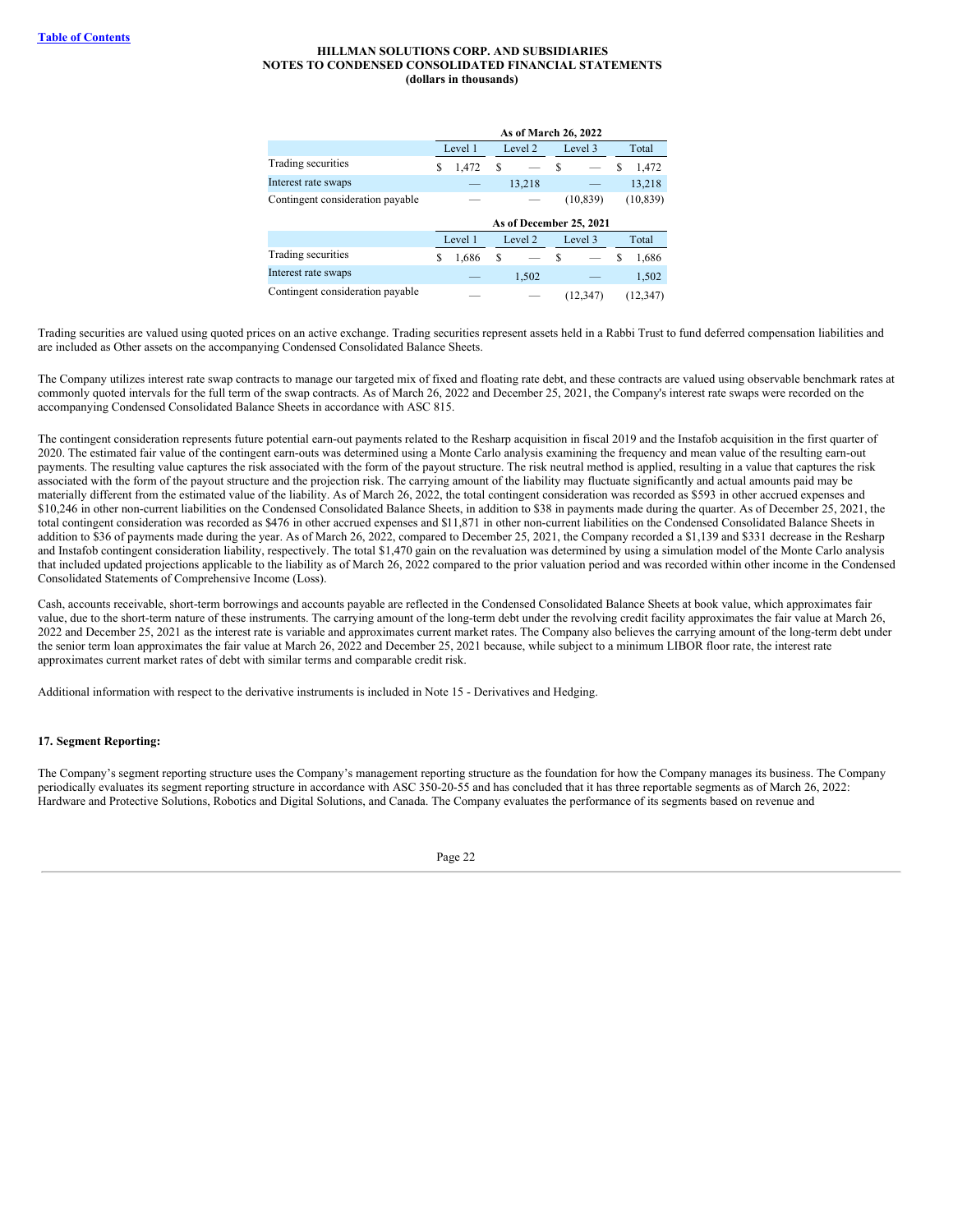income (loss) from operations, and does not include segment assets nor non-operating income/expense items for management reporting purposes.

<span id="page-22-0"></span>The table below presents revenues and income (loss) from operations for our reportable segments for the thirteen weeks ended March 26, 2022 and thirteen weeks ended March 27, 2021.

|                                       |   | Thirteen weeks<br>ended March 26,<br>2022 |   | Thirteen weeks ended<br>March 27, 2021 |
|---------------------------------------|---|-------------------------------------------|---|----------------------------------------|
| <b>Revenues</b>                       |   |                                           |   |                                        |
| Hardware and Protective Solutions     | S | 266,415                                   | S | 250,929                                |
| Robotics and Digital Solutions        |   | 61,808                                    |   | 55,879                                 |
| Canada                                |   | 34,790                                    |   | 34,473                                 |
| Total revenues                        | S | 363,013                                   | S | 341,281                                |
| Segment income (loss) from operations |   |                                           |   |                                        |
| Hardware and Protective Solutions     | S | (2,396)                                   | S | 6,050                                  |
| Robotics and Digital Solutions        |   | 7,855                                     |   | 154                                    |
| Canada                                |   | 3,390                                     |   | (424)                                  |
| Total (loss) income from operations   | ς | 8,849                                     | S | 5,780                                  |

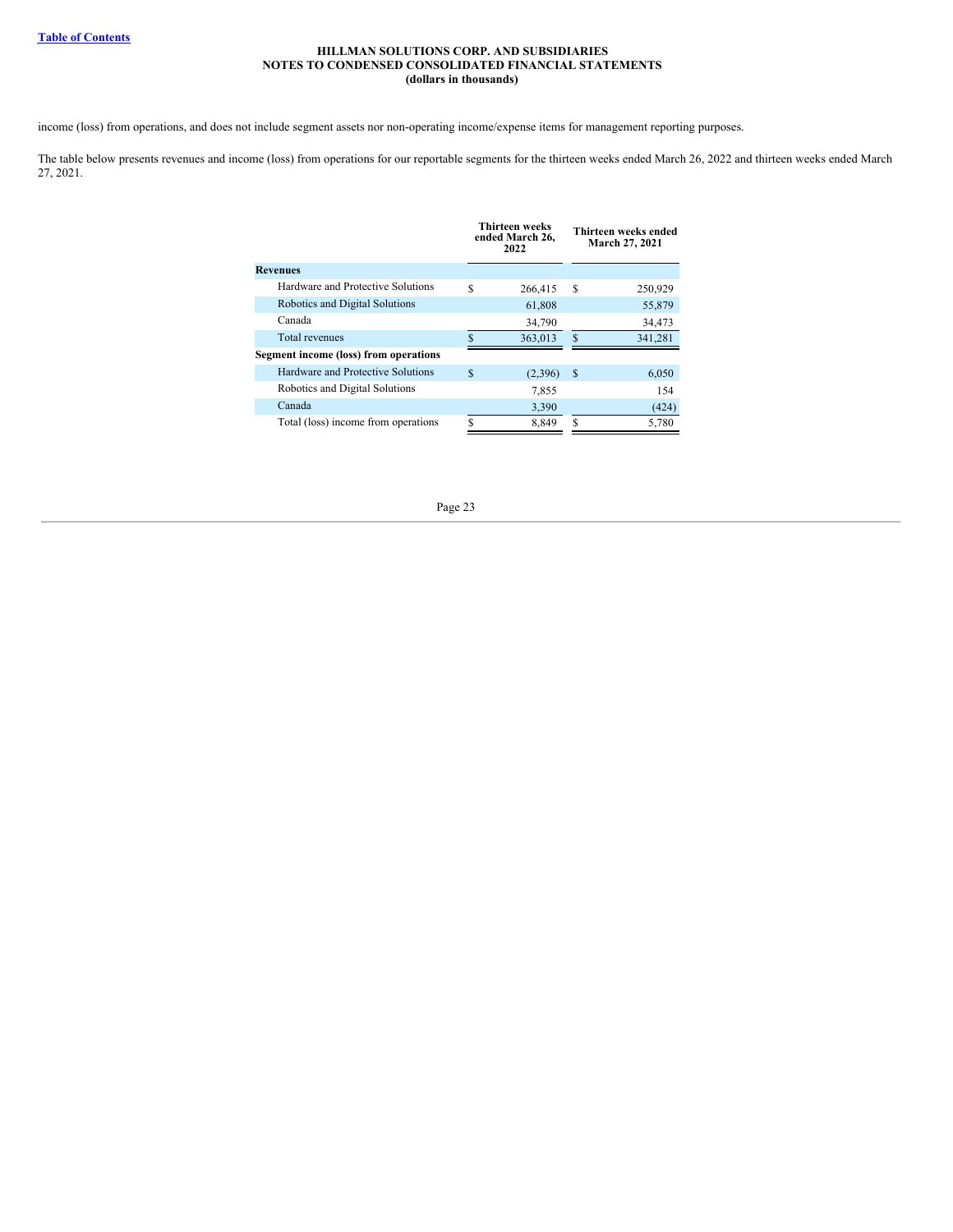#### **Item 2.**

## **MANAGEMENT'S DISCUSSION AND ANALYSIS OF FINANCIAL CONDITION AND RESULTS OF OPERATIONS**

The following discussion provides information which the Company's management believes is relevant to an assessment and understanding of the Company's operations and financial condition. This discussion should be read in conjunction with the Condensed Consolidated Financial Statements and accompanying notes in addition to the consolidated financial statements and notes thereto included in the Company's Annual Report on Form 10-K for the year ended December 25, 2021.

## *Forward-Looking Statements*

This quarterly report contains certain forward-looking statements, including, but not limited to, certain disclosures related to acquisitions, refinancing, capital expenditures, resolution of pending litigation, and realization of deferred tax assets, which are not historical facts and are subject to numerous assumptions, risks, and uncertainties. Statements that do not describe historical or current facts, including statements about beliefs and expectations, are forward-looking statements.

All forward-looking statements are made in good faith by the company and are intended to qualify for the safe harbor from liability established by Section 27A of the Securities Act of 1933, Section 21E of the Securities Exchange Act of 1934, and the Private Securities Litigation Reform Act of 1995. You should not rely on these forward-looking statements as predictions of future events. Words such as "expect," "estimate," "project," "budget," "forecast," "anticipate," "intend," "plan," "target", "goal", "may," "will," "could," "should," "believes," "predicts," "potential," "continue," and similar expressions are intended to identify such forward-looking statements. These forward-looking statements include, without limitation, the Company's expectations with respect to future performance. These forward-looking statements involve significant risks and uncertainties that could cause the actual results to differ materially from the expected results. Most of these factors are outside the Company's control and are difficult to predict. Factors that may cause such differences include, but are not limited to: (1) unfavorable economic conditions that may affect operations, financial condition and cash flows including spending on home renovation or construction projects, inflation, recessions, instability in the financial markets or credit markets; (2) increased supply chain costs, including raw materials, sourcing, transportation and energy; (3) the highly competitive nature of the markets that we serve (4) ability to continue to innovate with new products and services; (5) seasonality; (6) large customer concentration; (7) ability to recruit and retain qualified employees; (8) the outcome of any legal proceedings that may be instituted against the Company (9) adverse changes in currency exchange rates; (10) the impact of COVID-19 on the Company's business; or (11) regulatory changes and potential legislation that could adversely impact financial results. The foregoing list of factors is not exclusive, and readers should also refer to those risks that are included in the Company's filings with the Securities and Exchange Commission ("SEC"), including the Annual Report on Form 10-K filed on March 16, 2022. Given these uncertainties, current or prospective investors are cautioned not to place undue reliance on any such forward looking statements.

Except as required by applicable law, the Company does not undertake or accept any obligation or undertaking to release publicly any updates or revisions to any forwardlooking statements in this communication to reflect any change in its expectations or any change in events, conditions or circumstances on which any such statement is based.

#### *General*

Hillman Solutions Corp. and its wholly-owned subsidiaries (collectively, "Hillman" or "Company") are one of the largest providers of hardware-related products and related merchandising services to retail markets in North America. Our principal business is operated through our wholly-owned subsidiary, The Hillman Group, Inc. and its whollyowned subsidiaries (collectively, "Hillman Group"). Hillman Group sells its products to hardware stores, home centers, mass merchants, pet supply stores, and other retail outlets principally in the United States, Canada, Mexico, Latin America, and the Caribbean. Product lines include thousands of small parts such as fasteners and related hardware items; threaded rod and metal shapes; keys and accessories; builder's hardware; personal protective equipment, such as gloves and eye-wear; and identification items, such as tags and letters, numbers, and signs. We support product sales with services that include design and installation of merchandising systems, maintenance of appropriate in-store inventory levels, and break-fix for our robotics kiosks.

Our headquarters are located at 10590 Hamilton Avenue, Cincinnati, Ohio. We maintain a website at www.hillmangroup.com. Information contained or linked on our website is not incorporated by reference into this quarterly report and should not be considered a part of this quarterly report.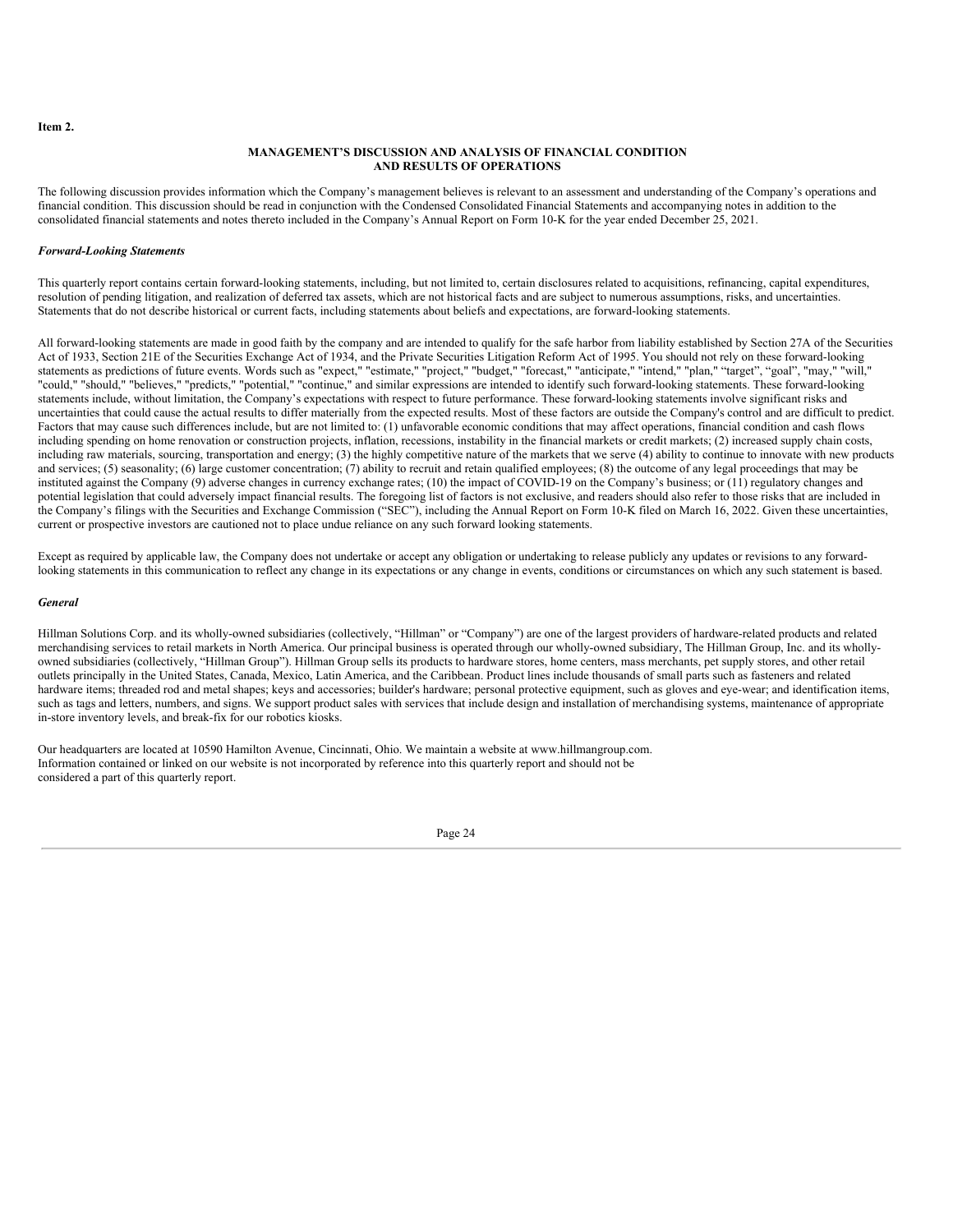On July 14, 2021, privately held HMAN Group Holdings Inc. ("Old Hillman"), and Landcadia Holdings III, Inc. ("Landcadia" and after the Business Combination described herein, "New Hillman"), a special purpose acquisition company ("SPAC") consummated the previously announced business combination (the "Closing") pursuant to the terms of the Agreement and Plan of Merger, dated as of January 24, 2021 (as amended on March 12, 2021, the "Merger Agreement"). Unless the context indicates otherwise, the discussion of the Company and its financial condition and results of operations is with respect to New Hillman following the closing date and Old Hillman prior to the closing date. See Note 1 - Basis of Presentation of the Notes to Condensed Consolidated Financial Statements for additional information.

On March 7, 2022 the Company completed its acquisition of the Irvine, California-based Monkey Hook, LLC ("Monkey Hook") for a total purchase price of \$2.8 million, which includes \$0.3 million in holdback that remains payable to the seller. Monkey Hook products are designed to hang artwork on drywall where no stud is present. Monkey Hook sells its products throughout North America and its financial results reside in the Company's Hardware and Protective Solutions reportable segment.

#### *Current Economic Conditions*

Our business is impacted by general economic conditions in the North American and international markets, particularly the U.S. and Canadian retail markets including hardware stores, home centers, mass merchants, and other retailers.

We are exposed to the risk of unfavorable changes in foreign currency exchange rates for the U.S. dollar versus local currency of our suppliers located primarily in China and Taiwan. We purchase a significant variety of our products for resale from multiple vendors located in China and Taiwan. The purchase price of these products is routinely negotiated in U.S. dollar amounts rather than the local currency of the vendors and our suppliers' profit margins decrease when the U.S. dollar declines in value relative to the local currency. This puts pressure on our suppliers to increase prices to us. The U.S. dollar declined in value relative to the CNY by approximately 6.5% in 2020, declined by 2.6% in 2021, and declined by 0.1% during the thirteen weeks ended March 26, 2022. The U.S. dollar declined in value relative to the Taiwan dollar by approximately 7.9% in 2020, declined by 1.4% in 2021, and increased by 3.4% during the thirteen weeks ended March 26, 2022.

In addition, the negotiated purchase price of our products may be dependent upon market fluctuations in the cost of raw materials such as steel, zinc, and nickel used by our vendors in their manufacturing processes. The final purchase cost of our products may also be dependent upon inflation or deflation in the local economies of vendors in China and Taiwan that could impact the cost of labor used in the manufacturing of our products. We identify the directional impact of changes in our product cost, but the quantification of each of these variable impacts cannot be measured as to the individual impact on our product cost with a sufficient level of precision.

Further we are exposed to transportation risk for imported products as well as the transportation and fuel costs associated with our U.S. distribution network. Increasing transportation costs increase our product cost and require us to increase price on the impacted products.

We are also exposed to risk of unfavorable changes in the Canadian dollar exchange rate versus the U.S. dollar. Our sales in Canada are denominated in Canadian dollars while a majority of the products are sourced in U.S. dollars. A weakening of the Canadian dollar versus the U.S. dollar results in lower sales in terms of U.S. dollars while the cost of sales remains unchanged. We have a practice of hedging some of our Canadian subsidiary's purchases denominated in U.S. dollars. The U.S. dollar declined in value relative to the Canadian dollar by approximately 1.9% in 2020, declined by 0.2% in 2021, and declined by 2.4% during the thirteen weeks ended March 26, 2022. We may take pricing action, when warranted, in an attempt to offset a portion of product cost increases. The ability of our operating divisions to institute price increases and seek price concessions, as appropriate, is dependent on competitive market conditions.

We import large quantities of products which are subject to customs requirements and to tariffs and quotas set by governments through mutual agreements and bilateral actions. The U.S. tariffs on steel and aluminum and other imported goods has increased our product costs and required us to increase prices on the affected products.

### *Results of Operations*

The following analysis of results of operations includes a brief discussion of the factors that affected our operating results and a comparative analysis of the thirteen weeks ended March 26, 2022 and the thirteen weeks ended March 27, 2021.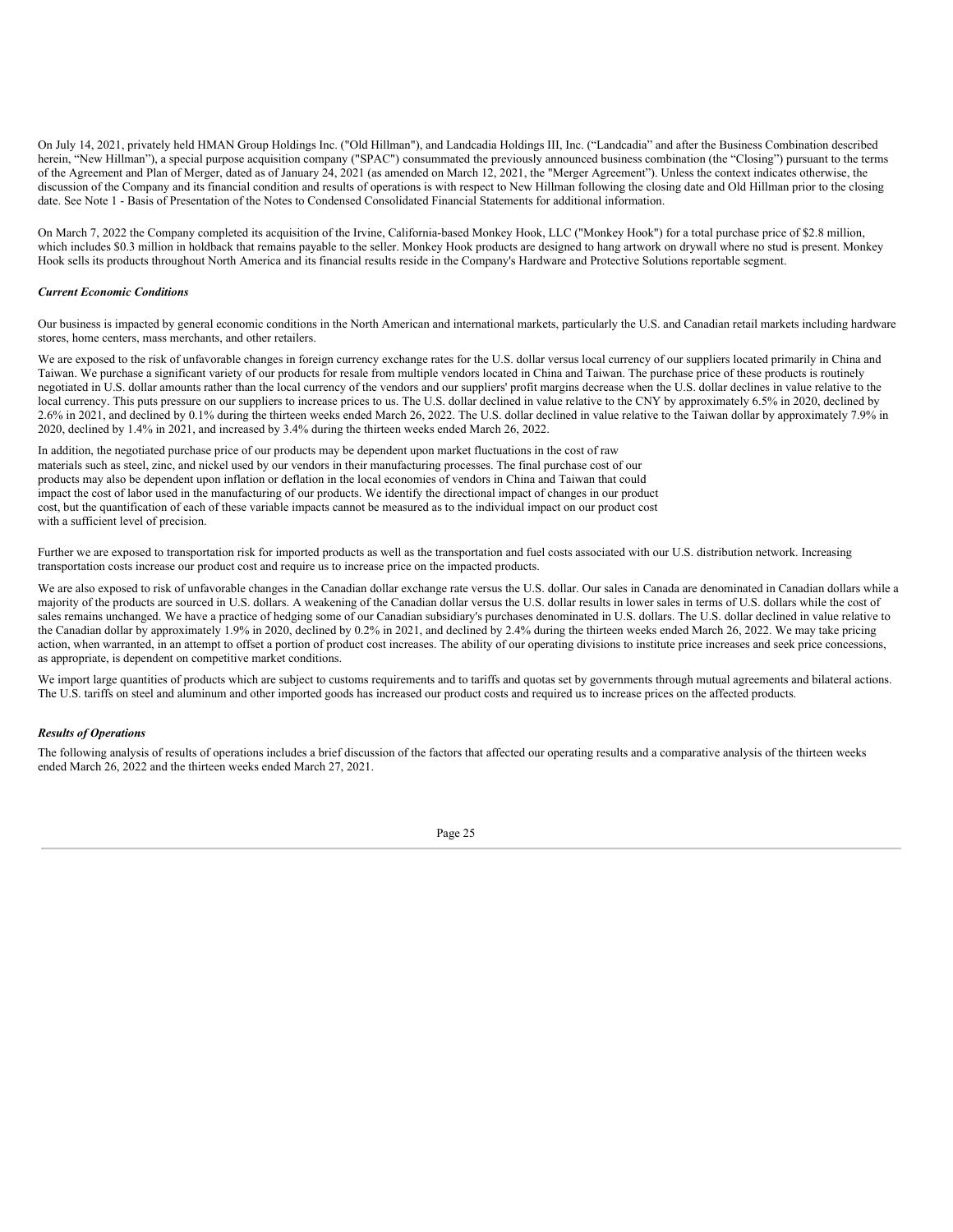## **Thirteen weeks ended March 26, 2022 vs the Thirteen weeks ended March 27, 2021**

|                                                                                      |    | <b>Thirteen Weeks Ended</b><br>March 26, 2022 |                            |     | <b>Thirteen Weeks Ended</b><br><b>March 27, 2021</b> |                            |  |  |
|--------------------------------------------------------------------------------------|----|-----------------------------------------------|----------------------------|-----|------------------------------------------------------|----------------------------|--|--|
| (dollars in thousands)                                                               |    | Amount                                        | $%$ of<br><b>Net Sales</b> |     | Amount                                               | $%$ of<br><b>Net Sales</b> |  |  |
| Net sales                                                                            | S  | 363,013                                       | 100.0%                     | \$. | 341,281                                              | 100.0%                     |  |  |
| Cost of sales (exclusive of depreciation and<br>amortization shown separately below) |    | 213,273                                       | 58.8%                      |     | 201,298                                              | 59.0 %                     |  |  |
| Selling, general and administrative expenses                                         |    | 114,538                                       | 31.6%                      |     | 103,179                                              | 30.2%                      |  |  |
| Depreciation                                                                         |    | 13,254                                        | $3.7\%$                    |     | 16,341                                               | 4.8%                       |  |  |
| Amortization                                                                         |    | 15,521                                        | $4.3\%$                    |     | 14,909                                               | 4.4 $%$                    |  |  |
| Other (income) expense                                                               |    | (2, 422)                                      | (0.7)%                     |     | (226)                                                | $(0.1)\%$                  |  |  |
| (Loss) income from operations                                                        |    | 8,849                                         | $2.4\%$                    |     | 5,780                                                | $1.7\%$                    |  |  |
| Interest expense, net of investment income                                           |    | 11,628                                        | $3.2\%$                    |     | 22,076                                               | $6.5\%$                    |  |  |
| Mark-to-market adjustment of interest rate<br>swap                                   |    |                                               | $-\frac{9}{6}$             |     | (673)                                                | $(0.2)\%$                  |  |  |
| Income (loss) before income taxes                                                    |    | (2,779)                                       | $(0.8)\%$                  |     | (15,623)                                             | $(4.6)\%$                  |  |  |
| Income tax expense (benefit)                                                         |    | (892)                                         | $(0.2)\%$                  |     | (6,653)                                              | (1.9)%                     |  |  |
| Net income (loss)                                                                    |    | (1,887)                                       | $(0.5)\%$                  | \$  | (8,970)                                              | $(2.6)\%$                  |  |  |
| Adjusted EBITDA <sup>(1)</sup>                                                       | \$ | 44,011                                        | 12.1%                      | \$  | 47,806                                               | 14.0%                      |  |  |

(1) Adjusted EBITDA is a non-GAAP financial measure. Refer to the "Non-GAAP Financial Measures" section for additional information, including our definition and our use of Adjusted EBITDA, and for a reconciliation from net income to Adjusted EBITDA.

## **Net Sales**

Net sales for the first quarter of 2022 were \$363.0 million, an increase of approximately \$21.7 million compared to net sales of \$341.3 million for the first quarter of 2021. Fastening and hardware sales increased \$22.7 million primarily by price increases in response to inflationary pressures in the market related to the cost of products, inbound and outbound transportation costs, and personnel costs. Sales of keys and key accessories increased \$6.3 million primarily due to improved retail foot traffic and access to key and engraving machines as compared to 2021 due to COVID-19. Partially offsetting these increases, sales of protective products decreased by \$7.2 million due to lower demand for COVID-19 protective and cleaning products in the first quarter of 2022.

## **Cost of Sales**

Our cost of sales ("COS") was \$213.3 million, or 58.8% of net sales, in the first quarter of 2022, an increase of approximately \$12.0 million compared to \$201.3 million, or 59.0% of net sales, in the first quarter of 2021. Cost of sales as a percentage of net sales in the first quarter of 2022 was relatively flat as compared to the first quarter of 2021.

## **Expenses**

Selling, general, and administrative ("SG&A") expenses were approximately \$114.5 million in the thirteen weeks ended March 26, 2022, an increase of approximately \$11.4 million, compared to \$103.2 million in the thirteen weeks ended March 27, 2021. The following changes in underlying trends impacted the change in operating expenses:

- Selling expense was \$42.6 million in the first quarter of 2022, an increase of \$5.2 million compared to \$37.4 million in the first quarter of 2021. The increase in selling expense was primarily due to increased marketing, variable compensation, and travel and entertainment expense in the first quarter of 2022.
- Warehouse and delivery expenses were \$45.0 million in the first quarter of 2022, an increase of \$4.8 million compared to \$40.2 million in the first quarter of 2021. The additional expense was primarily driven by inflation in wages, fuel and transportation costs.

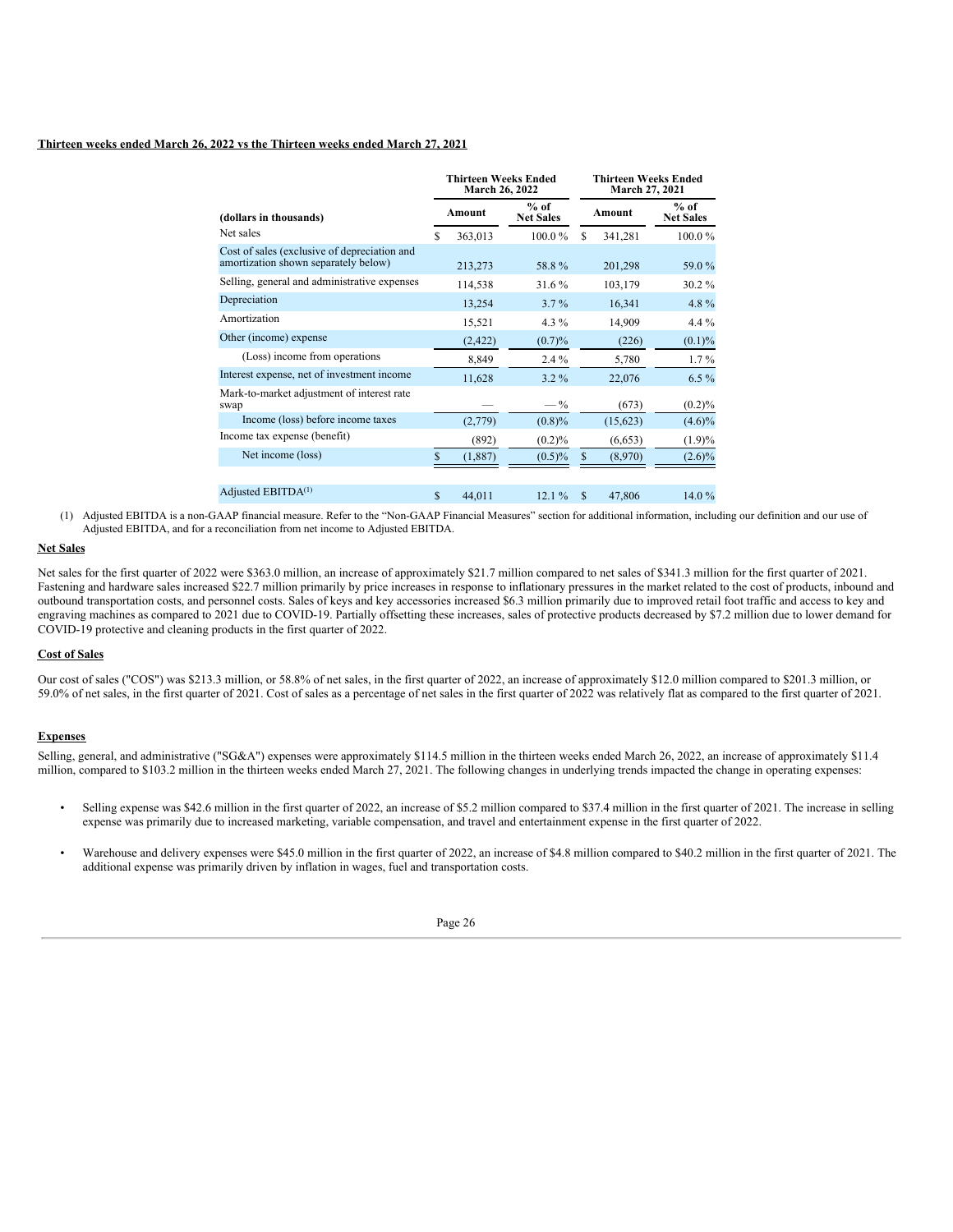• General and administrative ("G&A") expenses were \$26.9 million in the first quarter of 2022, an increase of \$1.4 million compared to \$25.5 million in the first quarter of 2021. The \$1.4 million increase was primarily driven by increased variable compensation and stock compensation expense in connection with modification of awards associated with the Merger, partially offset by lower legal and consulting expense associated with the merger with Landcadia along with decreased legal fees associated with our litigation with KeyMe in the prior year and Hy-Ko in the current year (see Note 7 - Commitments and Contingencies of the Notes to Condensed Consolidated Financial Statements for additional information).

Depreciation expense was \$13.3 million in the first quarter of 2022 compared to depreciation expense of \$16.3 million in the first quarter of 2021. The decrease was due to certain assets becoming fully depreciated. Amortization expense was \$15.5 million in the first quarter of 2022 which was compared to \$14.9 million in the first quarter of 2021. The increase was primarily due to the acquisitions of Monkey Hook in March 2022 and OZCO in April 2021 (see Note 5 - Acquisitions of the Notes to Condensed Consolidated Financial Statements for additional information).

Other income was \$2.4 million in the first quarter of 2022 compared to other income of \$0.2 million in the first quarter of 2021. Other income in the first quarter of 2022 was comprised primarily of exchange rate gain of \$0.8 million along with a a \$1.5 million gain on the revaluation of the contingent consideration associated with the acquisitions of Resharp and Instafob (see Note 16 - Fair Value Measurements of the Notes to Condensed Consolidated Financial Statements for additional information). In the first quarter of 2021 other income consisted primarily exchange rate gains of \$0.3 million.

### *Results of Operations – Operating Segments*

The following tables provides supplemental information regarding our net sales and profitability by operating segment for the thirteen weeks ended March 26, 2022 and the thirteen weeks ended March 27, 2021 (dollars in thousands):

## *Hardware and Protective Solutions*

|                                          |   | <b>Thirteen Weeks</b><br>Ended<br>March 26, 2022 | <b>Thirteen Weeks</b><br>Ended<br>March 27, 2021 |         |  |
|------------------------------------------|---|--------------------------------------------------|--------------------------------------------------|---------|--|
| <b>Hardware and Protective Solutions</b> |   |                                                  |                                                  |         |  |
| <b>Segment Revenues</b>                  | S | 266,415                                          | -S                                               | 250,929 |  |
| Segment (Loss) Income from<br>operations |   | (2,396)                                          |                                                  | 6,050   |  |
| Adjusted EBITDA <sup>(1)</sup>           |   | 20.584                                           |                                                  | 29.032  |  |

(1) Adjusted EBITDA is a non-GAAP financial measure. Refer to the "Non-GAAP Financial Measures" section for additional information, including our definition and our use of Adjusted EBITDA, and for a reconciliation from net income to Adjusted EBITDA.

## **Thirteen weeks ended March 26, 2022 vs the Thirteen weeks ended March 27, 2021 Net Sales**

Net sales for our Hardware and Protective Solutions operating segment increased by \$15.5 million in thirteen weeks ended March 26, 2022 to \$266.4 million as compared to \$250.9 million in the thirteen weeks ended March 27, 2021. Fastening and hardware sales increased by \$22.7 million driven price increases implemented in response to inflationary pressures in the market related to the cost of products, inbound and outbound transportation costs, and personnel costs. This increase was partially offset by sales of protective products which decreased by \$7.2 million due to lower demand for COVID-19 protective and cleaning products in the first quarter of 2022.

## **(Loss) income from Operations**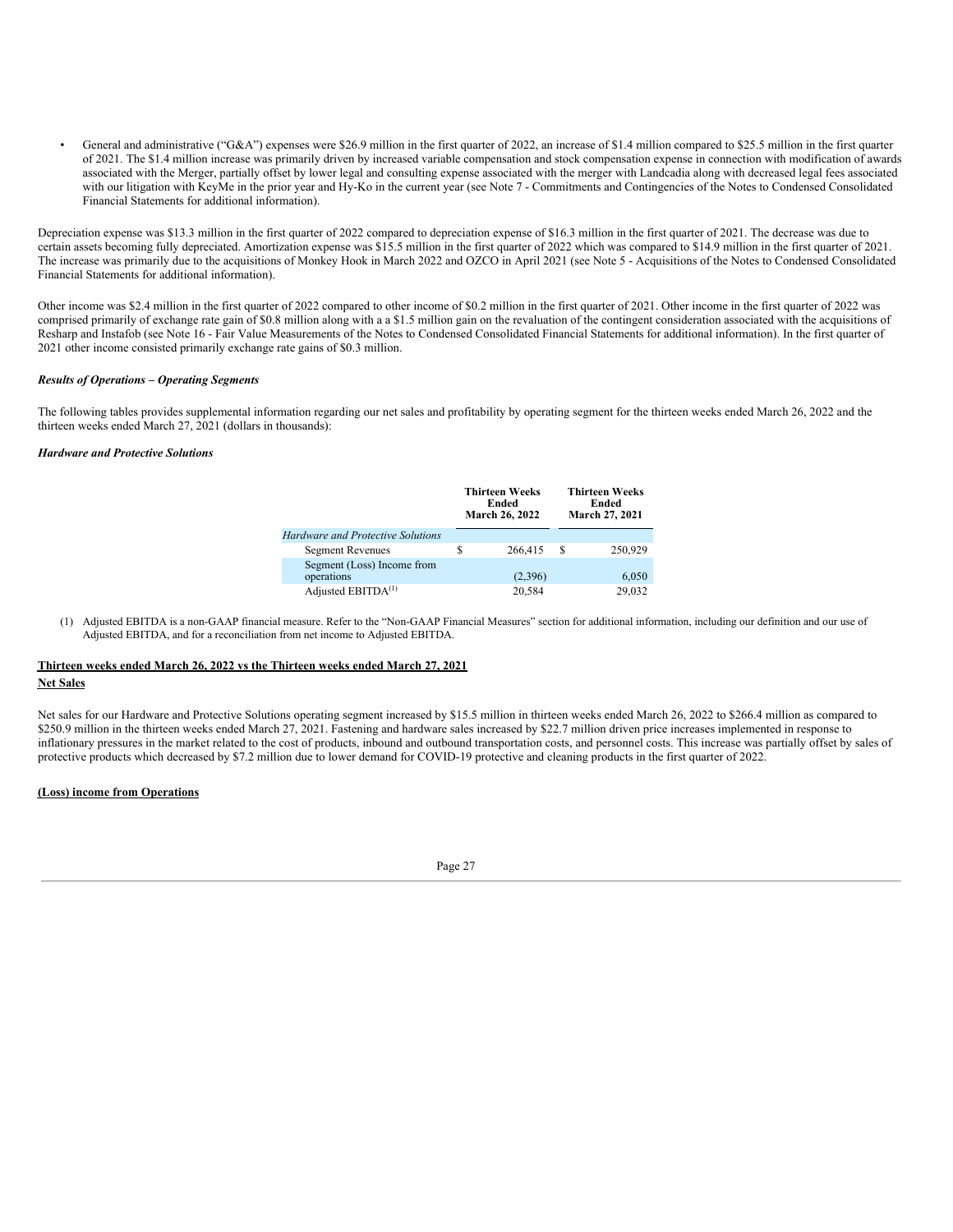(Loss) income from operations of our Hardware and Protective Solutions operating segment decreased by approximately \$8.4 million in the thirteen weeks ended March 26, 2022 to a loss of \$2.4 million as compared to income of \$6.1 million in the thirteen weeks ended March 27, 2021.

- Driven primarily by inflation, cost of good sold increased by approximately \$12.3 million in the thirteen weeks ended March 26, 2022 to \$172.7 million as compared to \$160.4 million in the thirteen weeks ended March 27, 2021. Cost of sales as a percentage of net sales was 64.6% in the thirteen weeks ended March 26, 2022, an increase of 0.7% from 63.9% in the thirteen weeks ended March 27, 2021. The increase in cost of sales as a percentage of net sales was primarily driven by inflation in the thirteen weeks ended March 26, 2022 along with decreased sales of high margin protective and cleaning products.
- Selling expense increased \$4.1 million in the thirteen weeks ended March 26, 2022 compared to the thirteen weeks ended March 27, 2021 primarily due to increased marketing, variable compensation, and travel and entertainment expense in the first quarter of 2022.
- Warehouse expense increased \$4.6 million in the thirteen weeks ended March 26, 2022 compared to the thirteen weeks ended March 27, 2021. The additional expense was primarily driven by inflation in wages, fuel and transportation costs.
- G&A expense increased \$3.4 million in the thirteen weeks ended March 26, 2022 compared to the thirteen weeks ended March 27, 2021. The additional expense was primarily due to increased variable compensation expense and stock compensation expense in connection with modification of awards associated with the Merger, partially offset by lower legal and consulting expense associated with the merger with Landcadia.

### *Robotics and Digital Solutions*

|                                |   | <b>Thirteen Weeks</b><br>Ended<br><b>March 26, 2022</b> |   | <b>Thirteen Weeks</b><br>Ended<br>March 27, 2021 |
|--------------------------------|---|---------------------------------------------------------|---|--------------------------------------------------|
| Robotics and Digital Solutions |   |                                                         |   |                                                  |
| Revenues                       | S | 61,808                                                  | S | 55,879                                           |
| Segment income from operations |   | 7.855                                                   |   | 154                                              |
| Adjusted EBITDA <sup>(1)</sup> |   | 18.873                                                  |   | 17.417                                           |

(1) Adjusted EBITDA is a non-GAAP financial measure. Refer to the "Non-GAAP Financial Measures" section for additional information, including our definition and our use of Adjusted EBITDA, and for a reconciliation from net income to Adjusted EBITDA.

## **Thirteen weeks ended March 26, 2022 vs the Thirteen weeks ended March 27, 2021**

## **Net Sales**

Net sales in our Robotics and Digital Solutions operating segment increased by \$5.9 million in the thirteen weeks ended March 26, 2022 to \$61.8 million as compared to \$55.9 million in the thirteen weeks ended March 27, 2021. The increased sales were primarily due to an increase of \$6.3 million in keys sales offset by a decrease of \$0.5 million in engraving sales. Key sales in the first quarter of 2021 were negatively impacted by low retail foot traffic and limited access to key machines in 2021 due to COVID-19. As the economy reopened, our service team has worked closely with our customers to restore access to key duplicating services and has seen continuous improvement in key sales.

### **Income from Operations**

Income from operations of our Robotics and Digital Solutions operating segment increased by approximately \$7.7 million in the thirteen weeks ended March 26, 2022 to \$7.9 million as compared to \$0.2 million in the thirteen weeks ended March 27, 2021. The increase was primarily due to the increased sales and lower legal fees associated with our litigation with KeyMe in the prior year and Hy-Ko in the current year (see Note 7 - Commitments and Contingencies of the Notes to Condensed Consolidated Financial Statements for additional information). We also recorded a \$1.5 million gain on the revaluation of the contingent consideration associated with the acquisitions of Resharp and Instafob in the first quarter of 2022, (see Note 16 - Fair Value Measurements of the Notes to Condensed Consolidated Financial Statements for additional information). No valuation adjustments were made in the first quarter of 2021.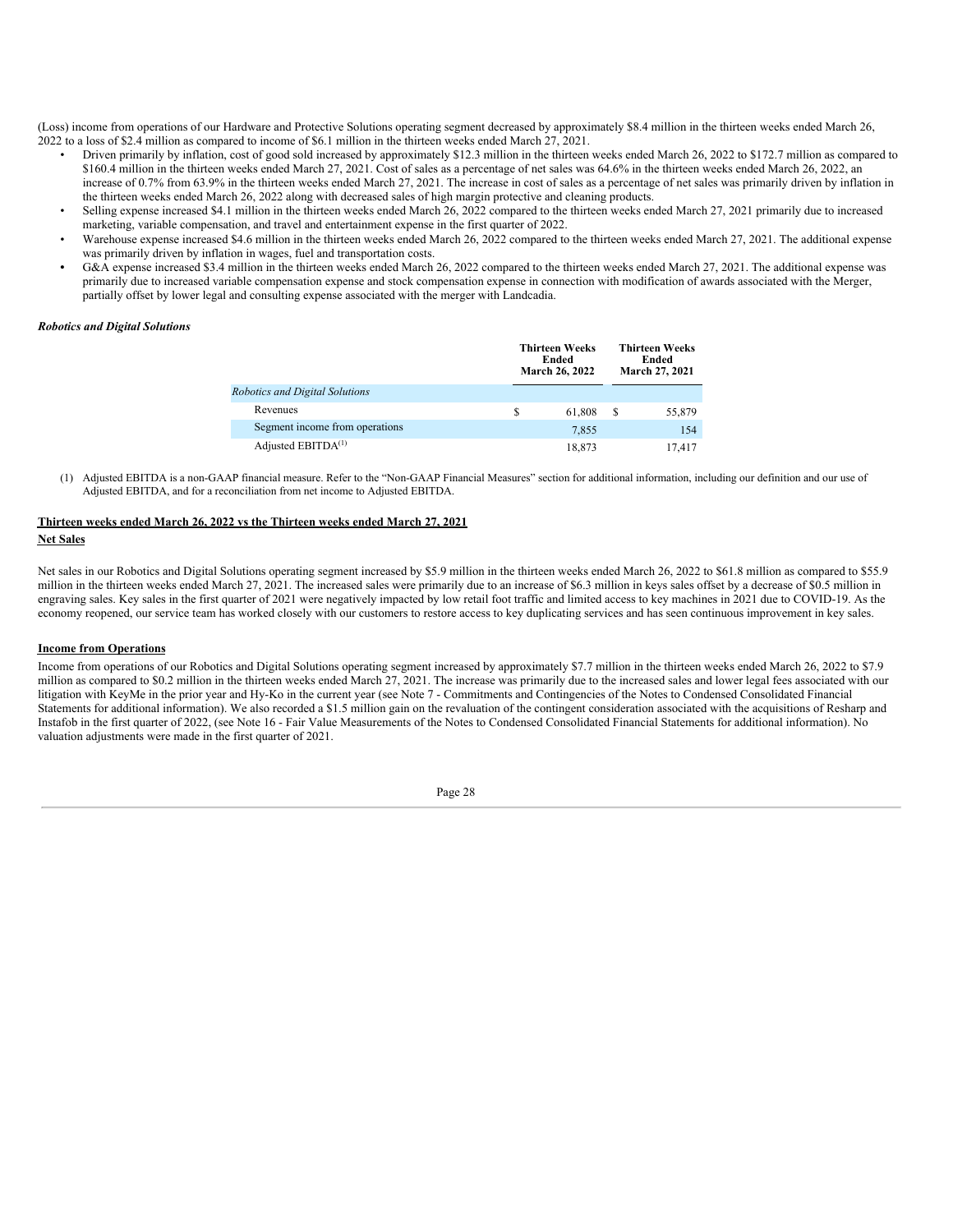#### *Canada*

|                                       |   | <b>Thirteen Weeks</b><br>Ended<br><b>March 26, 2022</b> | <b>Thirteen Weeks</b><br>Ended<br>March 27, 2021 |        |  |
|---------------------------------------|---|---------------------------------------------------------|--------------------------------------------------|--------|--|
| Canada                                |   |                                                         |                                                  |        |  |
| Revenues                              | S | 34,790                                                  | S                                                | 34,473 |  |
| Segment income (loss) from operations |   | 3,390                                                   |                                                  | (424)  |  |
| Adjusted EBITDA <sup>(1)</sup>        |   | 4.554                                                   |                                                  | 1.357  |  |

(1) Adjusted EBITDA is a non-GAAP financial measure. Refer to the "Non-GAAP Financial Measures" section for additional information, including our definition and our use of Adjusted EBITDA, and for a reconciliation from net income to Adjusted EBITDA.

## **Thirteen weeks ended March 26, 2022 vs the Thirteen weeks ended March 27, 2021 Net Sales**

Net sales in our Canada operating segment increased by \$0.3 million in the thirteen weeks ended March 26, 2022 to \$34.8 million as compared to \$34.5 million in the thirteen weeks ended March 27, 2021.

#### **Income from Operations**

Income from operations of our Canada operating segment increased by approximately \$3.8 million in the thirteen weeks ended March 26, 2022 to \$3.4 million as compared to a loss of \$0.4 million in the thirteen weeks ended March 27, 2021. The strengthened Canadian dollar along with lower operating expenses drove improved operating margins.

#### *Non-GAAP Financial Measures*

Adjusted EBITDA is a non-GAAP financial measure and is the primary basis used to measure the operational strength and performance of our businesses as well as to assist in the evaluation of underlying trends in our businesses. This measure eliminates the significant level of noncash depreciation and amortization expense that results from the capital-intensive nature of our businesses and from intangible assets recognized in business combinations. It is also unaffected by our capital and tax structures, as our management excludes these results when evaluating our operating performance. Our management and Board of Directors use this financial measure to evaluate our consolidated operating performance and the operating performance of our operating segments and to allocate resources and capital to our operating segments. Additionally, we believe that Adjusted EBITDA is useful to investors because it is one of the bases for comparing our operating performance with that of other companies in our industries, although our measure of Adjusted EBITDA may not be directly comparable to similar measures used by other companies.

The following table presents a reconciliation of Net (loss) income, the most directly comparable financial measures under GAAP, to Adjusted EBITDA for the periods presented: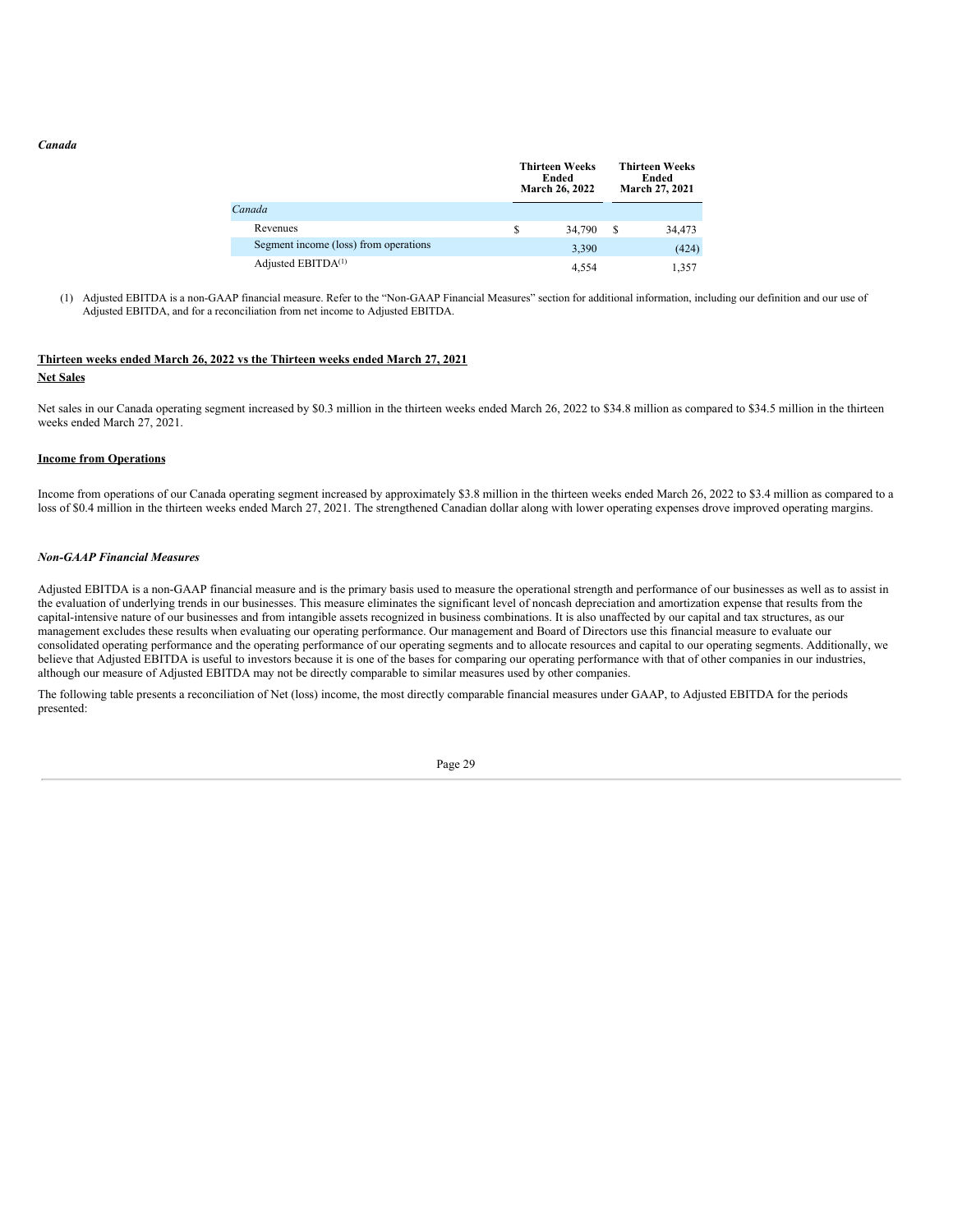|                                                    | <b>Thirteen Weeks Ended</b><br><b>March 26, 2022</b> | <b>Thirteen Weeks Ended</b><br>March 27, 2021 |
|----------------------------------------------------|------------------------------------------------------|-----------------------------------------------|
| Net (loss) income                                  | $(1,887)$ \$<br>\$.                                  | (8,970)                                       |
| Income tax provision (benefit)                     | (892)                                                | (6,653)                                       |
| Interest expense, net                              | 11,628                                               | 19,019                                        |
| Interest expense on junior subordinated debentures |                                                      | 3,152                                         |
| Investment income on trust common securities       |                                                      | (95)                                          |
| Depreciation                                       | 13,254                                               | 16,341                                        |
| Amortization                                       | 15,521                                               | 14,909                                        |
| Mark-to-market adjustment of interest rate swap    |                                                      | (673)                                         |
| <b>EBITDA</b>                                      | 37,624                                               | <b>S</b><br>37,030                            |
|                                                    |                                                      |                                               |
| Stock compensation expense                         | 6,018                                                | 1,741                                         |
| Other <sup>(1)</sup>                               | 369                                                  | 9,035                                         |
| <b>Adjusted EBITDA</b>                             | 44.011                                               | 47,806                                        |

(1) Other includes certain litigation charges, acquisition and integration expense, gain or loss on revaluation of contingent consideration, restructuring expense, and premerger management fees. The thirteen weeks ended March 27, 2021 include \$4.8 million of acquisition and integration expenses related to historical acquisitions, including the merger with Landcadia Holdings III, Inc. and \$4.0 million in legal fees associated with our litigation with KeyMe, Inc.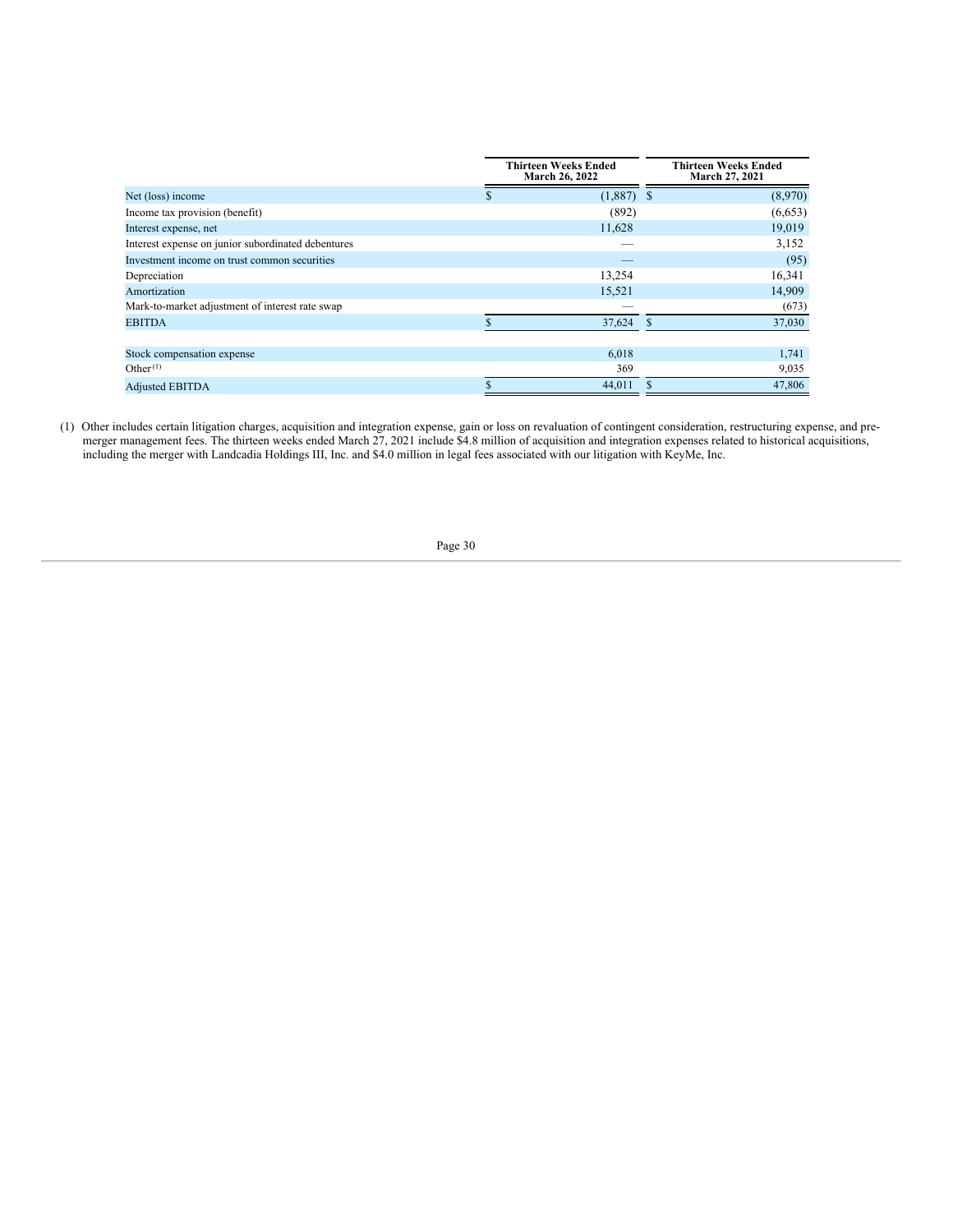The following tables presents a reconciliation of segment operating income, the most directly comparable financial measures under GAAP, to segment Adjusted EBITDA for the periods presented (amounts in thousands).

| Thirteen weeks ended March 26,<br>2022 | Hardware and<br><b>Protective</b><br><b>Solutions</b> |   | Robotics and<br><b>Digital Solutions</b> |    | Canada |               | Consolidated |
|----------------------------------------|-------------------------------------------------------|---|------------------------------------------|----|--------|---------------|--------------|
| Operating income (loss)                | \$<br>(2,396)                                         | S | 7,855                                    | -S | 3,390  | <sup>\$</sup> | 8,849        |
| Depreciation and amortization          | 17.057                                                |   | 10,554                                   |    | 1.164  |               | 28,775       |
| Stock compensation expense             | 5.188                                                 |   | 830                                      |    |        |               | 6,018        |
| Other                                  | 735                                                   |   | (366)                                    |    |        |               | 369          |
| <b>Adjusted EBITDA</b>                 | 20.584                                                |   | 18,873                                   |    | 4.554  |               | 44.011       |

| Thirteen weeks ended March 27,<br>2021 |   | Hardware and<br>Protective<br><b>Solutions</b> | Robotics and<br><b>Digital Solutions</b> |    | Canada |    | Consolidated |
|----------------------------------------|---|------------------------------------------------|------------------------------------------|----|--------|----|--------------|
| Operating income (loss)                | S | 6,050                                          | \$<br>154                                | -S | (424)  | -S | 5,780        |
| Depreciation and amortization          |   | 17.123                                         | 12.381                                   |    | 1.746  |    | 31,250       |
|                                        |   |                                                |                                          |    |        |    |              |
| Stock compensation expense             |   | 1.504                                          | 237                                      |    |        |    | 1.741        |
| Other                                  |   | 4,355                                          | 4.645                                    |    | 35     |    | 9,035        |
| <b>Adjusted EBITDA</b>                 |   | 29,032                                         | 17.417                                   | S  | 1.357  |    | 47,806       |

#### *Income Taxes*

For the thirteen weeks ended March 26, 2022, the Company recorded an income tax benefit of \$0.9 million based on a pre-tax loss of \$2.8 million. The effective income tax rate was 32.1% for the thirteen weeks ended March 26, 2022.

The effective rate differed from the federal statutory rate due to non-deductible stock compensation, an estimated increase in GILTI from the Company's Canadian operations, and state and foreign income taxes.

For the thirteen weeks ended March 27, 2021, the Company recorded an income tax benefit of \$6.7 million based on a pre-tax loss of \$15.6 million. The effective income tax rate was 42.6% for the thirteen weeks ended March 27, 2021, respectively.

The effective income tax rate differed from the federal statutory tax rate in the thirteen weeks ended March 27, 2021 primarily due to certain non-deductible expenses, an estimated increase in GILTI from the Company's Canadian operations, and state and foreign income taxes.

## *Liquidity and Capital Resources*

The statements of cash flows reflect the changes in cash and cash equivalents for the thirteen weeks ended March 26, 2022 and the thirteen weeks ended March 27, 2021 by classifying transactions into three major categories: operating, investing, and financing activities.

Net cash used for operating activities for the thirteen weeks ended March 26, 2022 was \$3.6 million as compared to \$45.4 million of cash provided by operating activities in the comparable prior year period. Operating cash flows for the thirteen weeks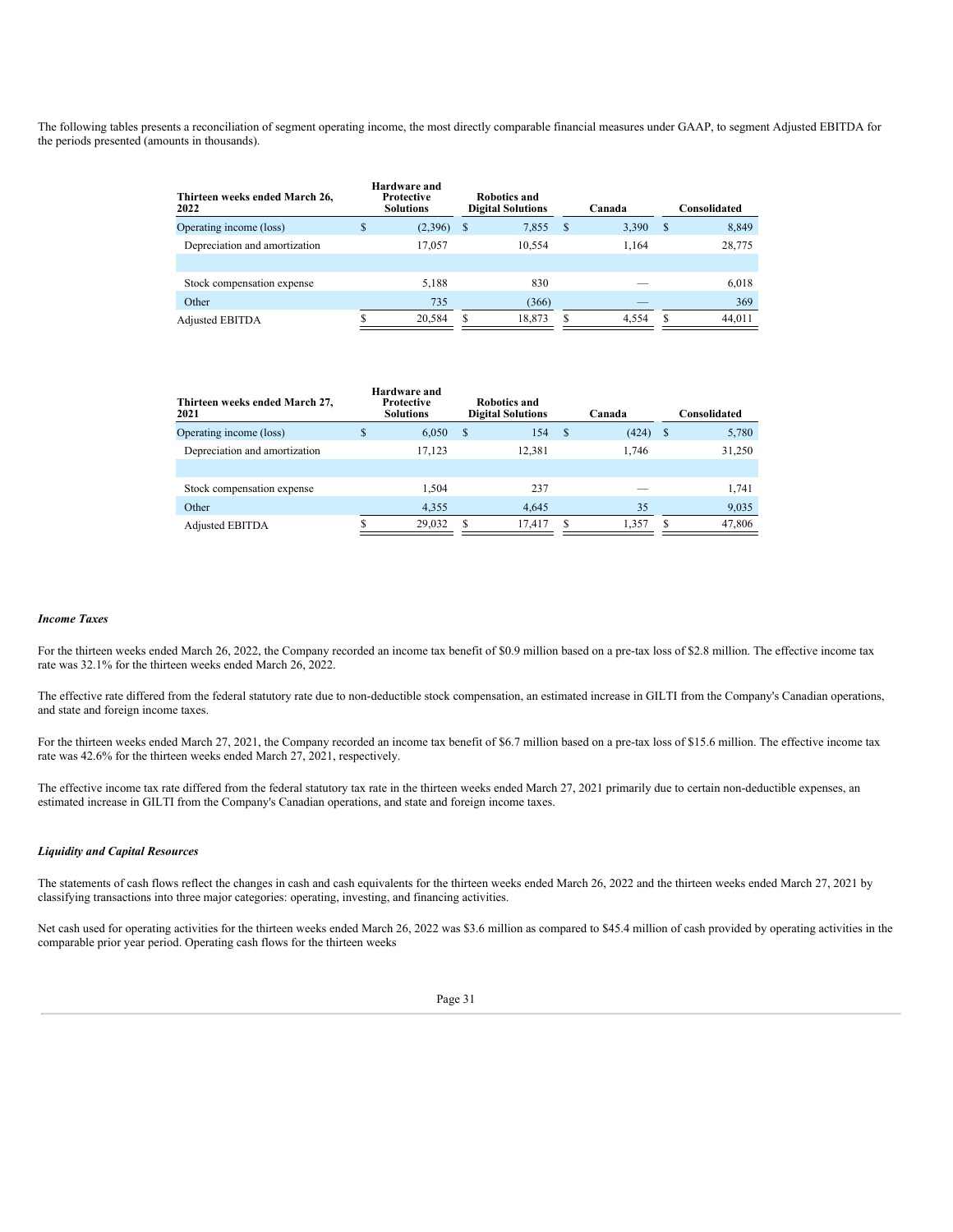ended March 26, 2022 were unfavorably impacted by (1) increased inventory for the spring and summer busy season and new business wins, and (2) an increase in accounts receivable due to higher sales. Operating cash flows for the thirteen weeks ended March 27, 2021 were unfavorably impacted by increased inventory for the spring and summer busy season and new business wins.

Net cash used for investing activities was \$15.0 million and \$9.1 million for the thirteen weeks ended March 26, 2022 and the thirteen weeks ended March 27, 2021, respectively. During the thirteen weeks ended March 26, 2022, we acquired Monkey Hook for approximately \$2.5 million, plus an additional \$0.3 million holdback amount that remains payable to the seller, (see Note 5 - Acquisitions of the Notes to Condensed Consolidated Financial Statements for additional information). The primary use of cash in both periods was our investment in new key duplicating kiosks and machines.

Net cash provided by financing activities was \$24.5 million for the thirteen weeks ended March 26, 2022. Our revolver draws, net of repayments, provided cash of \$27.0 million in the thirteen weeks ended March 26, 2022. Additionally, we used cash to pay \$2.1 million in principal payments on the senior term loan under the Senior Facilities. Finally, in the thirteen weeks ended March 26, 2022, the Company received \$0.3 million from the exercise of stock options.

Net cash provided by financing activities was \$46.8 million for the thirteen weeks ended March 27, 2021. Our revolver draws, net of repayments, provided cash of \$48.0 million in the thirteen weeks ended March 27, 2021. Additionally, we used cash to pay \$2.7 million in principal payments on the senior term loan under the Senior Facilities. Finally, in the thirteen weeks ended March 27, 2021, the Company received \$1.6 million from the exercise of stock options.

We believe that projected cash flows from operations and ABL Revolver availability will be sufficient to fund working capital and capital expenditure needs for the next 12 months. As of March 26, 2022, the ABL Revolver had an outstanding amount of \$120.0 million and outstanding letters of credit of \$32.8 million leaving \$97.2 million of available borrowings as a source of liquidity. Our material cash requirements for known contractual obligations include capital expenditures, debt, and lease obligations, each of which are discussed in more detail earlier in this section and in the Notes to the Condensed Consolidated Financial Statements. We believe projected cash flows from operations and ABL Revolver availability will be sufficient to meet our liquidity and capital needs for these items in the short-term and also in the long-term beyond the next 12 months. We also have cash requirements for purchase orders and contracts for the purchase of inventory and other goods and services, which are based on current distribution needs and are fulfilled by our suppliers within the short term.

Our working capital (current assets minus current liabilities) position of \$438.0 million as of March 26, 2022 represents an increase of \$47.0 million from the December 25, 2021 level of \$391.0 million. We expect to generate sufficient operating cash flows to meet our short-term liquidity needs, and we expect to maintain access to the capital markets, although there can be no assurance of our ability to do so. However, disruption and volatility in the global capital markets, could impact our capital resources and liquidity in the future.

### *Of -Balance Sheet Arrangements*

We do not have any off-balance sheet arrangements, as defined in Item  $303(a)(4)(ii)$  of Regulation S-K under the Securities Exchange Act of 1934, as amended (the "Exchange Act").

### *Critical Accounting Policies and Estimates*

Significant accounting policies and estimates are summarized in the Notes to the Condensed Consolidated Financial Statements. Some accounting policies require management to exercise significant judgment in selecting the appropriate assumptions for calculating financial estimates. Such judgments are subject to an inherent degree of uncertainty. These judgments are based on our historical experience, known trends in our industry, terms of existing contracts, and other information from outside sources, as appropriate. Management believes that these estimates and assumptions are reasonable based on the facts and circumstances as of March 26, 2022, however, actual results may differ from these estimates under different assumptions and circumstances.

There have been no material changes to our critical accounting policies and estimates which are discussed in the "Critical Accounting Policies and Estimates" section of "Management's Discussion and Analysis of Financial Condition and Results of Operations" in Part II, Item 7 of the Annual Report on Form 10-K for the year ended December 25, 2021, as filed with the Securities and Exchange Commission on March 16, 2022.

### *Recent Accounting Pronouncements*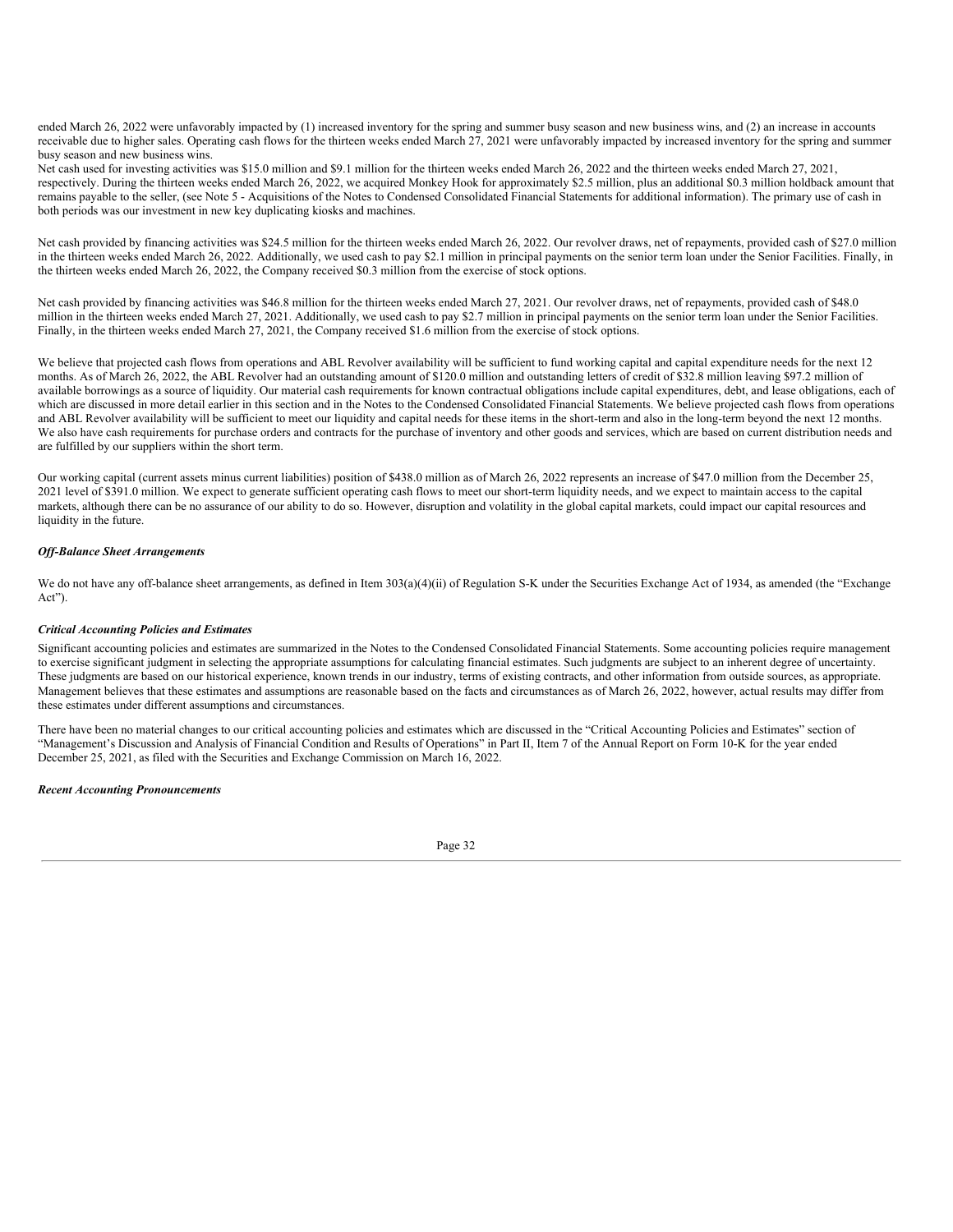See "Note 4 - Recent Accounting Pronouncements" of the Notes to Condensed Consolidated Financial Statements.

### <span id="page-32-0"></span>**Item 3.**

## *Quantitative and Qualitative Disclosures About Market Risk*

#### **Interest Rate Exposure**

We are exposed to the impact of interest rate changes as borrowings under the Senior Facilities bear interest at variable interest rates. It is our policy to enter into interest rate swaps only to the extent considered necessary to meet our objectives.

Based on our exposure to variable rate borrowings at March 26, 2022, after consideration of our LIBOR floor rate and interest rate swap agreements, a one percent (1%) change in the weighted average interest rate for a period of one year would change the annual interest expense by approximately \$5.5 million.

#### **Foreign Currency Exchange**

We are exposed to foreign exchange rate changes of the Canadian and Mexican currencies as they impact the \$101.3 million tangible and intangible net asset value of our Canadian and Mexican subsidiaries as of March 26, 2022. The foreign subsidiaries net tangible assets were \$37.9 million and the net intangible assets were \$63.4 million as of March 26, 2022.

We utilize foreign exchange forward contracts to manage the exposure to currency fluctuations in the Canadian dollar versus the U.S. Dollar. See Note 15 - Derivatives and Hedging of the Condensed Notes to the accompanying Condensed Consolidated Financial Statements.

#### **Commodity Price Risk**

Our transportation costs are exposed to fluctuations in the price of fuel and some of our products contain commodity-priced materials. The Company regularly monitors commodity trends and works to mitigate any material exposure to commodity price risk by having alternative sourcing plans in place, limiting supplier concentrations, passing commodity-related inflation to customers, and continuing to scale its distribution networks.

#### <span id="page-32-1"></span>**Item 4.**

#### *Controls and Procedures*

## Disclosure Controls and Procedures

We carried out an evaluation, under the supervision and with the participation of management, including the Chief Executive Officer and the Chief Financial Officer, of the effectiveness of the design and operation of our disclosure controls and procedures, as defined in Rules 13a-15(e) and 15d-15(e) under the Exchange Act. Based upon that evaluation, our Chief Executive Officer and Chief Financial Officer concluded that our disclosure controls and procedures were effective, as of March 26, 2022, in ensuring that material information required to be disclosed in reports that we file or submit under the Exchange Act is recorded, processed, summarized, and reported within the time periods specified in the SEC's rules and forms and that such information is accumulated and communicated to management, including the Chief Executive Officer and the Chief Financial Officer, as appropriate, to allow timely decisions regarding required disclosure.

#### Changes in Internal Control over Financial Reporting

There were no changes in our internal control over financial reporting (as defined in Rule 13a-15(f) of the Exchange Act) that occurred during the thirteen weeks ended March 26, 2022 that have materially affected, or are reasonably likely to materially affect, our internal control over financial reporting.

## **PART II OTHER INFORMATION**

<span id="page-32-2"></span>**Item 1. – Legal Proceedings.**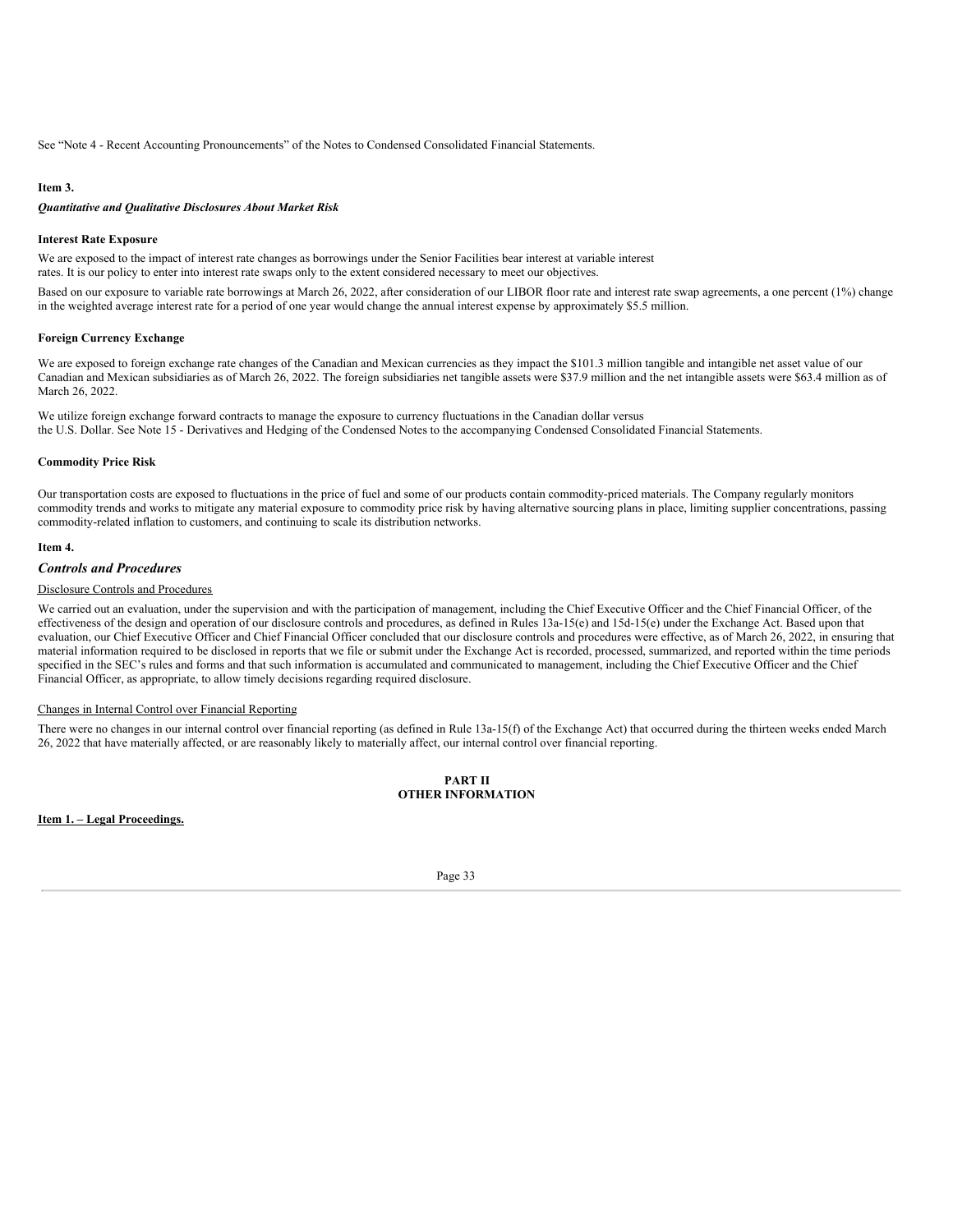We are subject to various claims and litigation that arise in the normal course of business. For a description of our material legal proceedings, see Note 7 - Commitments and Contingencies, to the accompanying Condensed Consolidated Financial Statements included in this Form 10-Q.

## **Item 1A – Risk Factors.**

There have been no material changes to the risks from those disclosed in the Form 10-K filed on March 16, 2022 with the Securities and Exchange Commission ("SEC").

## **Item 2. – Unregistered Sales of Equity Securities and Use of Proceeds.**

Not Applicable.

## **Item 3. – Defaults Upon Senior Securities.**

Not Applicable.

### **Item 4. – Mine Safety Disclosures.**

Not Applicable.

## **Item 5. – Other Information.**

Not Applicable.

## <span id="page-33-0"></span>**Item 6. – Exhibits.**

a) Exhibits, including those incorporated by reference.

- 31.1 \* [Certification](#page-35-0) of Chief Executive Officer pursuant to Rule 13a-14(a) or 15d-14(a) under the Exchange Act
- 31.2 \* [Certification](#page-36-0) of Chief Financial Officer pursuant to Rule 13a-14(a) or 15d-14(a) under the Exchange Act
- 32.1 \* Certification of Chief Executive Officer pursuant to 18 U.S.C. Section 1350, as adopted pursuant to Section 906 of the [Sarbanes-Oxley](#page-37-0) Act of 2002
- 32.2 \* Certification of Chief Financial Officer pursuant to 18 U.S.C. Section 1350, as adopted pursuant to Section 906 of the [Sarbanes-Oxley](#page-38-0) Act of 2002
- 101 The following financial information from the Company's Quarterly Report on Form 10-Q for the quarter ended March 26, 2022 filed with the Securities and Exchange Commission on May 3, 2022, formatted in eXtensible Business Reporting Language: (i) Condensed Consolidated Balance Sheets as of March 26, 2022 and December 25, 2021, (ii) Condensed Consolidated Statements of Comprehensive Income (Loss) for the thirteen weeks ended March 26, 2022 and the thirteen weeks ended March 27, 2021, (iii) Condensed Consolidated Statements of Cash Flows for the thirteen weeks ended March 26, 2022 and the thirteen weeks ended March 27, 2021, (iv) Condensed Consolidated Statements of

<span id="page-33-1"></span>Filed herewith.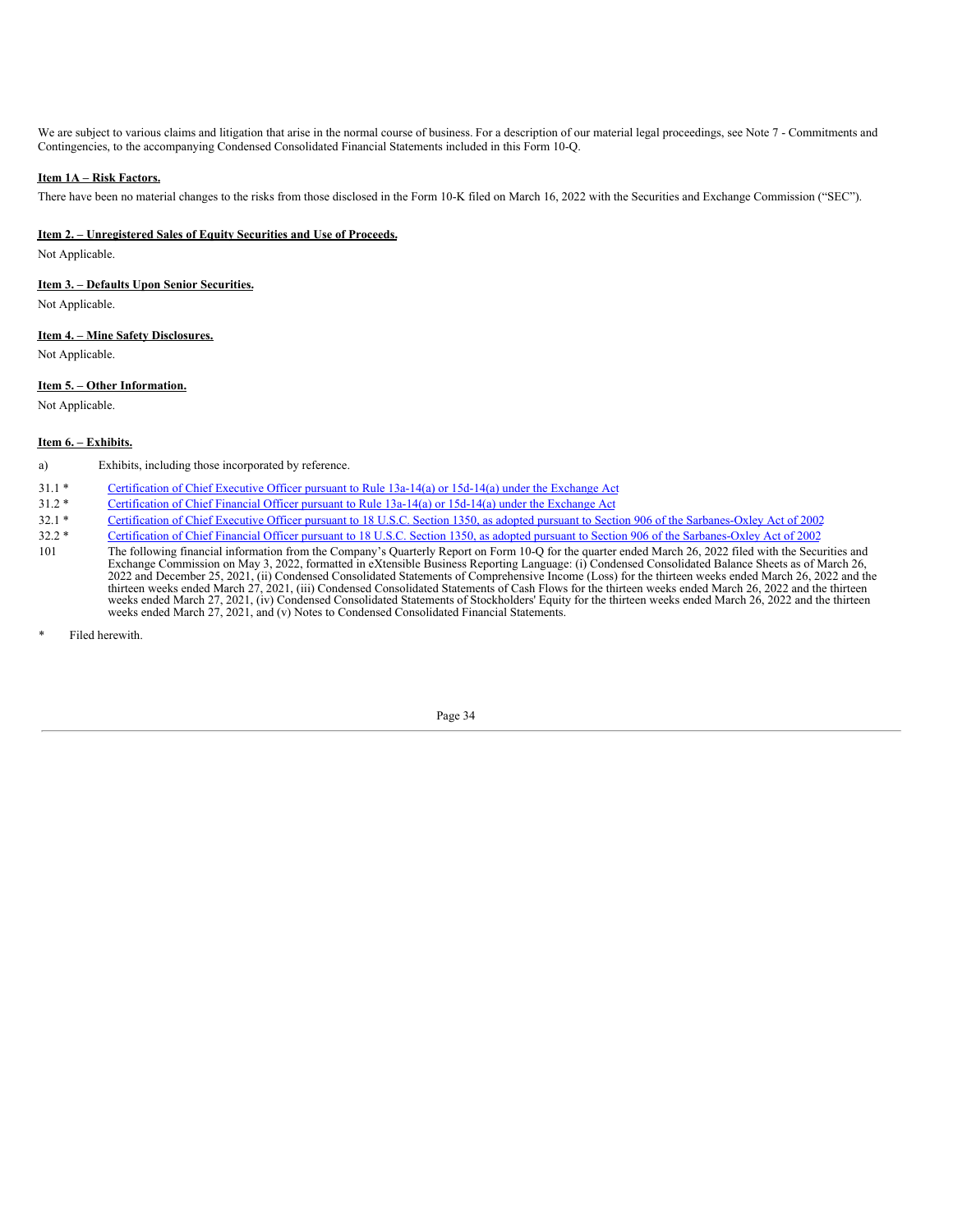## **SIGNATURES**

Pursuant to the requirements of the Exchange Act, the Registrant has duly caused this report to be signed on its behalf by the undersigned thereunto duly authorized.

## **HILLMAN SOLUTIONS CORP.**

Chief Financial Officer Controller

/s/ Robert O. Kraft /s/ Anne S. McCalla

Robert O. Kraft Anne S. McCalla (Chief Accounting Officer)

DATE: May 3, 2022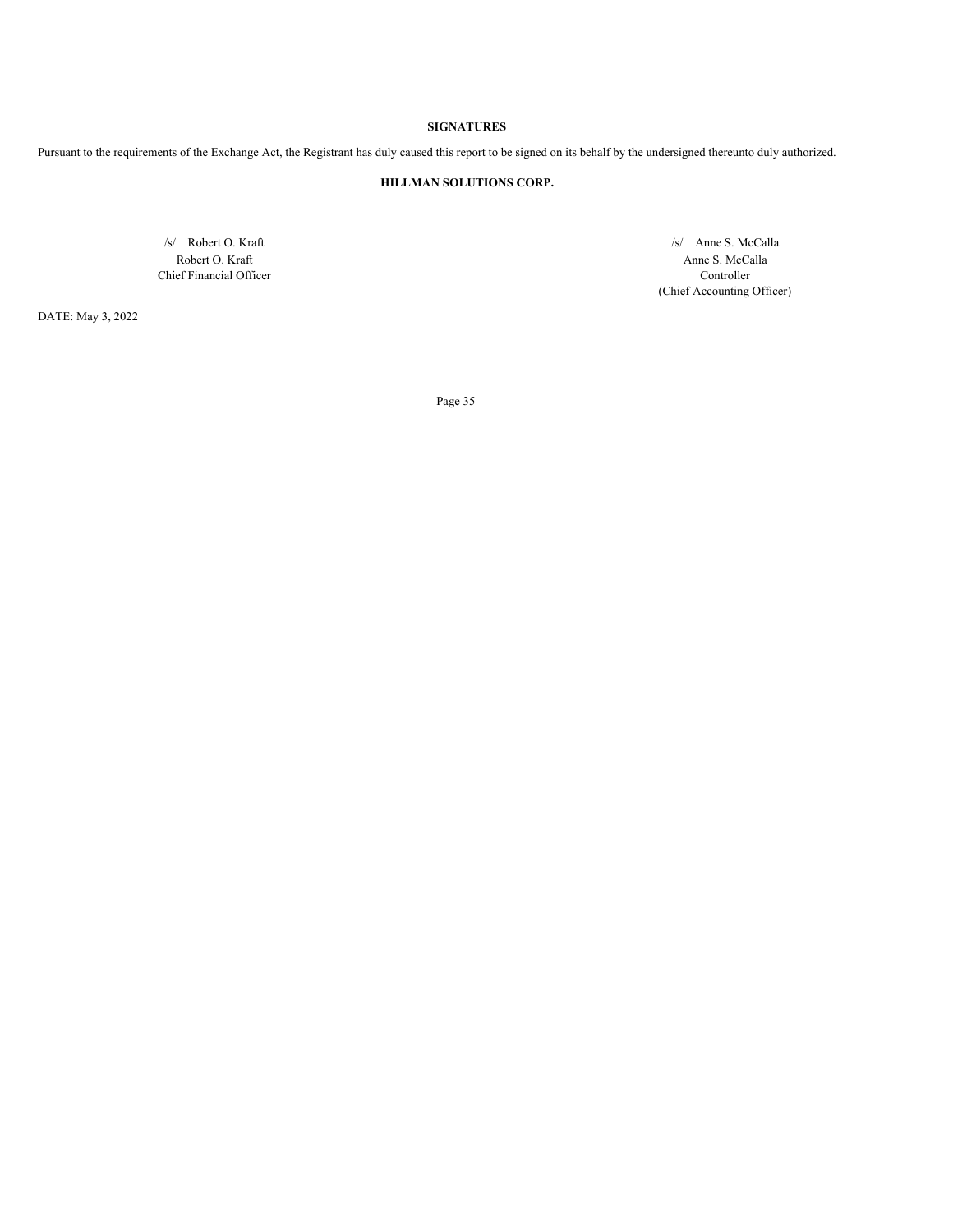#### **CERTIFICATION OF CHIEF EXECUTIVE OFFICER**

<span id="page-35-0"></span>I, Douglas J. Cahill, certify that:

- 1. I have reviewed this quarterly report on Form 10-Q of Hillman Solutions Corp.;
- 2. Based on my knowledge, this report does not contain any untrue statement of a material fact or omit to state a material fact necessary to make the statements made, in light of the circumstances under which such statements were made, not misleading with respect to the period covered by this report;
- 3. Based on my knowledge, the financial statements, and other financial information included in this report, fairly present in all material respects the financial condition, results of operations, and cash flows of the registrant as of, and for, the periods presented in this report;
- 4. The registrant's other certifying officer and I are responsible for establishing and maintaining disclosure controls and procedures (as defined in Exchange Act Rules 13a-15(e) and 15d-15(e)) and internal control over financial reporting (as defined in Exchange Act Rules 13a-15(f) and 15d-15(f)) for the registrant and have:
	- a) Designed such disclosure controls and procedures, or caused such disclosure controls and procedures to be designed under our supervision, to ensure that material information relating to the registrant, including its consolidated subsidiaries, is made known to us by others within those entities, particularly during the period in which this report is being prepared;
	- b) Designed such internal control over financial reporting, or caused such internal control over financial reporting to be designed under our supervision, to provide reasonable assurance regarding the reliability of financial reporting and the preparation of financial statements for external purposes in accordance with generally accepted accounting principles;
	- c) Evaluated the effectiveness of the registrant's disclosure controls and procedures and presented in this report our conclusions about the effectiveness of the disclosure controls and procedures, as of the end of the period covered by this report based on such evaluation; and
	- d) Disclosed in this report any change in the registrant's internal control over financial reporting that occurred during the registrant's most recent fiscal quarter (the registrant's fourth fiscal quarter in the case of an annual report) that has materially affected, or is reasonably likely to materially affect, the registrant's internal control over financial reporting.
- 5. The registrant's other certifying officer and I have disclosed, based on our most recent evaluation of internal control over financial reporting, to the registrant's auditors and the audit committee of registrant's board of directors (or persons performing the equivalent functions):
	- a) All significant deficiencies and material weaknesses in the design or operation of internal control over financial reporting which are reasonably likely to adversely affect the registrant's ability to record, process, summarize, and report financial information; and
	- b) Any fraud, whether or not material, that involves management or other employees who have a significant role in the registrant's internal control over financial reporting.

Date: May 3, 2022 /s/ Douglas J. Cahill Douglas J. Cahill President and Chief Executive Officer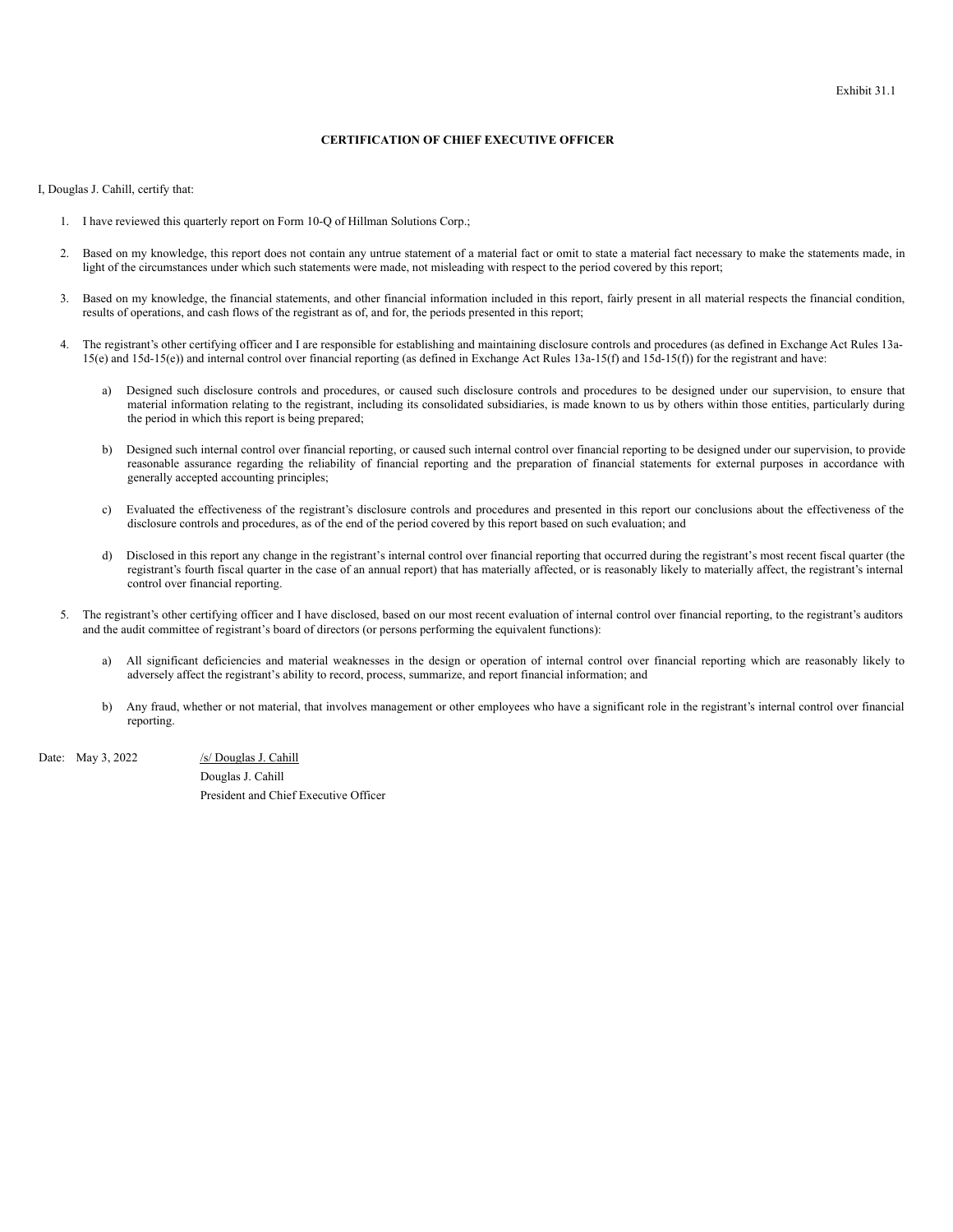#### **CERTIFICATION OF CHIEF FINANCIAL OFFICER**

<span id="page-36-0"></span>I, Robert O. Kraft, certify that:

- 1. I have reviewed this quarterly report on Form 10-Q of Hillman Solutions Corp.;
- 2. Based on my knowledge, this report does not contain any untrue statement of a material fact or omit to state a material fact necessary to make the statements made, in light of the circumstances under which such statements were made, not misleading with respect to the period covered by this report;
- 3. Based on my knowledge, the financial statements, and other financial information included in this report, fairly present in all material respects the financial condition, results of operations, and cash flows of the registrant as of, and for, the periods presented in this report;
- 4. The registrant's other certifying officer and I are responsible for establishing and maintaining disclosure controls and procedures (as defined in Exchange Act Rules 13a-15e and 15d-15(e)) and internal control over financial reporting (as defined in Exchange Act Rules 13a-15(f) and 15d-15(f)) for the registrant and have:
	- a) Designed such disclosure controls and procedures, or caused such disclosure controls and procedures to be designed under our supervision, to ensure that material information relating to the registrant, including its consolidated subsidiaries, is made known to us by others within those entities, particularly during the period in which this report is being prepared;
	- b) Designed such internal control over financial reporting, or caused such internal control over financial reporting to be designed under our supervision, to provide reasonable assurance regarding the reliability of financial reporting and the preparation of financial statements for external purposes in accordance with generally accepted accounting principles;
	- c) Evaluated the effectiveness of the registrant's disclosure controls and procedures and presented in this report our conclusions about the effectiveness of the disclosure controls and procedures, as of the end of the period covered by this report based on such evaluation; and
	- d) Disclosed in this report any change in the registrant's internal control over financial reporting that occurred during the registrant's most recent fiscal quarter (the registrant's fourth fiscal quarter in the case of an annual report) that has materially affected, or is reasonably likely to materially affect, the registrant's internal control over financial reporting.
- 5. The registrant's other certifying officer and I have disclosed, based on our most recent evaluation of internal control over financial reporting, to the registrant's auditors and the audit committee of registrant's board of directors (or persons performing the equivalent functions):
	- a) All significant deficiencies and material weaknesses in the design or operation of internal control over financial reporting which are reasonably likely to adversely affect the registrant's ability to record, process, summarize, and report financial information; and
	- b) Any fraud, whether or not material, that involves management or other employees who have a significant role in the registrant's internal control over financial reporting.

Date: May 3, 2022 /s/ Robert O. Kraft

Robert O. Kraft Chief Financial Officer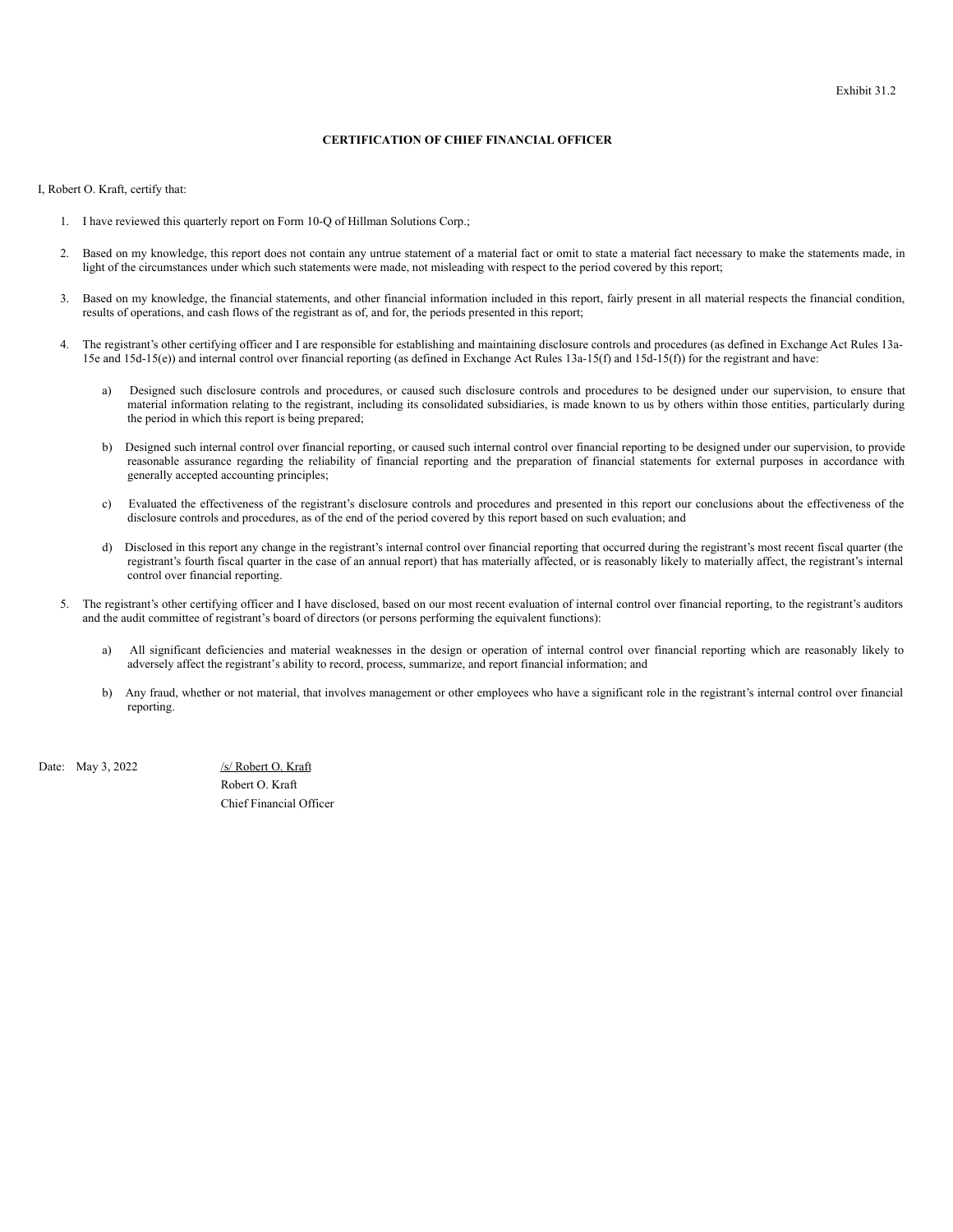## <span id="page-37-0"></span>CERTIFICATION OF CHIEF EXECUTIVE OFFICER PURSUANT TO 18 U.S.C. 1350, AS ADOPTED PURSUANT TO SECTION 906 OF THE SARBANES-**OXLEY ACT OF 2002**

In connection with the Quarterly Report on Form 10-Q for the thirteen weeks ended March 26, 2022 (the "Report") of Hillman Solutions Corp. (the "Registrant"), as filed with the Securities and Exchange Commission on the date hereof; I, Douglas J. Cahill, the President and Chief Executive Officer of the Registrant, certify, to the best of my knowledge, that:

(1) The Report fully complies with the requirements of Section 13(a) or 15(d) of the Securities Exchange Act of 1934, as amended; and

(2) The information contained in the Report fairly presents, in all material respects, the financial condition and results of operations of the Registrant.

/s/ Douglas J. Cahill Name: Douglas J. Cahill Date: May 3, 2022